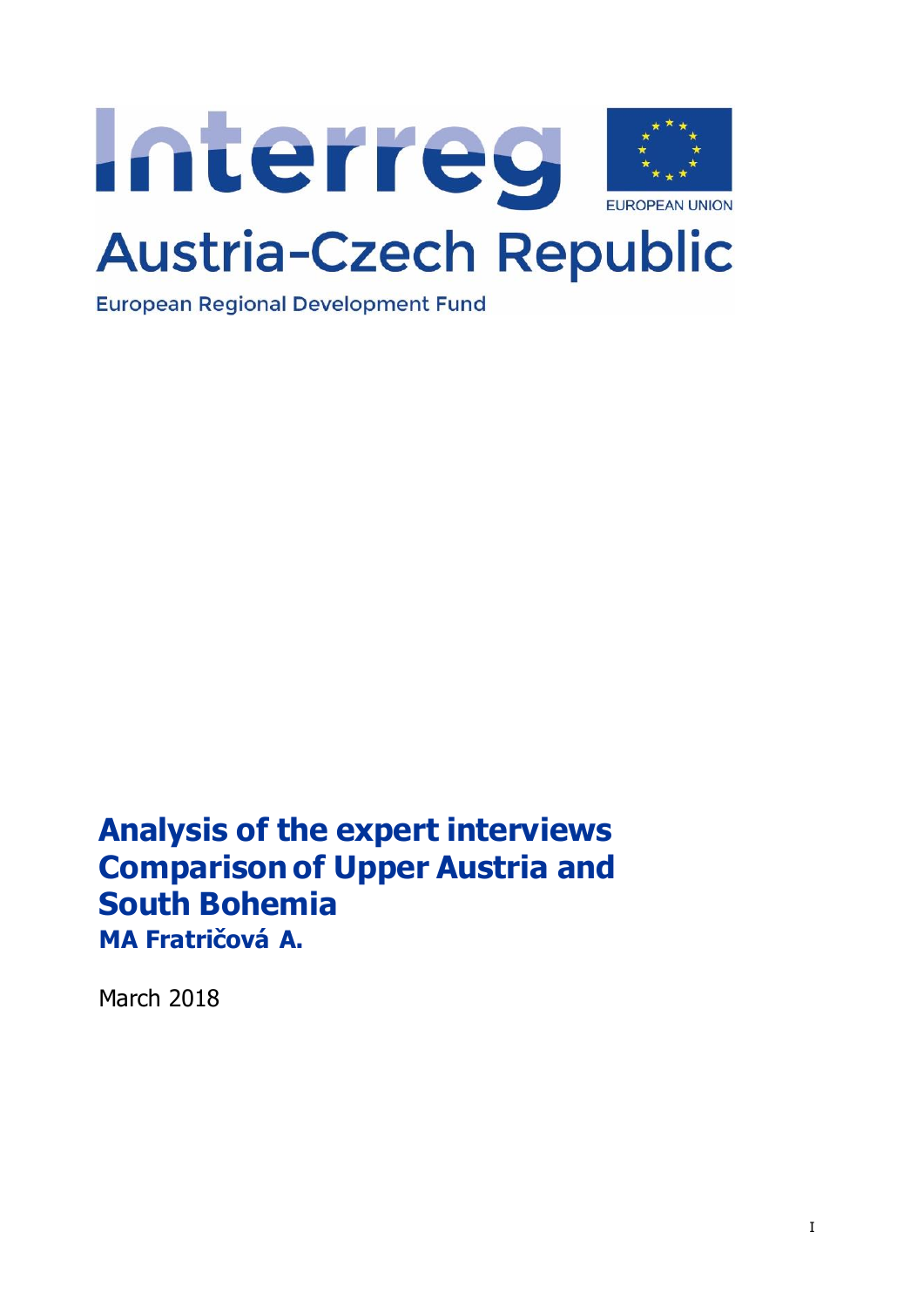# <span id="page-1-0"></span>**Table of Contents**

| $\mathbf{1}$   |    |
|----------------|----|
| $\overline{2}$ |    |
| 2.1            |    |
| 2.2            |    |
| 2.3            |    |
| 2.4            |    |
| 2.5            |    |
| 2.6            |    |
| 2.7            | 25 |
| 2.8            | 28 |
| 2.9            |    |
| 3              |    |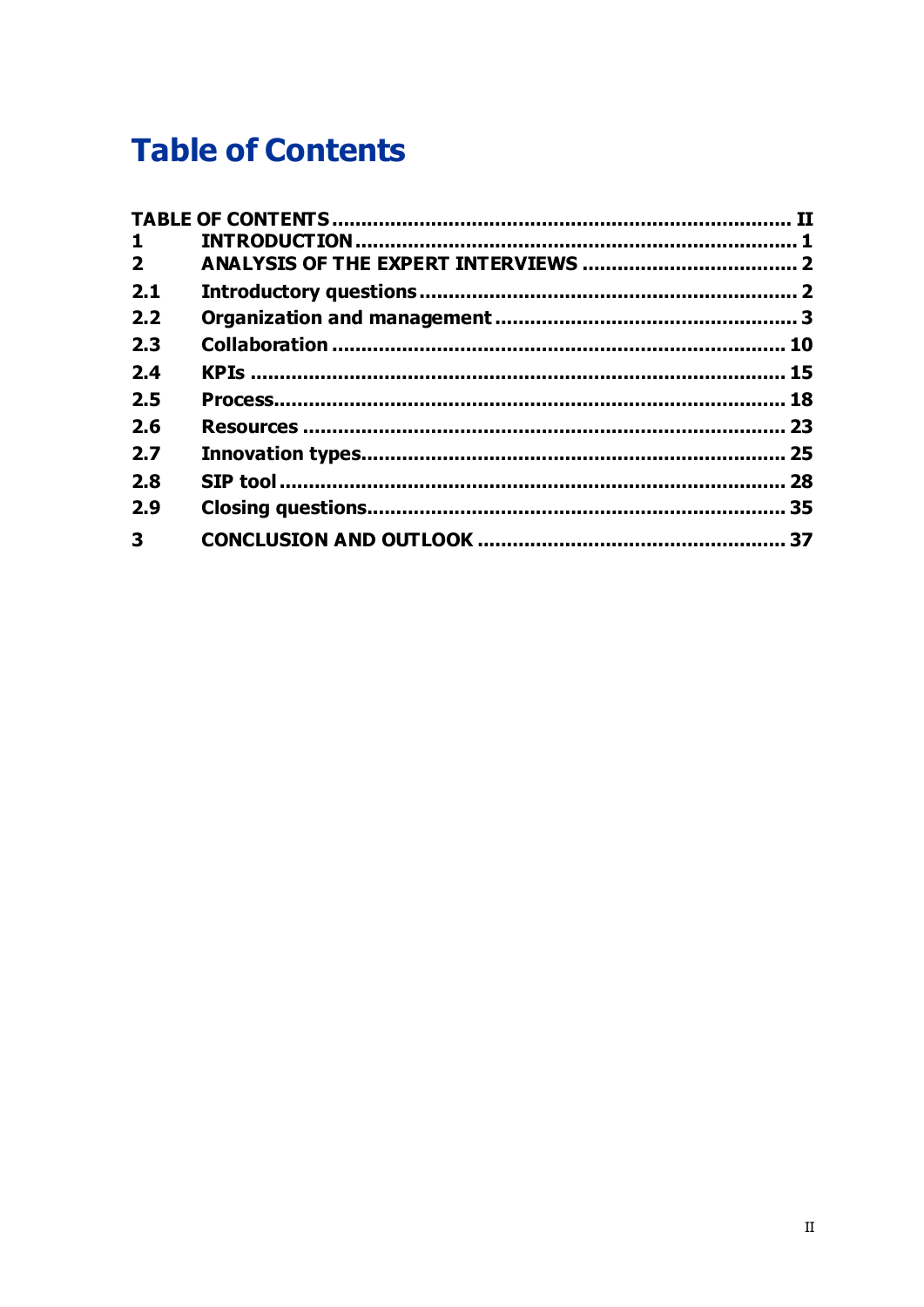# <span id="page-2-0"></span>**1 Introduction**

This paper presents an analysis of expert interviews conducted as a part of the Interreg SIP-SME project ATCZ16. Project partners University of Applied Sciences Upper Austria and the University of South Bohemia conducted expert interviews with 10 experts from the Upper Austrian and South Bohemian regions on the topic of innovation in small and medium-sized enterprises. The interviews focused mainly on the spheres of organization and management, collaboration, KPIs, processes, resources, innovation types, and the SIP tool.

All the project partners agreed on the following criteria according to which the experts were selected:

- Owner or manager of an SME which is known for its innovations
- Innovation leader of a specific industry not necessarily SME any more, but which has not lost the knowledge about SMEs)
- Innovation policy maker (e.g. CEO of BizUp or UAR)
- Consultant for innovation processes
- SME manager not known for innovation, but willing to innovate, "critical voice"

The experts chosen from the Upper Austrian region according to the criteria stated above were:

- 1. Sandra Mager from Presono
- 2. Franz Gruber from Trotec
- 3. Pamminger from Biz-Up
- 4. Spitzenberger from Energie AG
- 5. Max Sonnleitner from GENSPEED Biotech

The experts chosen from the South Bohemian region were:

- 1. JVTP
- 2. Kačírek
- 3. Kubíček
- 4. PCV
- 5. JVTP2

Each of the expert interview conducted was recorded and transcribed. MAXQDA software was used to analyse the interview transcriptions. Subsequently, the results from both regions for each question from the interview quideline were compared in a table, and a short conclusion was drawn.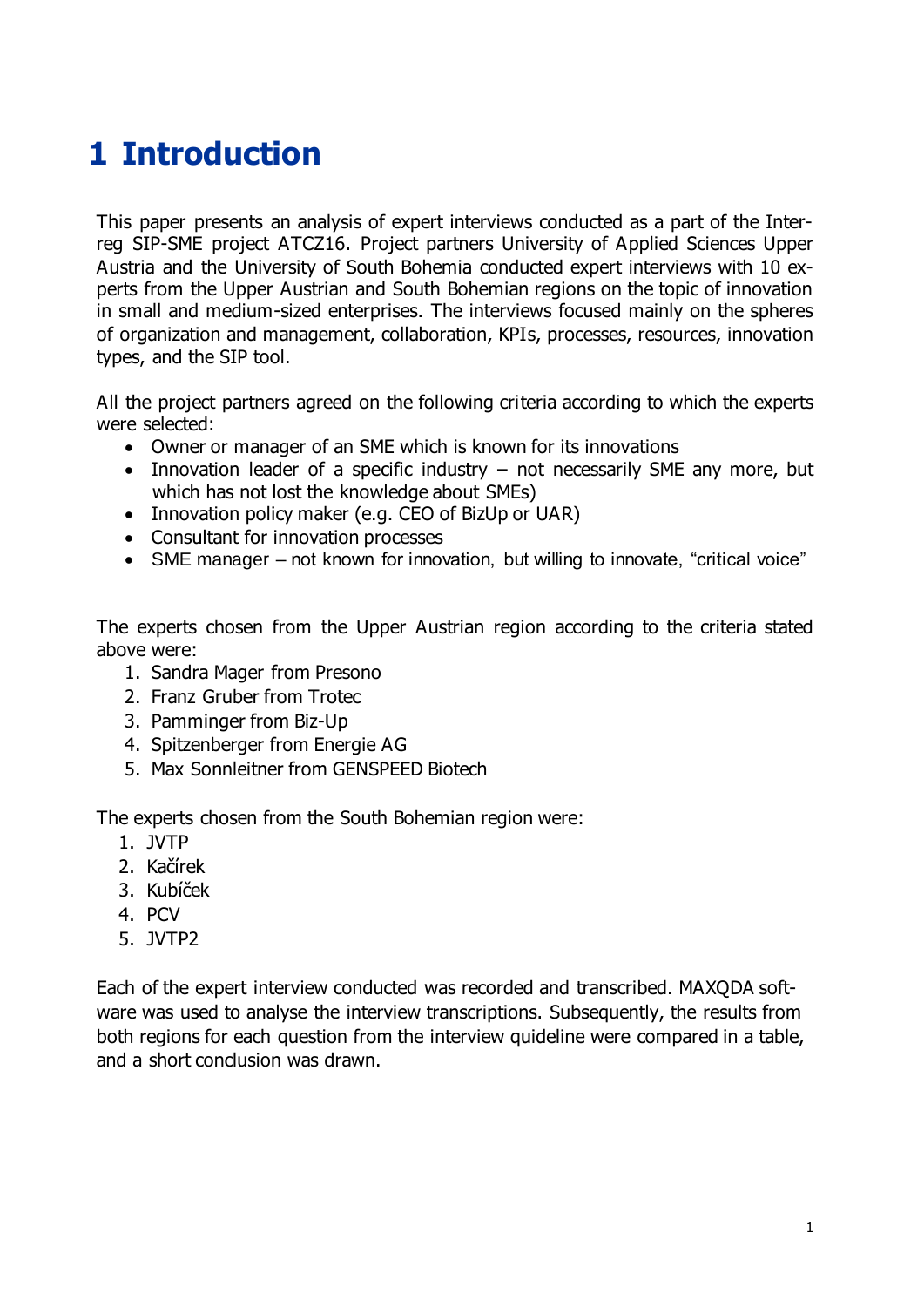# <span id="page-3-0"></span>**2 Analysis of the expert interviews**

In this chapter, the authors will present the comparison of results of expert interviews from the Upper Austrian and the South Bohemian region. Each question from the guideline is in a table, and for each question, answers from the 10 experts are stated-Subsequently, a short conclusion is drawn for both regions.

### <span id="page-3-1"></span>**2.1 Introductory questions**

| <b>Ouestion:</b><br>1. What are the most significant challenges for service innovations in SMEs? |                                                                                                                                                                                                                                           |                |                                                                                                                                                                                                                 |
|--------------------------------------------------------------------------------------------------|-------------------------------------------------------------------------------------------------------------------------------------------------------------------------------------------------------------------------------------------|----------------|-----------------------------------------------------------------------------------------------------------------------------------------------------------------------------------------------------------------|
| South Bohemia<br>$\#$<br><b>Upper Austria</b><br>#                                               |                                                                                                                                                                                                                                           |                |                                                                                                                                                                                                                 |
| $\mathbf{1}$                                                                                     | Most SMEs do not know what "inno-<br>vation" and "services" mean. They<br>do not have the know-how.                                                                                                                                       | $\mathbf{1}$   |                                                                                                                                                                                                                 |
| $\mathbf{2}$                                                                                     | Service is recognized as a product<br>and this recognition then would lead<br>to managing services as a separate<br>product portfolio.                                                                                                    | $\overline{2}$ | Pokud si management uvědomí, že<br>musí sledovat vývoj na trhu. Existují<br>segmenty, kde je inovace nutná a<br>naopak, kde to až tak nutné není.                                                               |
| 3                                                                                                | Resistance of the market to new<br>things, when someone comes up<br>with a new service.                                                                                                                                                   | 3              |                                                                                                                                                                                                                 |
| 4                                                                                                | Having no extra resources for devel-<br>oping anything above the daily busi-<br>ness.                                                                                                                                                     | 4              | Silná konkurence v dané oblasti.<br>Pokud není konkurence – nenutí to<br>firmu k inovacím.                                                                                                                      |
| 5                                                                                                | The innovation potential and the en-<br>vironment are much better for small-<br>er companies than for the bigger<br>ones. The costs are always an issue.                                                                                  | 5              | a. Zvýšení zisků<br>b. Usnadnění práce<br>c. Získání konkurenční výhody, příliv<br>nových zákazníků<br>d. Úspora času, práce<br>e. Zlepšení pracovního prostředí,<br>lepší podmínky pro získání zaměst-<br>naců |
|                                                                                                  | Overall, SMEs in Upper Austria have<br>problem with service and innovation<br>awareness,<br>some<br>do<br>not<br>have<br>enough resources, and there is a<br>resistance on the market when a<br>company comes up with a new ser-<br>vice. |                | Nejdůležitější výzva pro inovace je<br>silná konkurence zvýšení zisků, úspo-<br>ra času, lepší podmínky pro získání<br>zaměstnanců.                                                                             |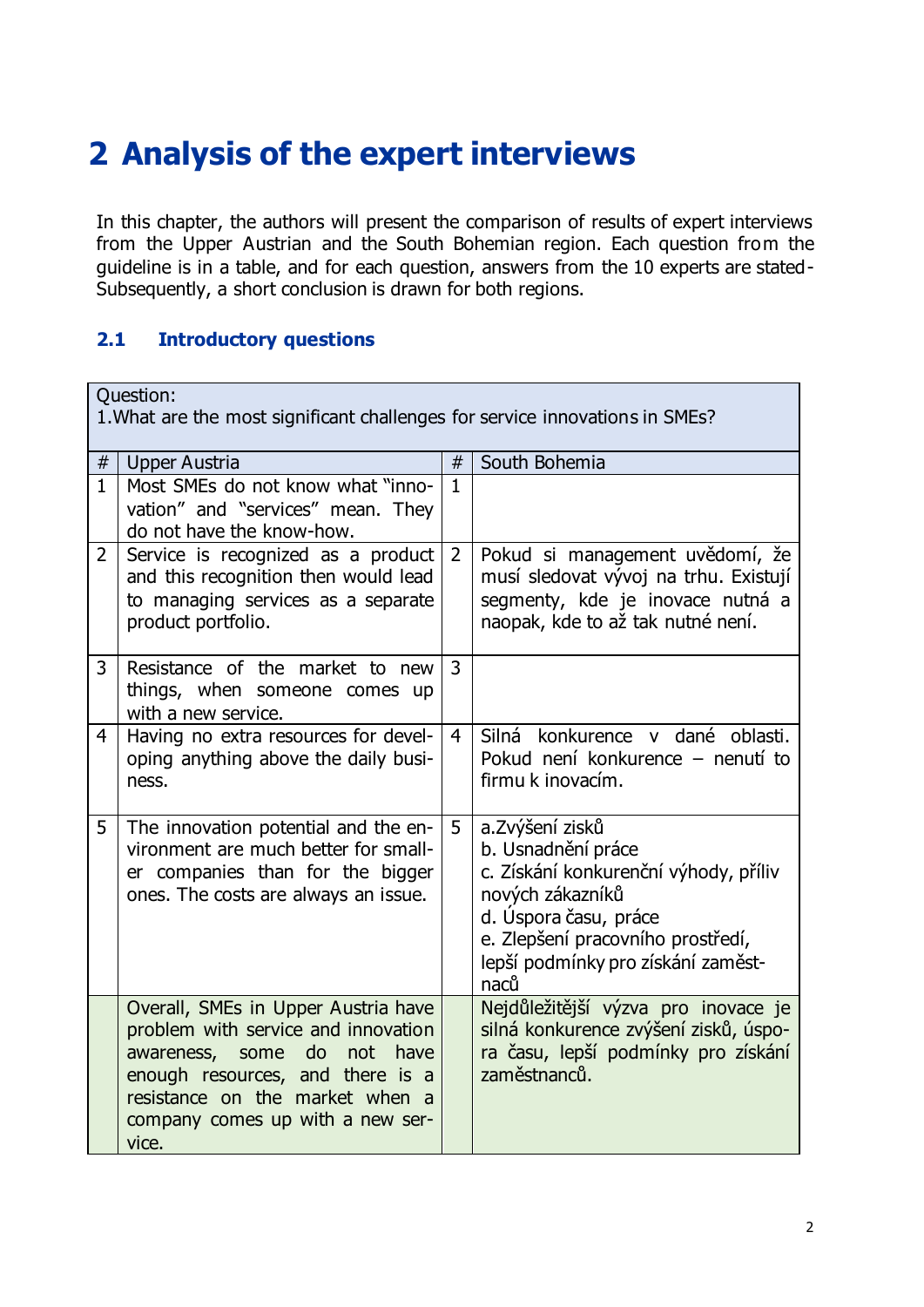| Question:<br>2. What would you say is necessary for innovation in Upper Austria/South Bohemia? |                                                                                                                                                                                                                                    |                |                                                                                                                                                                                         |  |
|------------------------------------------------------------------------------------------------|------------------------------------------------------------------------------------------------------------------------------------------------------------------------------------------------------------------------------------|----------------|-----------------------------------------------------------------------------------------------------------------------------------------------------------------------------------------|--|
| $\#$                                                                                           | Upper Austria                                                                                                                                                                                                                      | #              | South Bohemia                                                                                                                                                                           |  |
| $\mathbf{1}$                                                                                   | The network.                                                                                                                                                                                                                       | $\mathbf 1$    |                                                                                                                                                                                         |  |
| $\overline{2}$                                                                                 | The network.                                                                                                                                                                                                                       | $\overline{2}$ | Jižní Čechy jsou více konzervativní<br>(Výjimka jsou České Budějovice).<br>Rakousko je vepředu (větší podpora<br>v Horním Rakousku). Růst<br>startupových firem v Horním Rakous-<br>ku. |  |
| 3                                                                                              | HR factor, there is a lack of qualified<br>workforce.                                                                                                                                                                              | $\overline{3}$ |                                                                                                                                                                                         |  |
| $\overline{4}$                                                                                 | Get innovation scouts, access<br>to<br>labs.                                                                                                                                                                                       | $\overline{4}$ | Jižní Čechy mají v porovnání s<br>Horním Rakouskem co v inovacích<br>dohánět. Rakousko – vysoká podpora<br>místních firem, mají podpory na<br>rozvoj inovací i na jejich udržitelnost.  |  |
| 5                                                                                              | Education and networking.                                                                                                                                                                                                          | 5              | Lidé v Jihočeském kraji jsou kon-<br>zervativnější, nejsou tak progresivní<br>jako např. v Jihomoravském kraji.                                                                         |  |
|                                                                                                | The aspects necessary for innovation<br>in Upper Austria are networks, hu-<br>man resources, education, and ac-<br>cess to innovation labs. There is a<br>fear that in the future, there will be a<br>lack of qualified workforce. |                | Jižní Čechy jsou více konzervativní, v<br>Horním Rakousku je větší Podpora v<br>oblasti inovací.                                                                                        |  |

### <span id="page-4-0"></span>**2.2 Organization and management**

Question: 1.What are the prerequisites in SMEs supporting innovative activities and capabilities among its employees? (managerial service awareness, incentives, autonomy…)  $\#$  Upper Austria  $\#$  South Bohemia  $1$  Giving the employees the time to innovate. Giving them support and resources. 1 Schopnost sebereflexe vedení a především ochota investovat, a to nejen do vzdělání, ale třeba do poradenství. 2 Cross-functional exchange, incen- 2 Kvalitní leader, kvalitní podnikatelská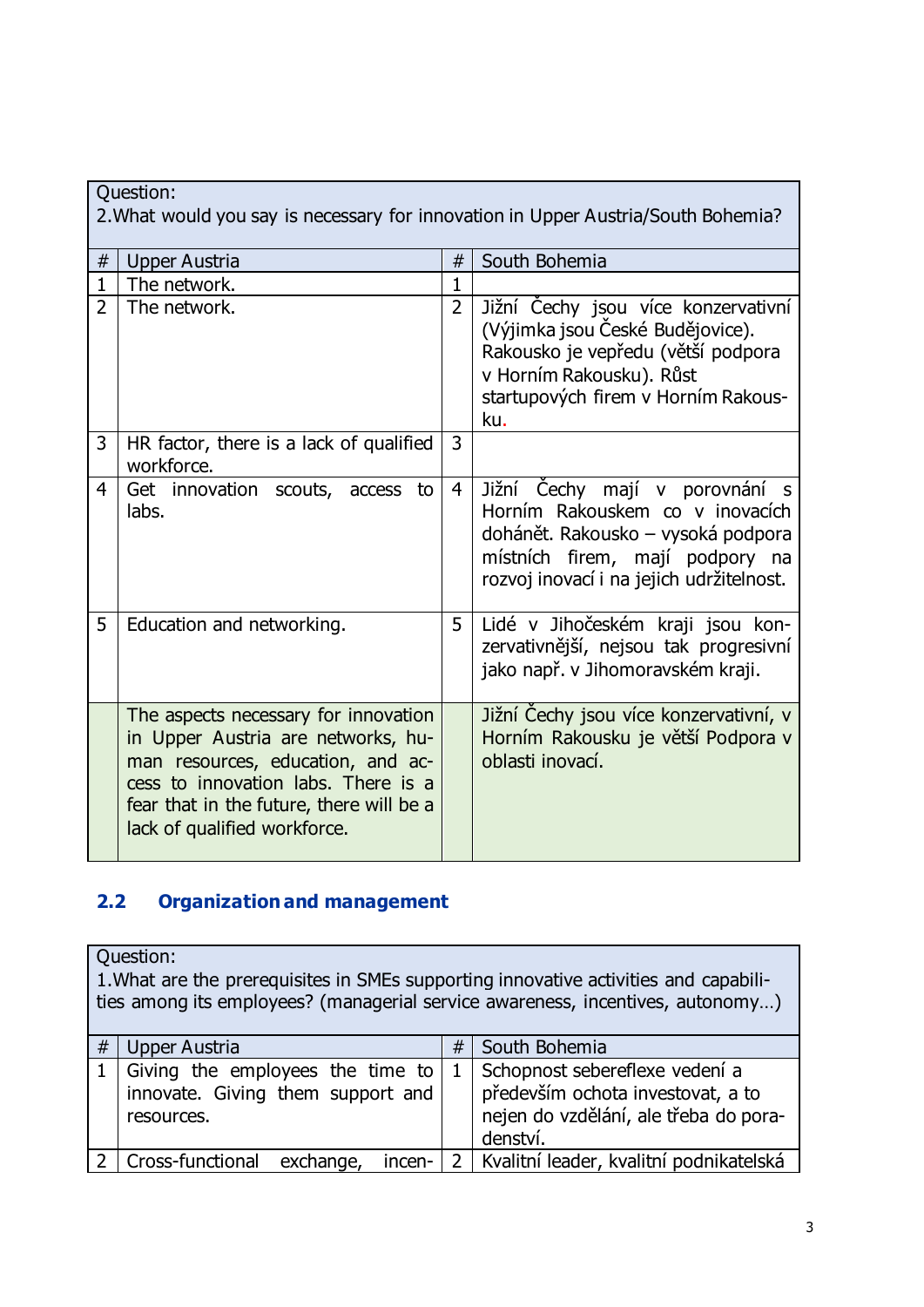|   | tives to award service development<br>and service deployment.                                                                                                                                                                                                                                                                                                                                                                                                                                                                |                | kultura, dobré podmínky pro zaměst-<br>nance, kvalitní společenský život a                                                                                                                                                                                                       |
|---|------------------------------------------------------------------------------------------------------------------------------------------------------------------------------------------------------------------------------------------------------------------------------------------------------------------------------------------------------------------------------------------------------------------------------------------------------------------------------------------------------------------------------|----------------|----------------------------------------------------------------------------------------------------------------------------------------------------------------------------------------------------------------------------------------------------------------------------------|
|   |                                                                                                                                                                                                                                                                                                                                                                                                                                                                                                                              |                | motivace.                                                                                                                                                                                                                                                                        |
| 3 | Company needs to decide whether<br>they want to differentiate through<br>innovation, you need to have a sys-<br>tematic approach to innovation.                                                                                                                                                                                                                                                                                                                                                                              | 3              | Schopnost sebereflexe vedoucích<br>pracovníků.<br>Otevřená komunikace a ochota hle-<br>dat jiná než tradiční řešení.<br>Ochota investovat do vzdělávání.<br>Definování jasné vize a profilování se<br>na trhu.<br>Ochota si nechat pomoci v oblastech,<br>kde nejsem odborníkem. |
| 4 | I do not really know if there is the<br>wish for institutionalized organization<br>in innovation approach.                                                                                                                                                                                                                                                                                                                                                                                                                   | $\overline{4}$ | Vedení firmy musí mít jednotné<br>směrování, musí mít kvalitní man-<br>agement (zkušené lidi) a kvalitní<br>pracovníky (ty mnohdy chybí).                                                                                                                                        |
| 5 | R&D mindset from university or FH                                                                                                                                                                                                                                                                                                                                                                                                                                                                                            | 5              | Nerozumím otázce.                                                                                                                                                                                                                                                                |
|   | The prerequisites supporting innova-<br>tive activities and capabilities among<br>the employees in SMEs are system-<br>atic approach to innovation if the<br>company decides to innovate, re-<br>search and development mindset<br>supported by university (or FH) edu-<br>cation, giving the employees enough<br>time and resources to innovate, and<br>incentives to award innovative be-<br>haviour. One expert was unsure if<br>there is any wish among the SMEs<br>for institutionalized organization in<br>innovation. |                | Předpoklady pro podporu inovací jsou<br>kvalitní management se sebereflexí a<br>vizí. Vzdělávání se a využívání pora-<br>denských služeb.                                                                                                                                        |

2.Do certain characteristics of the company (such as age or size) affect its innovation potential and success? If so, how? (potential, resources...)

| # | Upper Austria                                                                                    | # | South Bohemia                                                                                                                                                 |
|---|--------------------------------------------------------------------------------------------------|---|---------------------------------------------------------------------------------------------------------------------------------------------------------------|
|   | 1   The size does not matter. The age $ $<br>affects it, as young people are more<br>innovative. |   | 1   Ano, ovlivňují. Například zdroje. Ty<br>mohou ovlivňovat jak pozitivně, tak<br>negativně. Pokud je zdrojů málo, tak<br>není možné je uvolnit pro inovace. |
|   |                                                                                                  |   | Může to být také věk z hlediska neg-                                                                                                                          |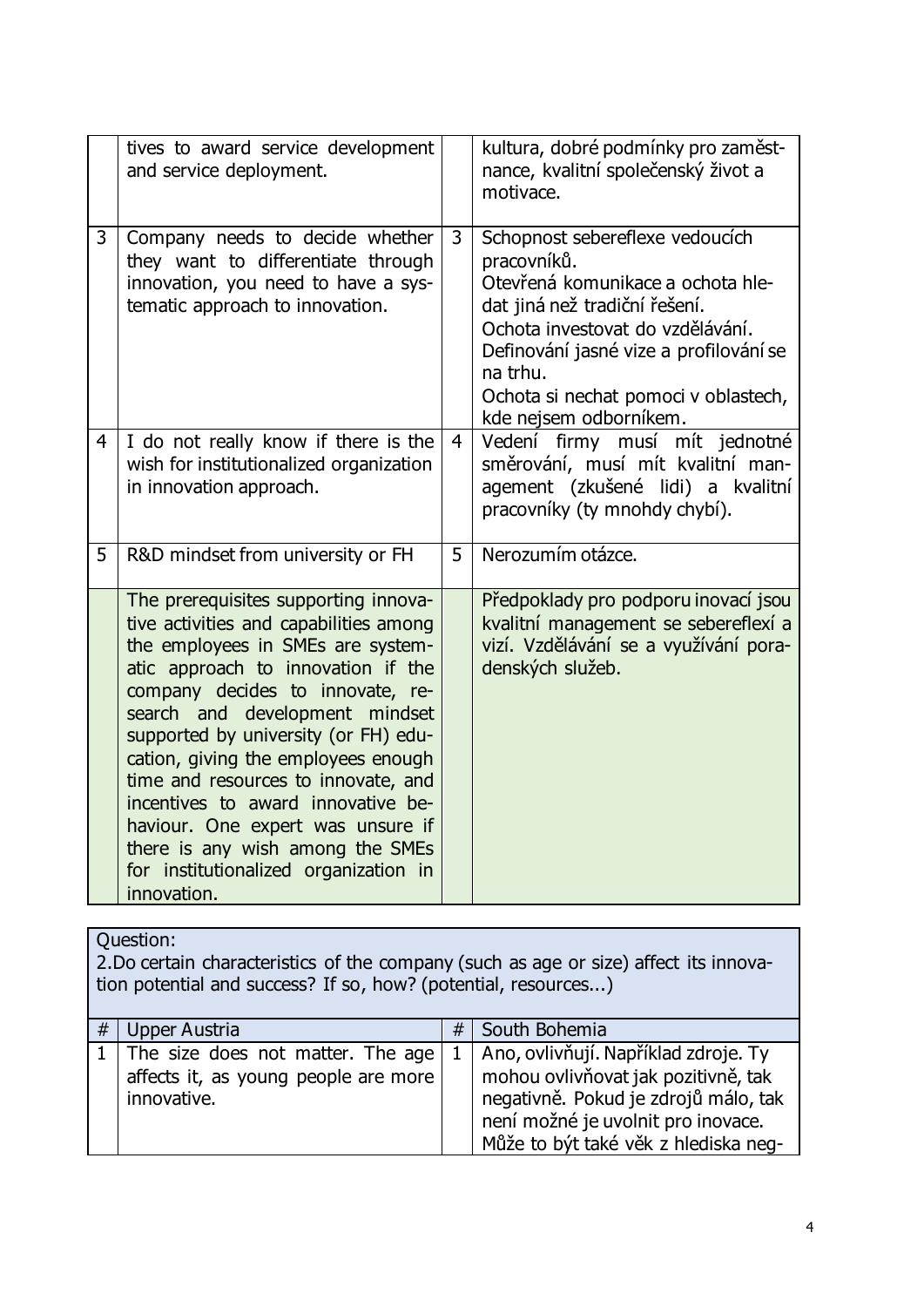|                |                                                                                                                                                                                                                                                                                                                                                                                                                                                                                           |                | ativního ovlivnění. Když jsou procesy<br>nastaveny dobře a fungují, nemám<br>potřebu nic měnit.                                                                                                                                                                                                                                                                                                         |
|----------------|-------------------------------------------------------------------------------------------------------------------------------------------------------------------------------------------------------------------------------------------------------------------------------------------------------------------------------------------------------------------------------------------------------------------------------------------------------------------------------------------|----------------|---------------------------------------------------------------------------------------------------------------------------------------------------------------------------------------------------------------------------------------------------------------------------------------------------------------------------------------------------------------------------------------------------------|
| $\overline{2}$ | SMEs in early stages do not think<br>about service development- only af-<br>ter maturity of the company itself.                                                                                                                                                                                                                                                                                                                                                                           | $\overline{2}$ | Záleží na odvětví. Mladší člověk chce<br>vyzkoušet nové věci. V starších<br>firmách je někdy starší management;<br>který změny namá rád.                                                                                                                                                                                                                                                                |
| 3              | Not size, it is rather customer inti-<br>macy that is a big driver of innova-<br>tion, and it is easier for smaller com-<br>panies.                                                                                                                                                                                                                                                                                                                                                       | 3              | Věk společnosti působí negativně v<br>tom, že nemám potřebu nic měnit,<br>protože mi věci, které děláme,<br>dlouhodobě fungují.<br>Pozitivně působí to, že máme<br>dostatek zdrojů pro hledání nových<br>cest.<br>Zdroje působí negativně, pokud je<br>zdrojů málo (není je možné uvolnit<br>pro inovace, vzdělávání a rozvoj).<br>Pozitivně působí, pokud je zdrojů<br>dostatek (je možné investovat). |
| $\overline{4}$ | Definitely. Old companies want to do<br>it in old ways.                                                                                                                                                                                                                                                                                                                                                                                                                                   | 4              | Vyšší věkový průměr s sebou přináší<br>další vlastnost: zkušenost a kvalif-<br>ikaci. Naproti tomu starší generace<br>se bojí investovat do nových tech-<br>nologií.                                                                                                                                                                                                                                    |
| 5              | Absolutely. Smaller companies are<br>forced to<br>innovate<br>and<br>develop<br>products, they are not overly fo-<br>cused on cost optimization.                                                                                                                                                                                                                                                                                                                                          | 5              | Věk ani velikost nemá zásadní vliv na<br>inovační potenciál a úspěch. Zásadní<br>je nastavení organizace řízení změn,<br>znalosti, ochota a chut' managemen-<br>tu zavádět inovace.                                                                                                                                                                                                                     |
|                | The age is more important than the<br>size of the company when it comes<br>to innovation. The younger the com-<br>pany with younger employees, the<br>more they tend to be open to inno-<br>vation. Older companies are not as<br>open to new processes. However,<br>the smaller the company, the easier<br>it is to have customer intimacy,<br>which is important in innovation. Ac-<br>cording to one expert, the compa-<br>nies tend to think about innovation<br>only after maturing. |                | Inovační potenciál ovlivňuje věk, kdy<br>starší lidé (management) nejsou<br>nakloněni změnám, a zdroje, které<br>jsou potřebné pro zavedení inovací.                                                                                                                                                                                                                                                    |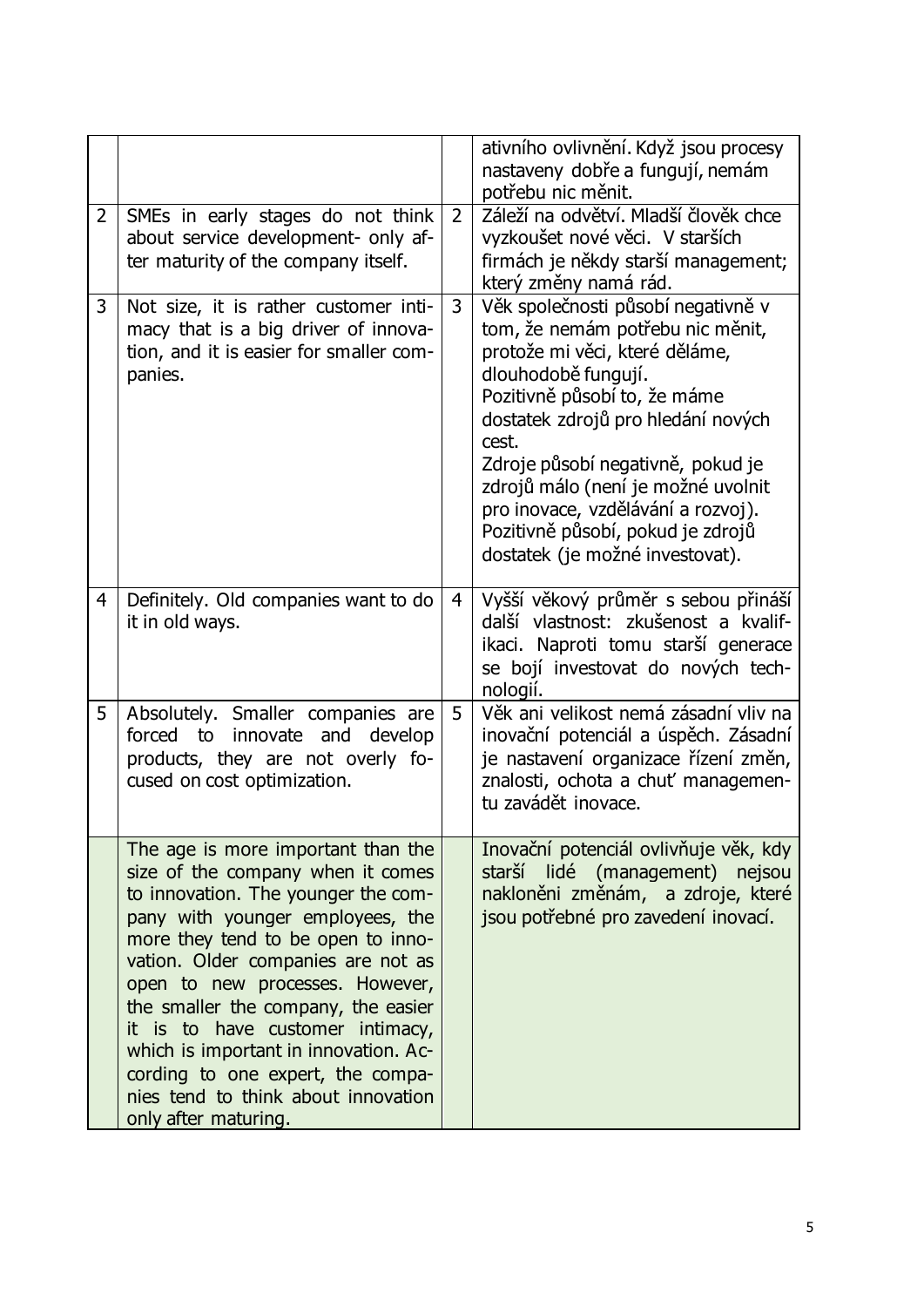| Question:<br>3. What are the reasons employees might be unwilling to innovate? What are the<br>reasons employees might be willing to innovate? |                                                                                                                                                                                                                                |                |                                                                                                                                                                                                                                                                                                                                                        |  |
|------------------------------------------------------------------------------------------------------------------------------------------------|--------------------------------------------------------------------------------------------------------------------------------------------------------------------------------------------------------------------------------|----------------|--------------------------------------------------------------------------------------------------------------------------------------------------------------------------------------------------------------------------------------------------------------------------------------------------------------------------------------------------------|--|
| #                                                                                                                                              | Upper Austria                                                                                                                                                                                                                  | #              | South Bohemia                                                                                                                                                                                                                                                                                                                                          |  |
| $\overline{1}$                                                                                                                                 | It takes a lot of time to innovate. It<br>is a part of the personality. If it is<br>not an objective of the company,<br>nobody will innovate.                                                                                  | $\mathbf{1}$   | Zaměstnanci jsou ochotni inovovat,<br>pokud je inovace pro ně přínosem.<br>Nejsou ochotni inovovat když každá<br>je změna nutí měnit návyky.                                                                                                                                                                                                           |  |
| $\overline{2}$                                                                                                                                 | Incentives must be there, staging<br>specific best practices or models that<br>are acceptable for customers, feed-<br>back loop toward the employees so<br>they see the services are appreciated<br>and accepted by customers. | $\overline{2}$ | Důležité je nastavení firemní kultury<br>v procesu přijímání nových nápadů.<br>Pokud dobrý kolektiv, tak se firma<br>dokáže rychle adaptovat na změny.                                                                                                                                                                                                 |  |
| 3                                                                                                                                              | Human<br>nature is not prone<br>to<br>change, innovation needs to be part<br>of the company structures.                                                                                                                        | 3              | Každá změna znamená měnit návyky,<br>což je v principu proti přirozenému<br>nastavení lidí. Většina populace fun-<br>guje ráda v zajetých kolejích.<br>Ochota k inovacím je spojená vždy s<br>přínosem pro zaměstnance. Inovace<br>musí mít smysl (ulehčení práce,<br>zajímavější práce, finanční ohod-<br>nocení, dlouhodobá garance pozi-<br>$ce$ ). |  |
| 4                                                                                                                                              | It is a matter of personality.                                                                                                                                                                                                 | 4              | Pokud jsou lidé ve firmě vevnitř<br>rozhádaní, tak těžko můžete začínat<br>nové trendy. Dále kvalitní systém<br>ohodnocování na základě výsledků<br>(jsou jasně stanovena pravidla).                                                                                                                                                                   |  |
| 5                                                                                                                                              | Employees do not have enough time<br>to innovate and also it depends on<br>the personality.                                                                                                                                    | 5              | Překážkou pro zavádění inovací ze<br>strany zaměstnanců může být obava<br>o ztrátu zaměstnání, strach z nových<br>technologií, které nebudou schopni<br>zvládnout. Naopak motivací k za-<br>vádění změn bude příslib zvýšení<br>příjmů, usnadnění práce, možnost<br>seberealizace, zájem o novinky.                                                    |  |
|                                                                                                                                                | It generally depends on the person-<br>ality if the employee is willing to in-<br>novate. The company has to have<br>specific structures, best practices,<br>and models in place to support inno-                              |                | Důvody pro ochotu<br>zaměstnanců<br>inovovat byly uvedeny: přímé přínosy<br>a výhody konkrétního zaměstnance<br>(ulehčení<br>práce, finanční<br>ohod-<br>nocení) a dále příznivá firemní kul-                                                                                                                                                          |  |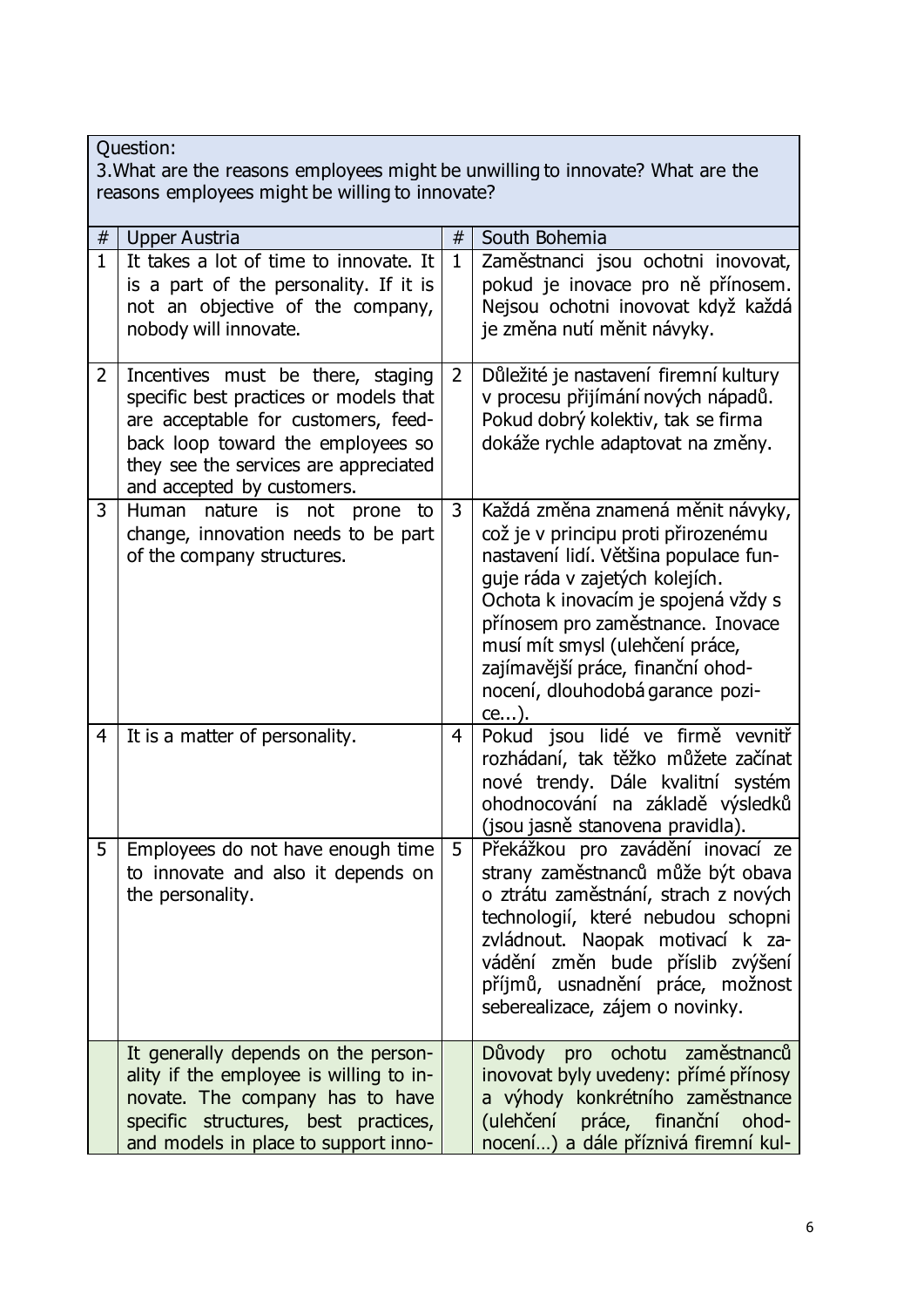| vation. The unwillingness to innovate<br>also stems from the lack of time. | tura. |
|----------------------------------------------------------------------------|-------|
|                                                                            |       |
|                                                                            |       |

|                | Question:<br>4. What are the most common organizational problems hindering innovation efforts<br>of SMEs? (lack of service awareness, anxiety of employees)                       |                |                                                                                                                                                                                                                                                                                                                                                                                                                                                                             |  |  |
|----------------|-----------------------------------------------------------------------------------------------------------------------------------------------------------------------------------|----------------|-----------------------------------------------------------------------------------------------------------------------------------------------------------------------------------------------------------------------------------------------------------------------------------------------------------------------------------------------------------------------------------------------------------------------------------------------------------------------------|--|--|
|                |                                                                                                                                                                                   |                |                                                                                                                                                                                                                                                                                                                                                                                                                                                                             |  |  |
| $\#$           | Upper Austria                                                                                                                                                                     | #              | South Bohemia                                                                                                                                                                                                                                                                                                                                                                                                                                                               |  |  |
| $\mathbf{1}$   | Innovation is not a part of the organ-<br>izational structure. Outdated under-<br>standing of "service" and inability to<br>monetize the services and ask for<br>money.           | $\mathbf{1}$   | Jedním z takových problémů může<br>být, že<br>neexistují<br>nebo<br>nejsou<br>nastavena systémová řešení. Malé a<br>střední podniky většinou fungují op-<br>erativně. To znamená, mění něco, až<br>když jsou nuceni to změnit. Myslí si,<br>že procesy tak jak jsou nastaveny,<br>jsou zafixované navždy.                                                                                                                                                                   |  |  |
| $\overline{2}$ | The lack of service awareness.                                                                                                                                                    | $\overline{2}$ | Chybějící platforma, kde budou vys-<br>lyšeni všichni zaměstnanci. Důležité<br>je sledovat novinky v oboru.                                                                                                                                                                                                                                                                                                                                                                 |  |  |
| 3              | Cultural heritage in the sense of "we<br>did that before and it did not work,<br>we did it never like this, if that<br>works, some other companies would<br>have already done it" | 3              | Malé a střední podniky se velmi málo<br>věnují řešení systémovému řešení<br>problémů. Většinou fungují na řešení<br>operativy a až když jsou nuceni něco<br>měnit, pak si myslí, že když procesy<br>jednou nastaví, jsou zafixované<br>navždy.<br>Nutná potřeba, požadavek trhu, fi-<br>nanční problémy vedou k tomu, že se<br>malé a střední podniky zaměřují na<br>inovace. Většinou se nejedná o nez-<br>nalost služeb, ale o neochotu za ten-<br>to druh služeb platit. |  |  |
| $\overline{4}$ | No awareness, anxiety of the em-<br>ployees, resistance to new things.                                                                                                            | $\overline{4}$ | Problémem je neznalost postupu, jak<br>člověka presvědčit ke změně).                                                                                                                                                                                                                                                                                                                                                                                                        |  |  |
| 5              | Limited resources.                                                                                                                                                                | 5              | V současné době nedostatek kvalit-<br>ních<br>zaměstnanců<br>a neznalost<br>možností využití externích služeb a<br>nástrojů podpory inovací, nedostatek<br>času na realizaci změny. Chybí čas<br>potřebný zavést inovaci tak, aby<br>přinesla v krátké době požadovaný<br>ekonomický efekt.                                                                                                                                                                                 |  |  |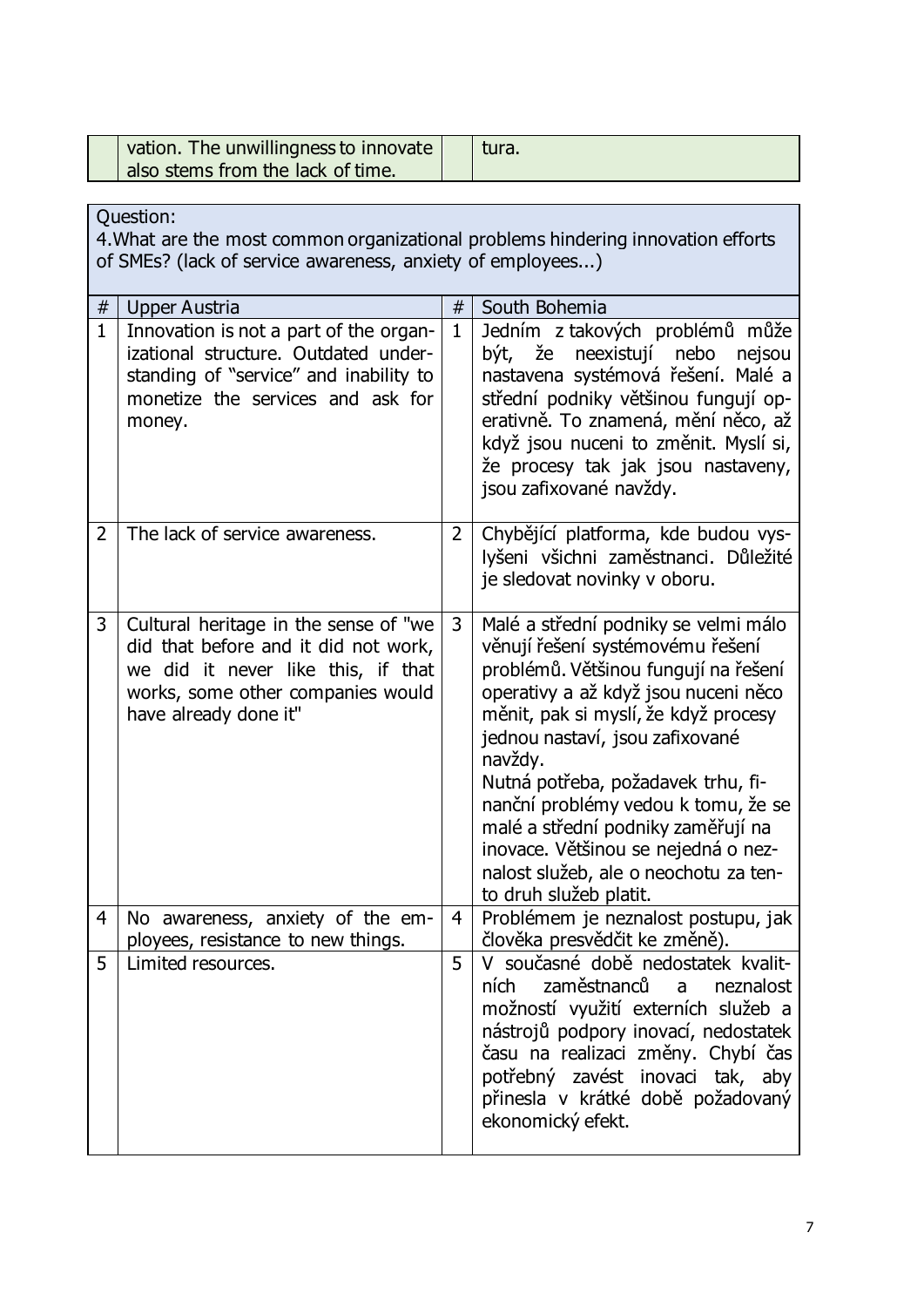| The most common organization<br>problems hindering innovation are<br>the lack of specific structures and<br>processes, no service and innovation<br>awareness, limited resources, and<br>resistance of companies to change<br>their usual ways to try new process- | Za nejdůležitější organizační prob-<br>lémy, které brání inovacím byly oz-<br>načeny: neexistující systémové<br>řešení. Chybí podpora managementu<br>k ochotě přijímat změny. Chybí ex-<br>terní služby, které by tento proces<br>jednoduše nastavily a ušetřily čas |
|--------------------------------------------------------------------------------------------------------------------------------------------------------------------------------------------------------------------------------------------------------------------|----------------------------------------------------------------------------------------------------------------------------------------------------------------------------------------------------------------------------------------------------------------------|
|                                                                                                                                                                                                                                                                    |                                                                                                                                                                                                                                                                      |
| es and activities.                                                                                                                                                                                                                                                 | věnovaný zavádění změn.                                                                                                                                                                                                                                              |

And what are the most common impulses for SMEs to innovate?

| #              | <b>Upper Austria</b>                                                                                                                                                                                                                                                                                                                     | #              | South Bohemia                                                                                                                                                                                                                                           |
|----------------|------------------------------------------------------------------------------------------------------------------------------------------------------------------------------------------------------------------------------------------------------------------------------------------------------------------------------------------|----------------|---------------------------------------------------------------------------------------------------------------------------------------------------------------------------------------------------------------------------------------------------------|
| $\mathbf{1}$   | Decrease of market acceptance and<br>turnover, customers are pushing,<br>and because of international compe-<br>tition.                                                                                                                                                                                                                  | $\mathbf{1}$   | Hlavním impulsem je reakce na vývoj<br>trhu a na potřeby zákazníků, dotační<br>program nebo vyhlášení dotační<br>podpory.                                                                                                                               |
| $\overline{2}$ | Market demand                                                                                                                                                                                                                                                                                                                            | $\overline{2}$ | Závisí<br>trhu,<br>na segmentech<br>požadavcích zákazníků,<br>návrzích<br>zaměstnanců a konkurenci.                                                                                                                                                     |
| 3              | The need to differentiate on the<br>market                                                                                                                                                                                                                                                                                               | $\mathsf{3}$   | Vývoj trhu a dotační programy (bez<br>ohledu na to, zda trh dotační cíl<br>potřebuje).                                                                                                                                                                  |
| 4              | The developments on the market                                                                                                                                                                                                                                                                                                           | 4              | Předstihnout konkurenci, poskytovat<br>kvalitní služby.                                                                                                                                                                                                 |
| 5              | Funding provided by the govern-<br>ment, TV shows about innovative<br>ideas.                                                                                                                                                                                                                                                             | 5              | Zvýšení tržeb, požadavky zákazníků,<br>nové trendy, požadavky uceleného<br>dodavatelsko – odběratelského<br>řetězce (procesu).                                                                                                                          |
|                | The most commonly states impulses<br>for SMEs to innovate are the nega-<br>tive changes on the market and the<br>need to react on these changes.<br>There is also a need to differentiate<br>to be able to compete, as well as the<br>demand of the market. Moreover,<br>the funding schemes available might<br>be an additional factor. |                | Hlavními impulzy pro vývoj nových<br>prodůktů je konkurence a zákazníci,<br>nové trendy, vývoj trhu, někdy také<br>dotační impulzy, ale u nich byla oz-<br>načena možnost pokřivení původních<br>potřeb z důvodu přizpůsobení se<br>dotačním pravidlům. |

### Question:

5. What is the main impulse for the development of new products and services (customer requirements, employee suggestions, subsidies or something else)? # Upper Austria  $\left| \begin{array}{c} \hline \end{array} \right|$  # South Bohemia 1 Good employees with good ideas  $1$  Hlavním impulsem je reakce na vývoj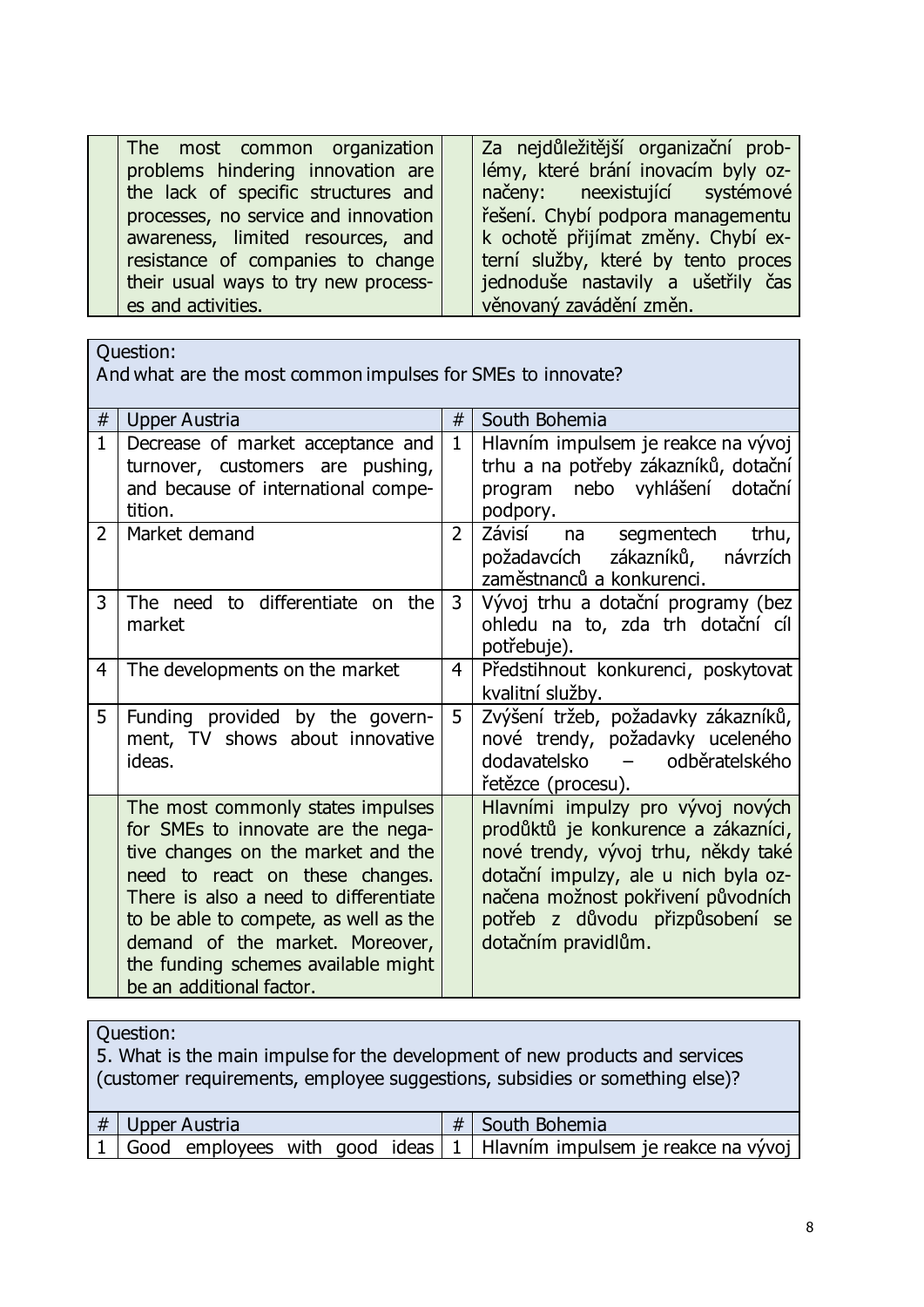|                | and know-how                                                                                                                                                                                                                 |                | trhu a na potřeby zákazníků, dotační<br>program nebo vyhlášení dotační<br>podpory.                                                                                                                                                                      |
|----------------|------------------------------------------------------------------------------------------------------------------------------------------------------------------------------------------------------------------------------|----------------|---------------------------------------------------------------------------------------------------------------------------------------------------------------------------------------------------------------------------------------------------------|
| $\overline{2}$ | Customer feedback or market de-<br>mand                                                                                                                                                                                      | $\overline{2}$ | Závisí na<br>segmentech<br>trhu,<br>požadavcích zákazníků,<br>návrzích<br>zaměstnanců a konkurenci.                                                                                                                                                     |
| 3              | Driver for growth and development                                                                                                                                                                                            | 3              | Vývoj trhu a dotační programy (bez<br>ohledu na to, zda trh dotační cíl<br>potřebuje).                                                                                                                                                                  |
| 4              | The market is not developing any-<br>more, product is at the end of lifecy-<br>cle.                                                                                                                                          | $\overline{4}$ | Předstihnout konkurenci, poskytovat<br>kvalitní služby.                                                                                                                                                                                                 |
| 5              | The input has to come from the cus-<br>tomer.                                                                                                                                                                                | 5              | Zvýšení tržeb, požadavky zákazníků,<br>nové trendy, požadavky uceleného<br>dodavatelsko – odběratelského<br>řetězce (procesu).                                                                                                                          |
|                | The main impulse to develop a new<br>product or service is the situation on<br>the market (market demand, growth<br>on the market, slow rate of market<br>development), as well as impulses<br>from employees and customers. |                | Hlavními impulzy pro vývoj nových<br>prodůktů je konkurence a zákazníci,<br>nové trendy, vývoj trhu, někdy také<br>dotační impulzy, ale u nich byla oz-<br>načena možnost pokřivení původních<br>potřeb z důvodu přizpůsobení se<br>dotačním pravidlům. |

6.What competences should a manager have to be able to support innovation within the company? (communication, knowledge management...)

| #              | Upper Austria                                                                                                                                                                                                                                                       | #              | South Bohemia                                                                                                                                                        |
|----------------|---------------------------------------------------------------------------------------------------------------------------------------------------------------------------------------------------------------------------------------------------------------------|----------------|----------------------------------------------------------------------------------------------------------------------------------------------------------------------|
| $\mathbf{1}$   | Being open-minded, having know-<br>how, communication skills, and also<br>the openness to new topics.                                                                                                                                                               | $\mathbf{1}$   | Hlavní schopností je, že dokáže<br>sledovat vývoj trhu a reagovat na<br>vývoj trhu. Měl by umět vést lidi,<br>otevřeně komunikovat a měl by umět<br>delegovat práci. |
| $\overline{2}$ | Ability to develop specific capabilities<br>in his own organization, have an ear<br>to the market and clear understand-<br>ing of what the organization is capa-<br>ble of- not to overpromise toward<br>customers in the initial phases of<br>service development. | $\overline{2}$ | Diplomat v jednání, umět motivovat.<br>Stanovovat si menší cíle a průběžně<br>je posouvat výše.                                                                      |
| 3              | Change management in terms of<br>keeping change as a constant activi-<br>ty, giving employees time to inno-                                                                                                                                                         | 3              | Vést lidi.<br>Podporuje otevřenou komunikaci.<br>Má strategické myšlení a dokáže své                                                                                 |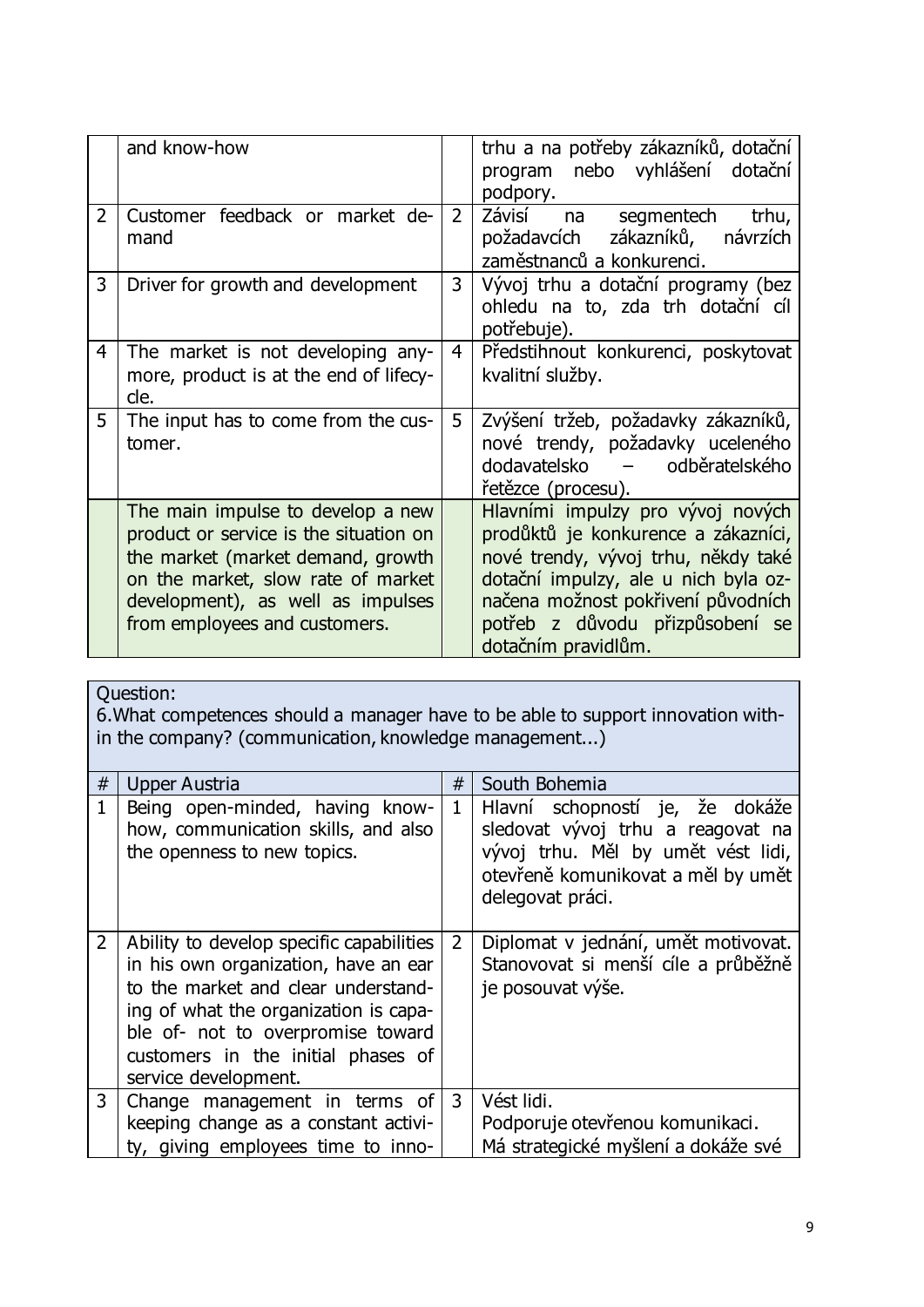|   | vate.                                                                                                                                                                                                                                                                                             |                | myšlenky přenést na své podřízené.<br>Dokáže sledovat trh nebo tuto aktivi-<br>tu delegovat na svůj tým.<br>Je schopen vyhodnocovat příležitosti.<br>Využívá otevřených otázek pro pod-<br>něcování druhých. Deleguje.    |
|---|---------------------------------------------------------------------------------------------------------------------------------------------------------------------------------------------------------------------------------------------------------------------------------------------------|----------------|---------------------------------------------------------------------------------------------------------------------------------------------------------------------------------------------------------------------------|
| 4 | Communication, someone who can<br>motivate people.                                                                                                                                                                                                                                                | $\overline{4}$ | Leader, diplomat, který dokáže ocenit<br><i>i</i> motivovat.                                                                                                                                                              |
| 5 | He should be innovative and commit-<br>ted to innovation.                                                                                                                                                                                                                                         | 5              | někam<br>mít<br>vizi<br>Musí<br>inovace<br>směřovat. Musí mít cit posoudit, co je<br>reálné a co ne. Musí umět podněco-<br>vat zaměstnance k předkládání svých<br>nápadů a následně je motivovat pro<br>zavádění inovací. |
|   | The manager needs to have good<br>communication skills, be<br>open-<br>minded, be able to motivate employ-<br>ees, and has to have necessary<br>know-how. It is essential to give<br>employees enough time to innovate,<br>have change management skills, and<br>not to overpromise to customers. |                | Leader, diplomat. Umět vést a mo-<br>tivovat litdi. Mít vizi, stanovený cíl a<br>umět definovat a kontrolovat jed-<br>notlivé etapy cesty k cíli.                                                                         |

## <span id="page-11-0"></span>**2.3 Collaboration**

Question:

1.What is the most common motivation of SMEs to engage in innovation networks and to collaborate in its innovation efforts? (access external knowledge, compensate for the lack of resources...)

| #              | Upper Austria                                           | #              | South Bohemia                                                                                                                                                    |
|----------------|---------------------------------------------------------|----------------|------------------------------------------------------------------------------------------------------------------------------------------------------------------|
|                | Get impulses and inspiration from                       | $\mathbf 1$    | Vyšší zisk, možnost zdrojů z Evropské                                                                                                                            |
|                | others, and to compensate for the<br>lack of resources. |                | unie.                                                                                                                                                            |
| $\overline{2}$ | Data networking, knowledge-sharing                      | $\overline{2}$ | Nové trendy, být odolný vůči konku-<br>renci.                                                                                                                    |
| 3              | Fear of missing out, they do not<br>have resources      | 3              | Vyšší zisk. Možnost využít externích<br>znalostí a informací bez nutnosti<br>přímé investice. Zdroje z EU<br>Sdílení know-how se "spřátelenými"<br>společnostmi. |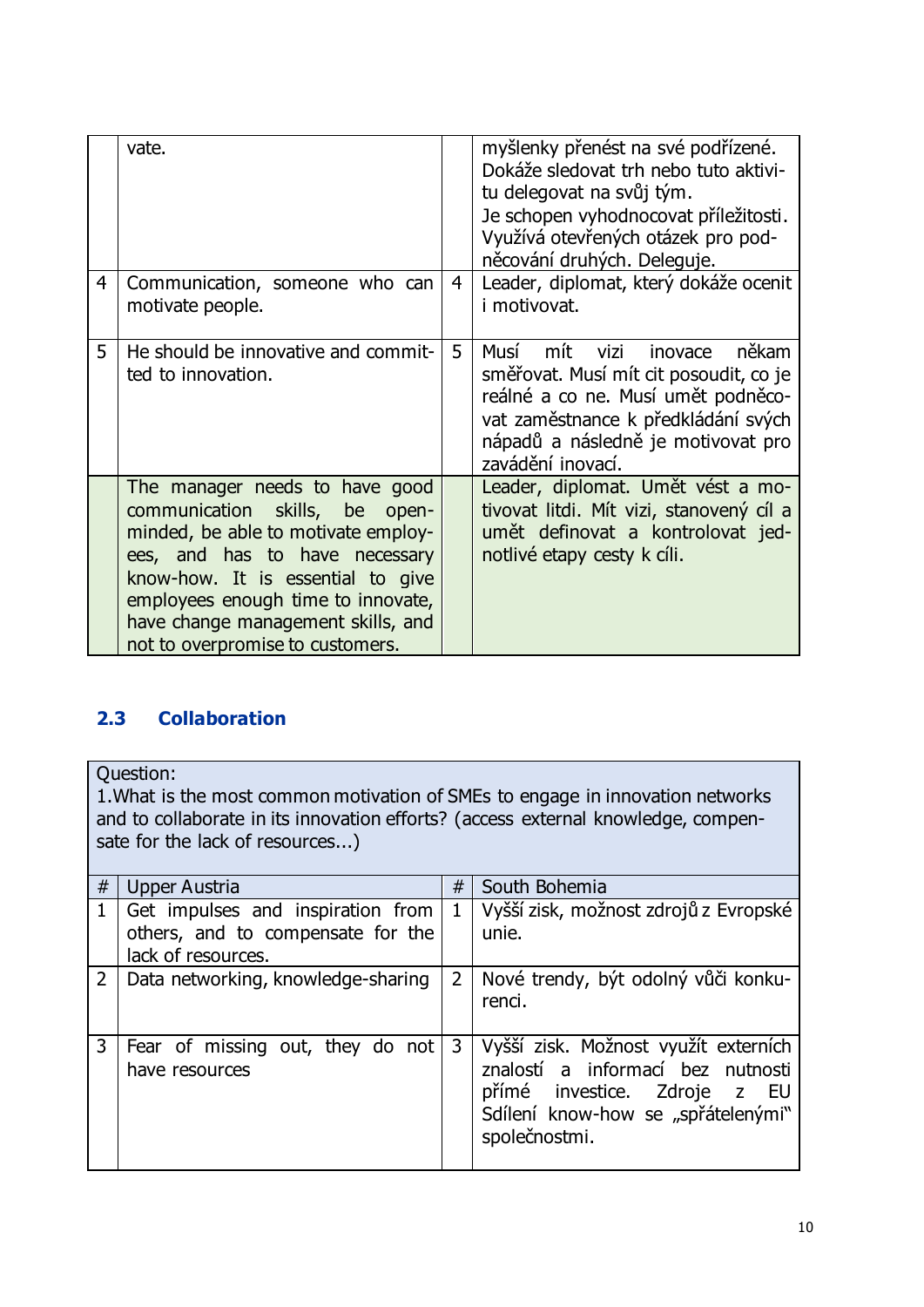| Lack of knowledge                                                                                                                                                   | $\overline{4}$ | Nové informace, nové trendy, spojit<br>se a být konkurenceschopní.                                                                                                          |
|---------------------------------------------------------------------------------------------------------------------------------------------------------------------|----------------|-----------------------------------------------------------------------------------------------------------------------------------------------------------------------------|
| To cover all scientific knowledge<br>necessary for the innovation                                                                                                   | 5              | Sdílení znalosti, úspora vlastní práce,<br>nákladů, získání nových možných<br>směrů rozvoje, rozšíření spolupráce.                                                          |
| The main impulse of SMEs to engage<br>in innovation networks is to compen-<br>sate for the lack of resources<br>(knowledge sharing) and the fear of<br>missing out. |                | Nejčastější motivace je uváděn vyšší<br>zisk, možnost využít externí znalosti a<br>informace, konkurenční výhoda, nový<br>směr rozvoje a také získání<br>evropských dotací. |

|                | Ouestion:<br>2. With whom do SMEs collaborate the most when innovating and what is the rea-<br>son? (customers, suppliers, universities, competitors, )                                                                                                                                                                |                |                                                                                                                                                                               |  |
|----------------|------------------------------------------------------------------------------------------------------------------------------------------------------------------------------------------------------------------------------------------------------------------------------------------------------------------------|----------------|-------------------------------------------------------------------------------------------------------------------------------------------------------------------------------|--|
| #              | <b>Upper Austria</b>                                                                                                                                                                                                                                                                                                   | #              | South Bohemia                                                                                                                                                                 |  |
| $\mathbf{1}$   | 1. Universities- they can keep it with-<br>in the company and have science-<br>backed innovation<br>2. Supplier-they can still say in front<br>of the customer that it is their inno-<br>vation<br>3. Customer-strict contracts with big<br>customers<br>4. Competitors-not usual,<br>"not-<br>invented-here-syndrome" | $\mathbf{1}$   | Nejčastější spolupráce je se<br>zá-<br>kazníky. Dále také spolupráce s uni-<br>verzitami.                                                                                     |  |
| $\overline{2}$ | 1. Universities-they are safe to work<br>with<br>2. Customers-the friendly ones                                                                                                                                                                                                                                        | $\overline{2}$ | Zákazníci,<br>vlastní<br>zaměstanci.<br>Důvodem je rozvoj start-upu organi-<br>zace. Manažer je často ve firmě sám,<br>nemá s kým konzultovat možnost a<br>důvody spolupráce. |  |
| $\mathbf{3}$   | 1. Customer- easy and you get paid<br>for it<br>2. Supplier-they can decide on terms<br>3. Complementary companies- com-<br>plementary<br>knowledge,<br>but<br>not<br>competitors<br>4. Universities<br>5.Competitors                                                                                                  | 3              | Zákazníci. Univerzity. Nepřímí konku-<br>renti (jiný region)                                                                                                                  |  |
| 4              | 1.Customer<br>2.Supplier<br>3. Universities in bigger companies                                                                                                                                                                                                                                                        | 4              | V naší firmě, zaměstnanci na základě<br>požadavků zákazníků.                                                                                                                  |  |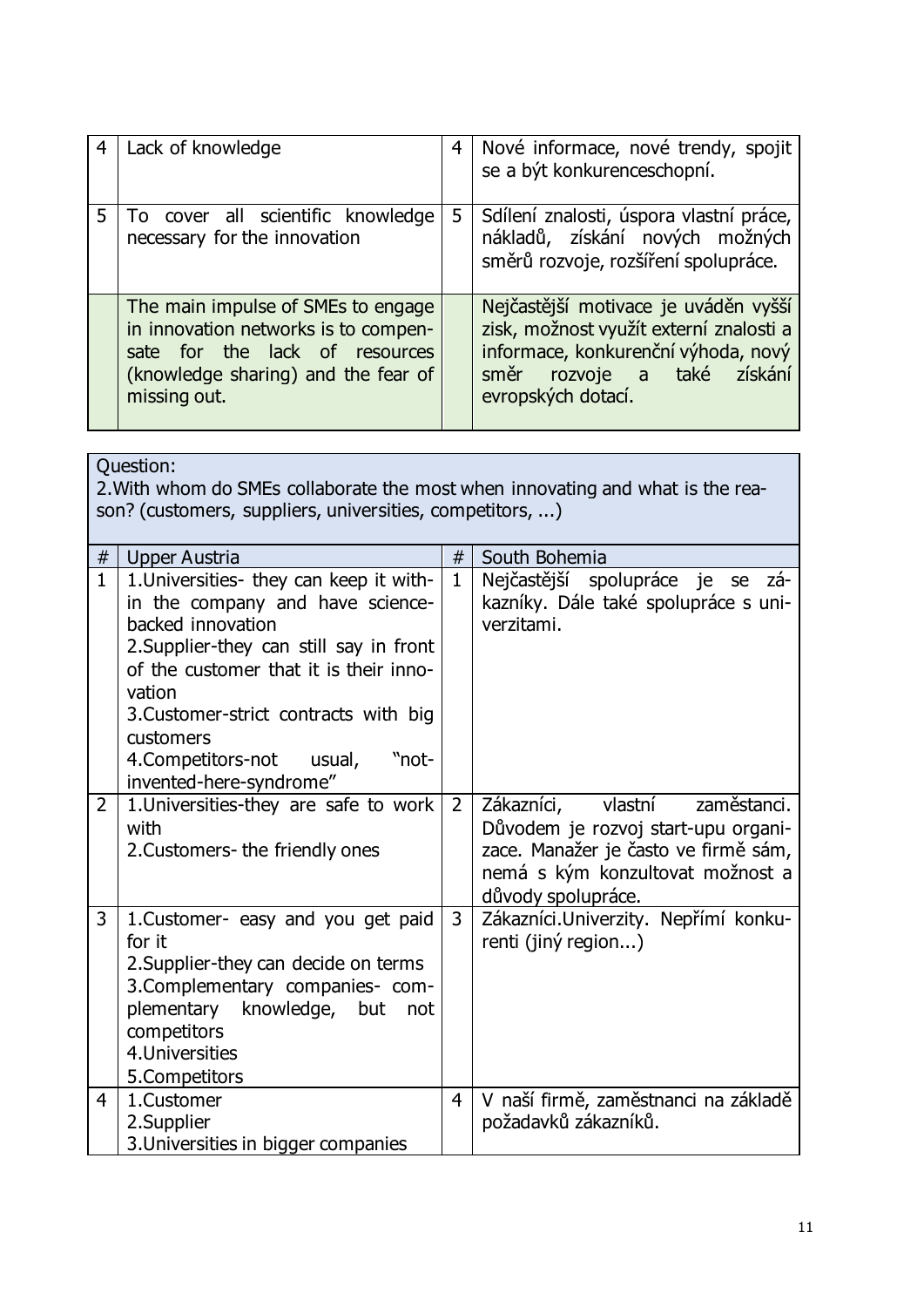|   | 4. Competitors - hardly ever                                                                                                                                                                                                                                                                                                                                                                                                                                                                            |   |                                                                                                                                                                                                                                                                                                                  |
|---|---------------------------------------------------------------------------------------------------------------------------------------------------------------------------------------------------------------------------------------------------------------------------------------------------------------------------------------------------------------------------------------------------------------------------------------------------------------------------------------------------------|---|------------------------------------------------------------------------------------------------------------------------------------------------------------------------------------------------------------------------------------------------------------------------------------------------------------------|
| 5 | Other SMEs, but not competitors.                                                                                                                                                                                                                                                                                                                                                                                                                                                                        | 5 | Nejvíce se zákazníky,<br>které<br>pro<br>pracují na konkrétních zakázkách,<br>vývoji nových produktů<br>a<br>specifických služeb. Solupráce MSP a<br>výzkumných organizací, jako např.<br>inovační vouchery apod.                                                                                                |
|   | SMEs collaborate mostly with univer-<br>sities, customers, and suppliers. The<br>universities are chosen as a safe<br>partner providing scientifically accu-<br>rate information, customers are easy<br>to work with if the relations are well-<br>developed, however, in case the cus-<br>tomer is too large, it might dominate<br>the collaboration and restrict access<br>to innovation outcome for the SME.<br>It is uncommon in Upper Austria that<br>companies collaborate with competi-<br>tors. |   | Nejčastější spolupráce je se zá-<br>kazníky. Na druhém místě pak s uni-<br>verzitami. Firmy uvádějí také spolup-<br>ráci se zaměstnanci a nepřímými<br>konkurenty (jiný<br>region),<br>výzkumnými organizacemi. Spoluprá-<br>ce nahrazuje poradentví a mentoring<br>(manažer nemá s kým konzultovat<br>svůj cíl) |

3. What problems do SMEs face when collaborating with external partner in its innovation efforts? (intellectual property issues, lack of trust, ...)

| #              | <b>Upper Austria</b>                                                                                                                                                                          | #              | South Bohemia                                                                                                        |
|----------------|-----------------------------------------------------------------------------------------------------------------------------------------------------------------------------------------------|----------------|----------------------------------------------------------------------------------------------------------------------|
| $\mathbf{1}$   | Strict contracts, not being allowed to<br>use parts of the innovation.                                                                                                                        | $\mathbf{1}$   | Nedůvěra v externího partnera a také<br>s problematikou ochrany duševního<br>vlastnictví.                            |
| $\overline{2}$ | Partner is not selected carefully<br>enough and there is backlash, and<br>the product is not pursued. Or the<br>abstraction goes too far, so collabo-<br>ration outcome is not useful enough. | $\overline{2}$ | Nedůvěra v cizí partnery, kteří si mo-<br>hou přivlastnit jejich nápady, důležitá<br>ochrana duševního vlastnictí    |
| 3              | The lack of real project management<br>know-how.                                                                                                                                              | 3              | Ochrana duševního vlastnictví.<br>Nedůvěra.<br>Rozložení zdrojů.<br>Nedostaek času.                                  |
| 4              | They do not have any legal frame.                                                                                                                                                             | 4              | Nedůvěra (externí partner nám při<br>spolupráci přebral klientelu).                                                  |
| 5              | They have limited resources.                                                                                                                                                                  | 5              | Otázka ochrany duševního vlastnictví<br>je ze strany MSP vnímána jako velmi<br>důležitá (ale proces ochrany je rela- |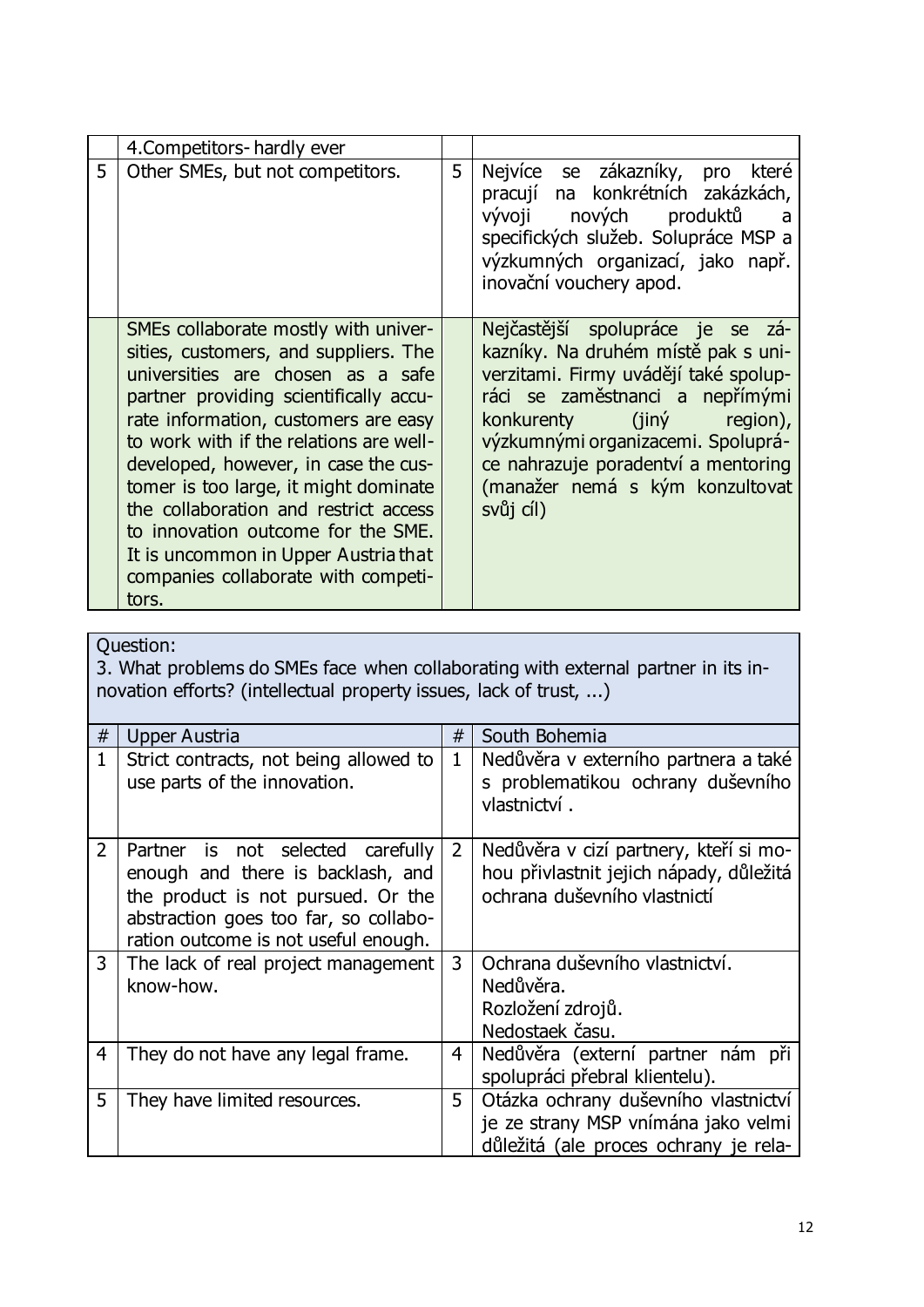|                                                                                                                                                                                                                                                                                                                            | tivně složitý a drahý).                                                                                                                                                                   |
|----------------------------------------------------------------------------------------------------------------------------------------------------------------------------------------------------------------------------------------------------------------------------------------------------------------------------|-------------------------------------------------------------------------------------------------------------------------------------------------------------------------------------------|
| The experts named a large variety of<br>potential problems hindering innova-<br>tion collaboration; there might be a<br>lack of legal framework or on the<br>other hand overly strict contracts,<br>the lack of project management<br>know-how, lack of resources, or in-<br>appropriately selected innovation<br>partner. | Ve spolupráci s partnerem v oblasti<br>ochrany duševního vlastnictví firmy<br>nejčastěji čelí nedůvěře, ochraně<br>duševního vlastnictví, nedostatku<br>času a nevhodné rozložení zdrojů. |
|                                                                                                                                                                                                                                                                                                                            | Problém při spolupráci je hlavně<br>nedůvěra k partnerům, ochrana<br>duševního vlastnictví a také rozložení<br>zdrojů                                                                     |

| Question:<br>4. Why do SMEs in Upper Austria engage in cross-regional/cross-border innovation<br>collaboration? |                                                                                                                                                                                       |                |                                                                                                                                                                                                                                                                                                                                             |
|-----------------------------------------------------------------------------------------------------------------|---------------------------------------------------------------------------------------------------------------------------------------------------------------------------------------|----------------|---------------------------------------------------------------------------------------------------------------------------------------------------------------------------------------------------------------------------------------------------------------------------------------------------------------------------------------------|
| $\#$                                                                                                            | <b>Upper Austria</b>                                                                                                                                                                  | $\#$           | South Bohemia                                                                                                                                                                                                                                                                                                                               |
| $\mathbf{1}$                                                                                                    | It is not common, they cannot even<br>collaborate within their own borders.                                                                                                           | $\mathbf{1}$   | Snaha o získání nových kontaktů v<br>zahraničí a s tím související vyšší zisk.                                                                                                                                                                                                                                                              |
| $\overline{2}$                                                                                                  | 90% of our products go cross-<br>border, so we do a lot outside of<br>Austria and that is very common<br>among the Upper Austrian communi-<br>ty.                                     | $\overline{2}$ | Nemám přehled                                                                                                                                                                                                                                                                                                                               |
| 3                                                                                                               | The bigger the companies, the more<br>export-oriented, the more engaged<br>in cross-border activities.                                                                                | $\mathbf{3}$   | Snaha o získání nových kontaktů v<br>zahraničí. Otevření nových trhů a<br>díky tomu vyšší zisk                                                                                                                                                                                                                                              |
| $\overline{4}$                                                                                                  | To get new inputs, nice marketing<br>effect, but only bigger ones do that.                                                                                                            | $\overline{4}$ | Nevím.                                                                                                                                                                                                                                                                                                                                      |
| 5                                                                                                               | Only some engage in cross-border<br>collaboration, and it is not only be-<br>cause of innovation as such, but be-<br>cause they were bought by other<br>companies in other countries. | 5              | Casto jde o společné (navazující)<br>zakázky (dodávka- subdodávka).<br>Dalším důvodem je nějaká konku-<br>renční výhoda jednoho z partnerů,<br>blízkost<br>spolupracujícího<br>např.<br>výzkumného pracoviště, levnější<br>zdroje (pracovní síla, infrastruktu-<br>ra). Další motivací je finanční pod-<br>pora z různých dotačních titulů. |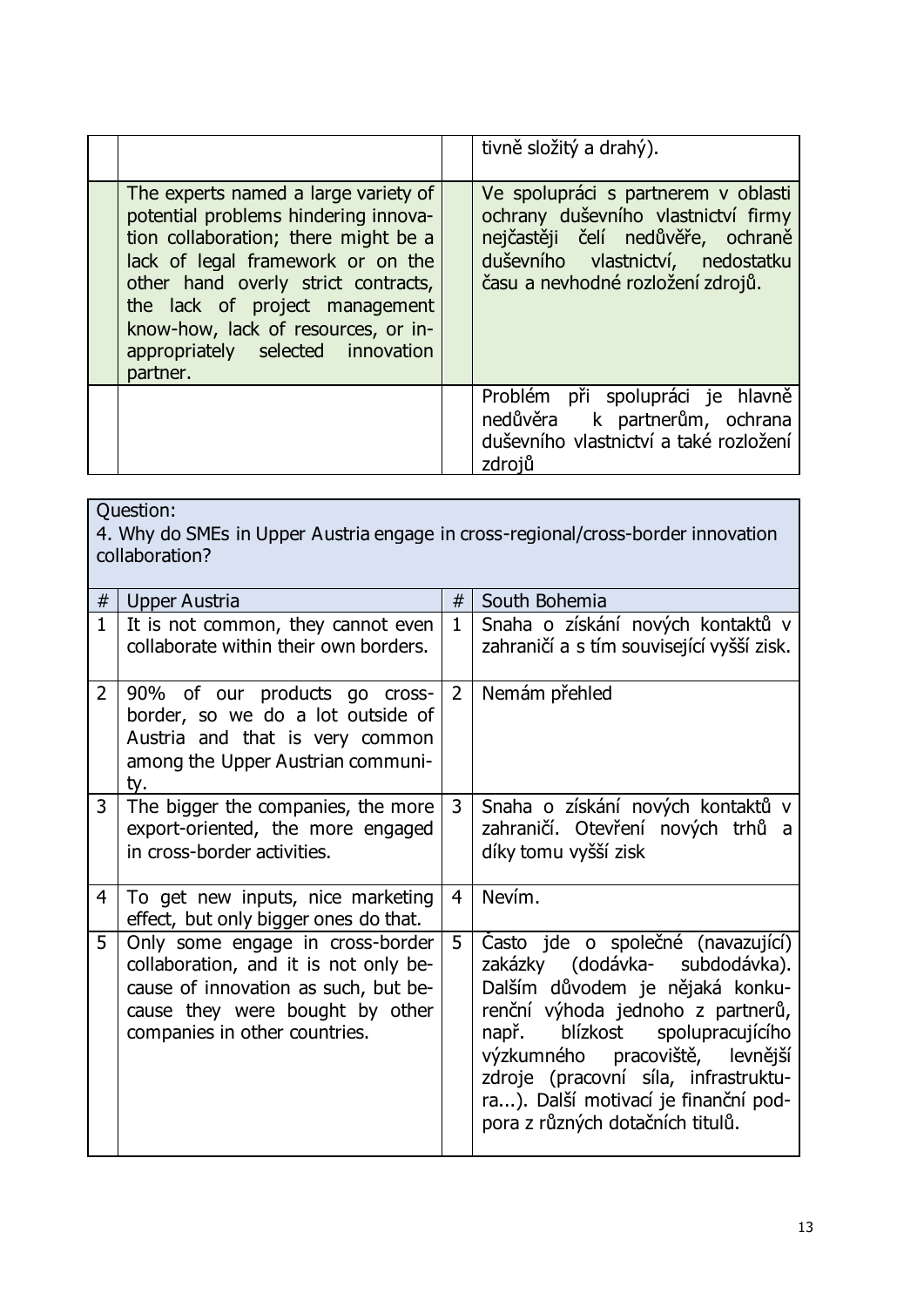| Důvody mezinárodní apřeshraniční<br>Only a limited percentage of SMEs<br>spolupráce je snaha o získání nových<br>engage in cross-border collaboration                                                                                                                                                                                          |
|------------------------------------------------------------------------------------------------------------------------------------------------------------------------------------------------------------------------------------------------------------------------------------------------------------------------------------------------|
| kontaktů a rozvoj trhu, levnější zdro-<br>in innovation (if so, only the larger<br>je, podpora z různých dotačních tit-<br>ones usually do). If they collaborate,<br>ulů.<br>the main reason is the export-<br>oriented nature of the Upper Austri-<br>an region, as well as marketing ef-<br>fects, and being bought by foreign<br>companies. |

|                                                   | Question:                                                                                                                                                                                                                                                                                                       |                |                                                                                                                                                                                           |
|---------------------------------------------------|-----------------------------------------------------------------------------------------------------------------------------------------------------------------------------------------------------------------------------------------------------------------------------------------------------------------|----------------|-------------------------------------------------------------------------------------------------------------------------------------------------------------------------------------------|
|                                                   | 5. What are the reasons there are not more SMEs engaging in cross-regional/cross-                                                                                                                                                                                                                               |                |                                                                                                                                                                                           |
| border collaboration in their innovation efforts? |                                                                                                                                                                                                                                                                                                                 |                |                                                                                                                                                                                           |
| #                                                 | <b>Upper Austria</b>                                                                                                                                                                                                                                                                                            | #              | South Bohemia                                                                                                                                                                             |
| $\mathbf{1}$                                      | It is not common that they collabo-<br>rate at all. Then they can start within<br>their own borders, and then cross-<br>border. Many cannot even speak<br>English.                                                                                                                                              | $\mathbf{1}$   | Chybí důvěra v užitečnost, překážkou<br>může být také zvýšená administrativa<br>nebo časová náročnost.                                                                                    |
| $\overline{2}$                                    | They are just too small yet or maybe<br>they have not identified suitable of-<br>fer.                                                                                                                                                                                                                           | $\overline{2}$ | Jazyková bariera, mzdové náklady,<br>rakouská strana dřív přijede sem než<br>naše strana do Rakouska.                                                                                     |
| 3                                                 | They do not know collaboration<br>partners, do not speak the same<br>language, do not know those per-<br>sons and all those lead to the issue a<br>lack of trust.                                                                                                                                               | 3              | Nedůvěra v jejich užitečnost.<br>Nadměrná administrativa.<br>Casová náročnost.<br>Příliš formálních a mnoho<br>neužitečných a vágních diskusí.                                            |
| $\overline{4}$                                    | There are so many good people and<br>good companies with much know-<br>how, with financial power, you do<br>not have the need to look abroad.                                                                                                                                                                   | $\overline{4}$ | Finance (v ČR nemohou firmy zaplatit<br>zaměstnance, tak jak platí např. v<br>Holandsku nebo v Rakousku.)                                                                                 |
| 5                                                 | There is a general lack of infor-<br>mation about funding possibilities<br>and networks available.                                                                                                                                                                                                              | 5              | Jazyková bariéra, nedůvěra,<br>nez-<br>nalost možností<br>zapojení se do<br>mezinárodních sítí.                                                                                           |
|                                                   | There is a general lack of infor-<br>mation about possibilities to collabo-<br>rate in innovation across borders.<br>Many companies do not have the<br>language requirements to collaborate<br>with foreigners. Some believe there<br>are enough opportunities in Austria<br>and there is no need to go abroad. |                | Pokud nespolupracují tak z důvodu<br>časové náročnosti, zvýšené adminis-<br>chybějící<br>důvěry<br>trativy<br>a<br>$\mathsf{V}$<br>užitečnost. Nedostatku finance. Jazy-<br>ková bariéra. |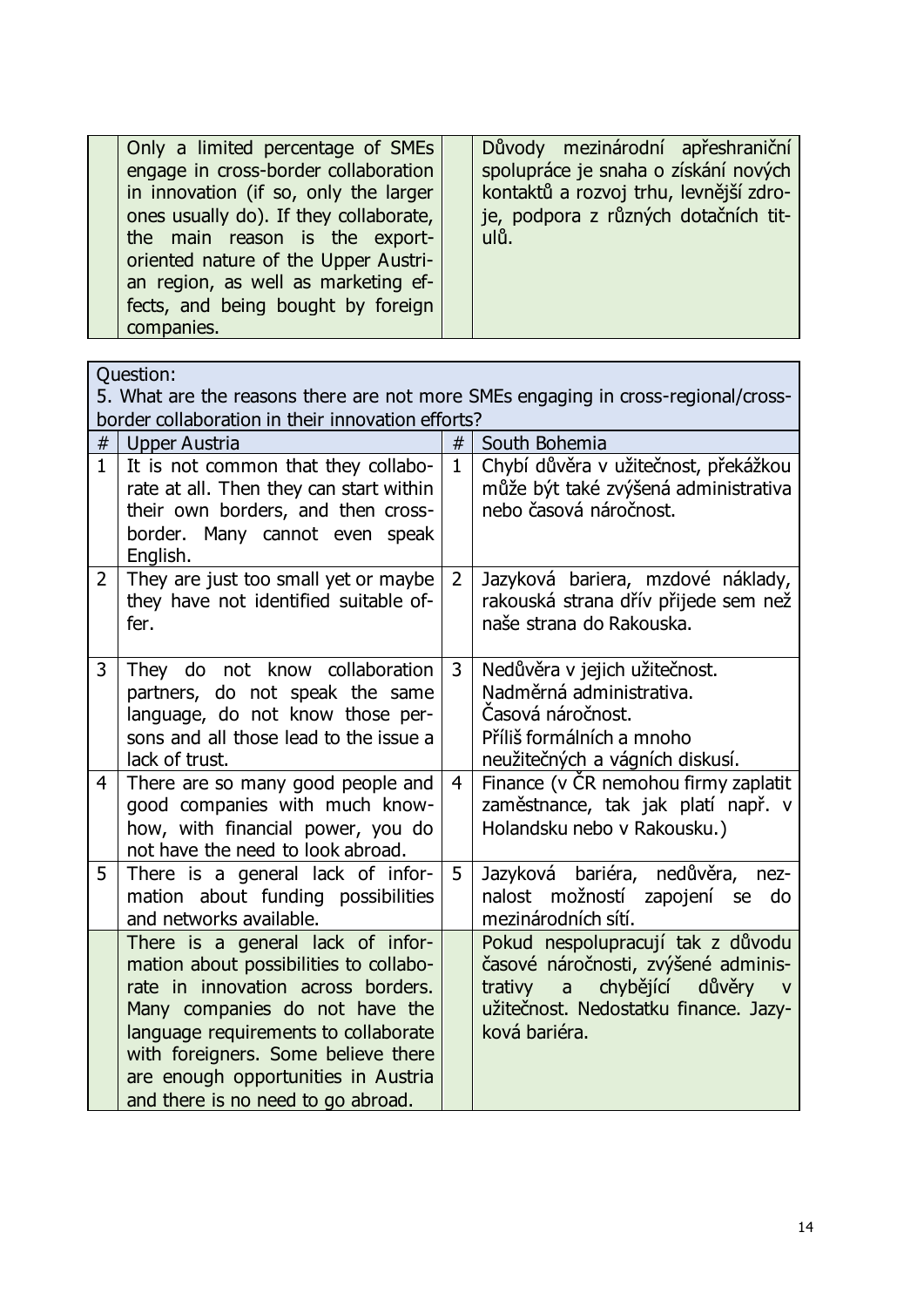# <span id="page-16-0"></span>**2.4 KPIs**

Question:

1. What are the KPIs mostly used by SMEs to measure the success of innovation processes? (input or output indicators, financial metrics, process and knowledgerelated measurements, patents...)

| $\#$           | Upper Austria                                                                                                                                                                                                                                                                                                                                                                                                                              | #              | South Bohemia                                                                                                          |
|----------------|--------------------------------------------------------------------------------------------------------------------------------------------------------------------------------------------------------------------------------------------------------------------------------------------------------------------------------------------------------------------------------------------------------------------------------------------|----------------|------------------------------------------------------------------------------------------------------------------------|
| $\mathbf{1}$   | They do not even know what "inno-<br>vation" is. If they measure some-<br>thing, they focus only on financial<br>aspects, which do not actually meas-<br>ure innovation.                                                                                                                                                                                                                                                                   | $\mathbf{1}$   | Je to zisk.                                                                                                            |
| $\overline{2}$ | Smaller companies do not use KPIs.<br>Bigger use, for example, along pro-<br>ject, project milestones, service per-<br>formance KPIs, NPS score, customer<br>satisfaction, quality KPIs.                                                                                                                                                                                                                                                   | $\overline{2}$ |                                                                                                                        |
| 3              | It is not common to measure it, but<br>if yes, then R&D quota (but that is<br>just spending and not innovation),<br>the Kaizen indicators (suggestion<br>count), few use "percentage of sales<br>with products that did not exist 3<br>years ago".                                                                                                                                                                                         | 3              | Množství Patentů. Zisk. Tržní podíl.<br>Využívání nově získaných znalostí<br>nebo dovedností v praxi                   |
| $\overline{4}$ | Companies<br>do<br>realistic<br>not<br>use<br>timeframes to measure innovation in<br>general.                                                                                                                                                                                                                                                                                                                                              | $\overline{4}$ | Nic ve firmě nemáme (výkonnost se<br>ukáže na konci roku, podle toho, jaký<br>zisk vykazujeme).                        |
| 5              | I do not know if it is necessary to<br>use some KPIs. But product launch<br>could be a KPI for SMEs.                                                                                                                                                                                                                                                                                                                                       | 5 <sup>1</sup> | Výše tržeb z nově zavedených (ino-<br>vovaných) produktů nebo služeb.<br>Prodej licencí vyjádřený ve zvýšení<br>tržeb. |
|                | Smaller SMEs do not usually meas-<br>ure innovation, if the larger ones do,<br>they either focus on financial as-<br>pects, or KPIs along project, project<br>service<br>milestones,<br>performance<br>KPIs, NPS score, customer satisfac-<br>tion, quality KPIs, or for example<br>percentage of sales with products<br>that did not exist 3 years ago". One<br>expert was not sure if it is actually<br>necessary to use KPIs to measure |                | Jako KUV je nejčastěji uváděn zisk<br>nebo tržby, počet patent, tržní podíl.                                           |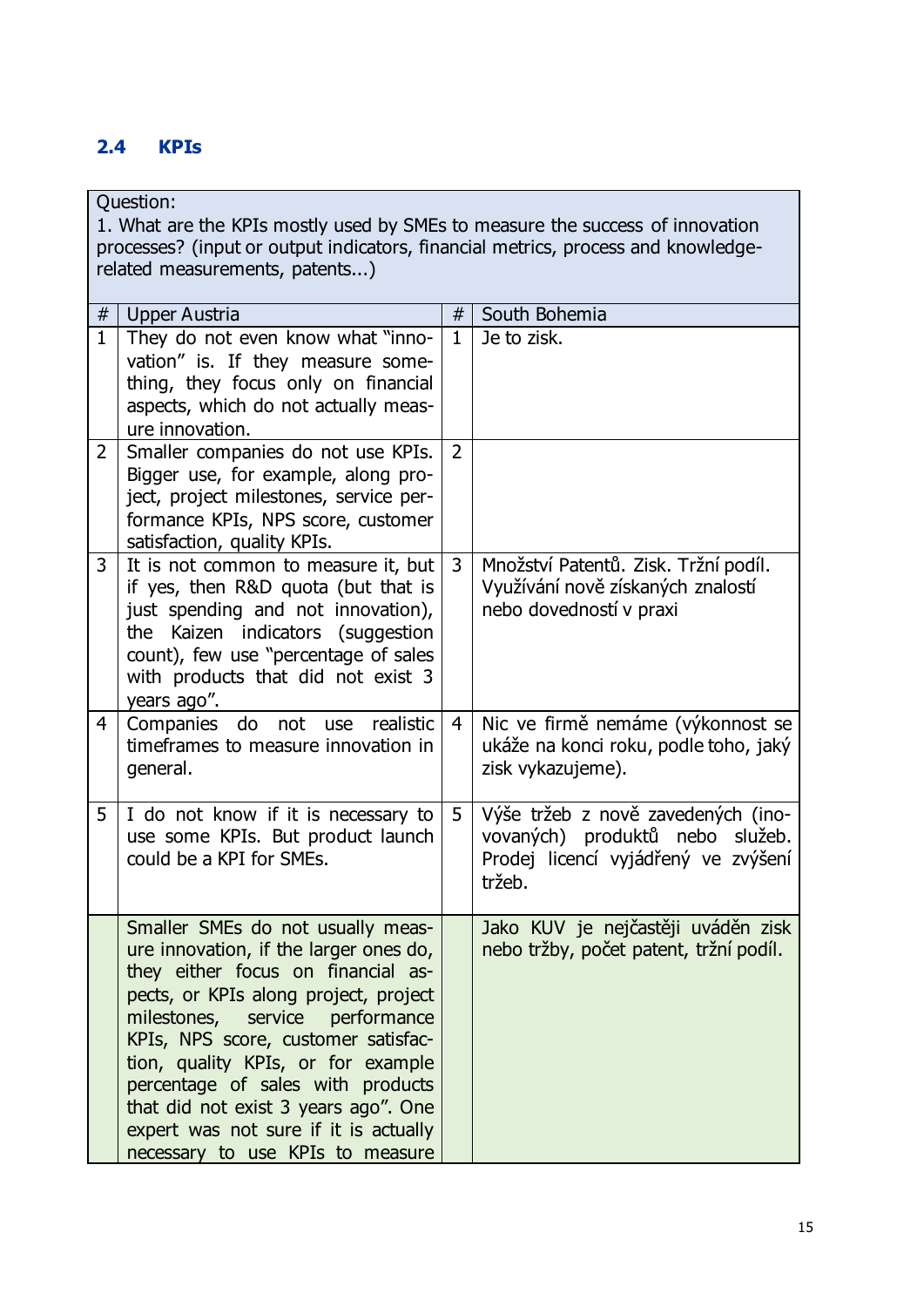|  | $-$<br>. .<br>$\sim$<br>-------------- |  |
|--|----------------------------------------|--|
|  |                                        |  |

|                | Ouestion:<br>2. What KPIs would make sense for SMEs to use to track innovation, but are not<br>used commonly? (process and idea-generation metrics, diagnosis of impediments<br>like cannibalization)                                                                                                                                                                  |                |                                                                                                                                                                                                                                                      |  |  |
|----------------|------------------------------------------------------------------------------------------------------------------------------------------------------------------------------------------------------------------------------------------------------------------------------------------------------------------------------------------------------------------------|----------------|------------------------------------------------------------------------------------------------------------------------------------------------------------------------------------------------------------------------------------------------------|--|--|
| $\#$           | <b>Upper Austria</b>                                                                                                                                                                                                                                                                                                                                                   | #              | South Bohemia                                                                                                                                                                                                                                        |  |  |
| $\mathbf{1}$   | It should not be a measurement, it<br>should provide an overview of where<br>I am.                                                                                                                                                                                                                                                                                     | $\mathbf{1}$   | Zisk a noví zákazníci.                                                                                                                                                                                                                               |  |  |
| $\overline{2}$ | Around product lifecycle-the pickup<br>rate, maturity over time, does it de-<br>cline at some point, where is the<br>pickup of such a product larger and<br>why? Is it regional/cultural?                                                                                                                                                                              | $\overline{2}$ | Finance – první místo, zisk.                                                                                                                                                                                                                         |  |  |
| $\mathbf{3}$   | The percentage of turnover with<br>products not existing 3 years ago                                                                                                                                                                                                                                                                                                   | 3              | Změny chování.<br>Zjednodušení práce, tj. úspora času.<br>Počty odstraněných překážek ve<br>výrobě nebo transport k zákazníkovi.<br>Noví zákazníci.<br>Zvýšení zisku.<br>Zlepšení povědomí o značce.                                                 |  |  |
| $\overline{4}$ | Idea counting, realized ideas, per-<br>centage of changes in the portfolio.                                                                                                                                                                                                                                                                                            | 4              | $Nev(m)$ .                                                                                                                                                                                                                                           |  |  |
| 5              | Product launch, but for each industry<br>something else. For IT maybe clicks.                                                                                                                                                                                                                                                                                          | 5              | Základním problémem je vlastní<br>charakteristik, které by<br>nastavení<br>měly vypovídací schopnost a bylo je<br>možné vyhodnocovat, analyzovat. V<br>současné době by bylo užitečné<br>například vyhodnocovat stupeň dig-<br>itální zralosti firem |  |  |
|                | One expert expressed an opinion<br>that the measurement should pro-<br>vide an overall picture of the situa-<br>tion rather than measure specific<br>numbers. Others mentioned KPIs<br>such as Idea counting, realized ide-<br>as, percentage of changes in the<br>portfolio, product launch or percent-<br>age of turnover with products not<br>existing 3 years ago. |                | Měl by být sledován především zisk,<br>dále noví zákazníci, dobré jméno<br>firmy, digitální zralost, zjednodušení<br>práce.                                                                                                                          |  |  |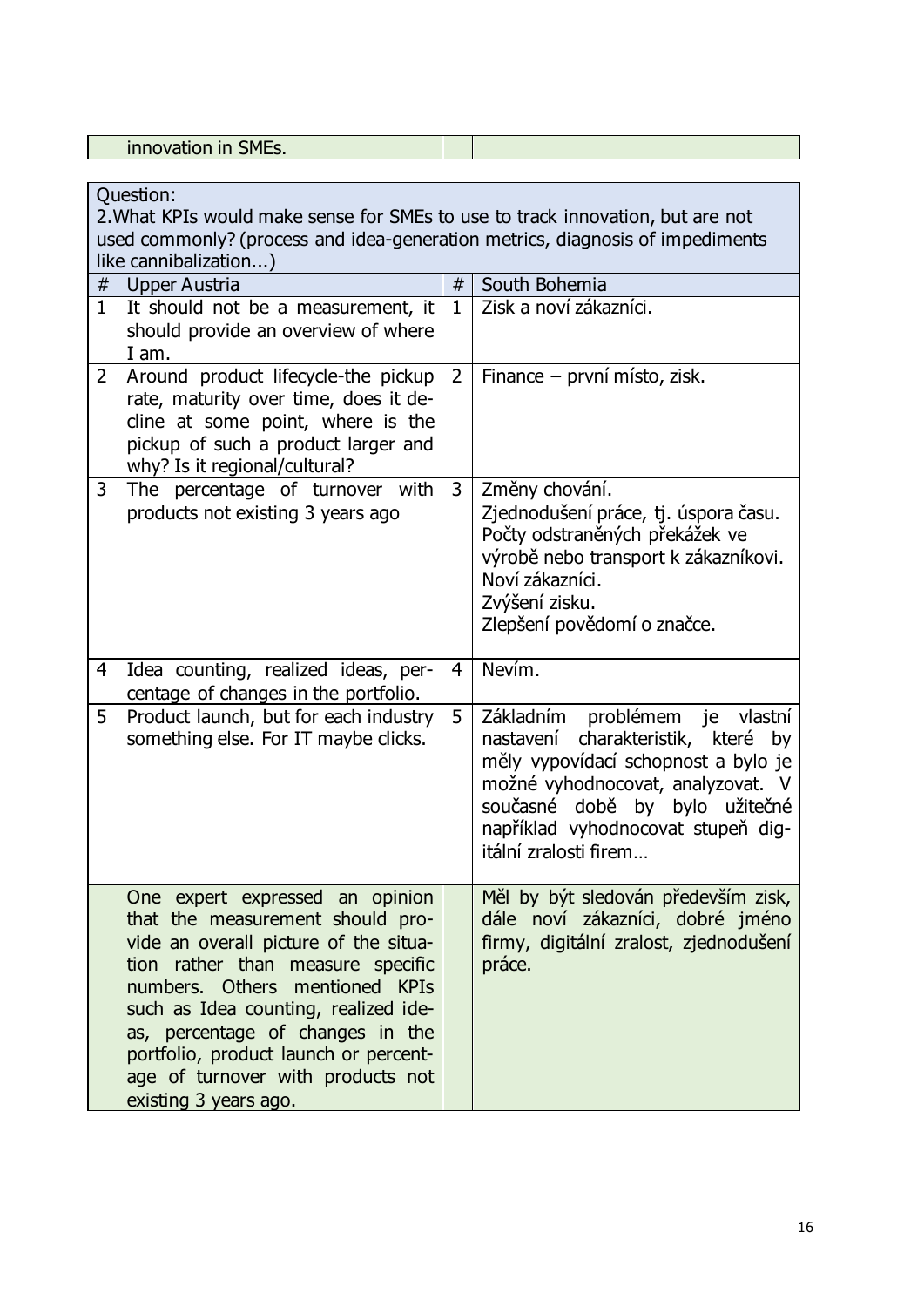Question: 3. What characteristics and attributes should an ideal innovation measurement system used by SMEs have? (performance of various stages of innovation lifecycle, link inputs and outputs, be simple…) # Upper Austria # South Bohemia  $1 \mid$  It could measure some inputs and outputs, but one should not obsess about numbers too much. 1 No určitě by měl být jednoduchý, měřitelný a měl by jít snadno vyhodnotit.  $2$  KISS concept and tracking matrix along processes without people having to enter additional data. 2 Jednoduchý a přehledný nástroj. 3 Measure innovation and output or outcome activities, and not input factors. 3 Jednoduchost. Snadné vyhodnocení. Škálovatelnost. Měřitelnost. 4 Do not obsess over numbers too much, just have an overall direction. 4 Zaleží na zaměření firem. Měl by být přizpůsoben odvětví firmy.  $5 \mid$  It should show where I am at the moment in the innovation roadmap, it should be easy to use and it should have some networking aspect. 5 Systém by měl být jednoduchý a pochopitelný. The overall agreement was that the ideal measurement system should eb simple to use. Moreover, it should give an overall picture of where the company stands, and measure inputs and outputs. The companies should, Vlastnosti SIP nástroje: jednoduchost, měřitelnost, snadné pochopení a vyhodnocení. Škálovatelnost.

| Question:<br>4. How does the current situation look like with regard to SMEs measuring its inno-<br>vation potential and innovation success in Upper Austria? |                                                                                     |   |                                                          |  |  |
|---------------------------------------------------------------------------------------------------------------------------------------------------------------|-------------------------------------------------------------------------------------|---|----------------------------------------------------------|--|--|
| #                                                                                                                                                             | <b>Upper Austria</b>                                                                | # | South Bohemia                                            |  |  |
|                                                                                                                                                               | They do not do it. Or not properly.<br>And if so, only with financial num-<br>bers. |   | To nelze jednoznačně říct.                               |  |  |
| 2                                                                                                                                                             | Definitely good in some aspects, but<br>I see a lot of potential still.             | 2 | Rozhodující je odvětví, velikost firem.                  |  |  |
| 3                                                                                                                                                             | Quite poor, especially SMEs.                                                        | 3 | Využívají SMART.<br>Sledují vybrané údaje z Výkazu zisku |  |  |

however, not stress too much about

the numbers as such.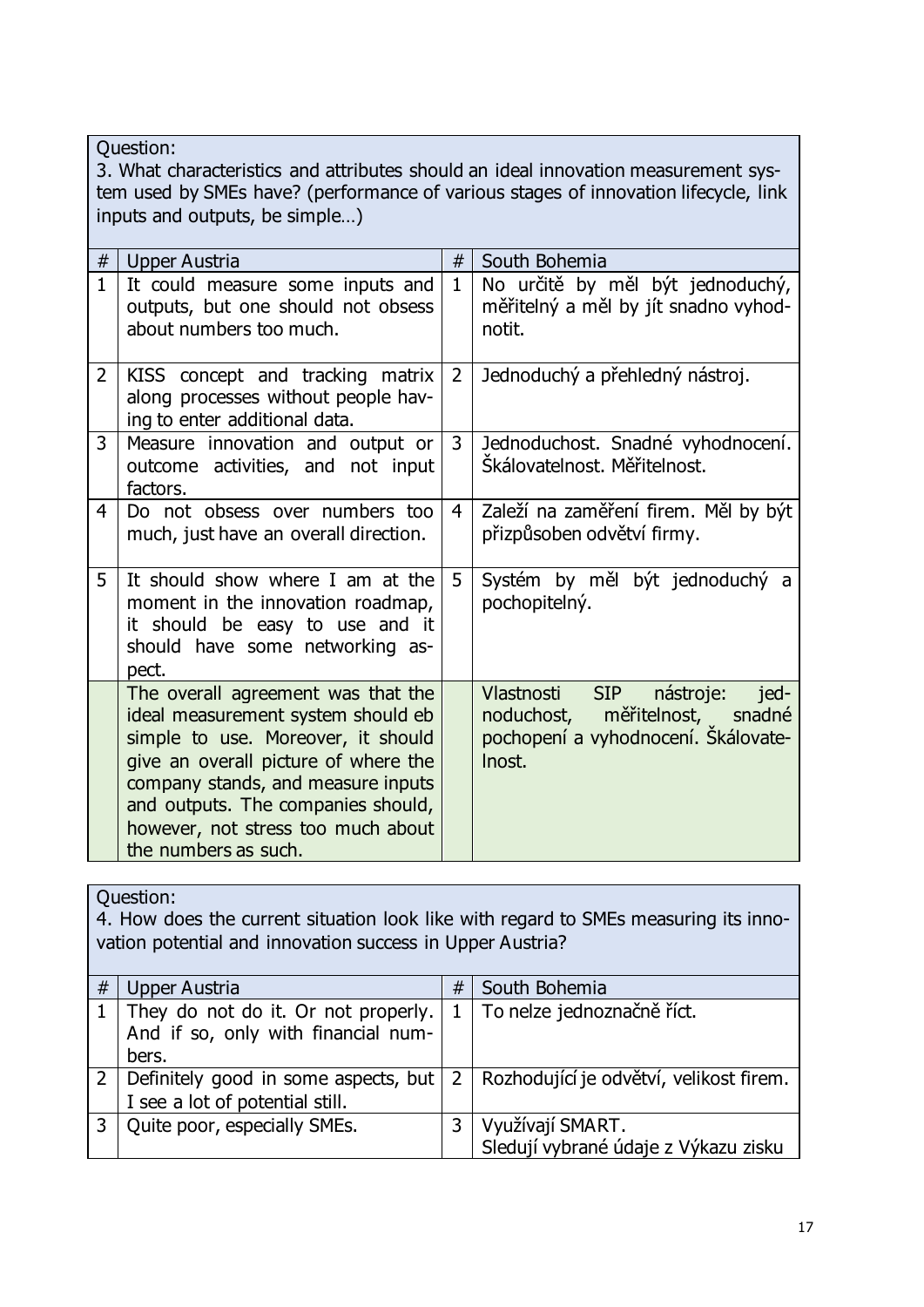|                                                                                            |   | a ztrát.<br>Využívají klasické projektové řízení a<br>vyhodnocování.                                                                                                               |
|--------------------------------------------------------------------------------------------|---|------------------------------------------------------------------------------------------------------------------------------------------------------------------------------------|
| 4<br>Smaller ones do not measure any-<br>thing, bigger ones maybe.                         | 4 | Myslím, že i Jihočeský kraj začíná ve<br>velké míře podporovat MSP a snaží<br>se dohnat Rakousko, ale ještě nějaký<br>čas bude trvat.                                              |
| 5<br>In smaller companies, it does not<br>make sense. If there are 250, then<br>maybe yes. | 5 | Malé podniky v Jihočeském kraji svůj<br>inovační potenciál ve velké většině<br>neměří, měřítkem jejich úspěšnosti<br>jsou ekonomické ukazatele. jako je<br>výše tržeb, zisku apod. |
| The smaller SMEs do not measure<br>innovation, if some do, they typically<br>are larger.   |   | MSP v Jihočeském kraji svůj inovační<br>potenciál většinou neměří. Sledují<br>zisk, tržby (finanční ukazatele).                                                                    |

# <span id="page-19-0"></span>**2.5 Process**

Question:

1.What kind of processes do SMEs need to foster (service) innovation? Is it necessary to formalize these processes? (standardized, open, driven by customer engagement...)

| $\#$         | Upper Austria                                                                                                                                                                                                                              | #              | South Bohemia                                                                                                                   |
|--------------|--------------------------------------------------------------------------------------------------------------------------------------------------------------------------------------------------------------------------------------------|----------------|---------------------------------------------------------------------------------------------------------------------------------|
|              | Processes give guidelines, give orien-<br>tation, processes give indications. It<br>is necessary to formalize processes,<br>but not in mini steps and too de-<br>tailed.                                                                   | $\mathbf{1}$   | Procesy by měly být flexibilní vůči<br>trhu a měly by být pravidelně revi-<br>dované.                                           |
| $\mathbf{2}$ | I would not talk too much about pro-<br>cesses, because everybody then<br>thinks about flow charts across 15<br>pages, I am personally more a fan of<br>incremental innovation.                                                            | $\overline{2}$ | Ve střední firmě stačí manažerská<br>porada, jednou měsíčně.                                                                    |
| 3            | Yes, it is necessary to commit re-<br>sources and staff to this in order to<br>formalize it, and it is necessary to<br>have certain structures like a clear<br>project management structure within<br>the company, a clear stage-gate pro- | 3              | Flexibilní vůči trhu a vnitřní struktuře<br>firmy (zaměstnanci a technologie)<br>b. Formalizované, ale pravidelně<br>revidované |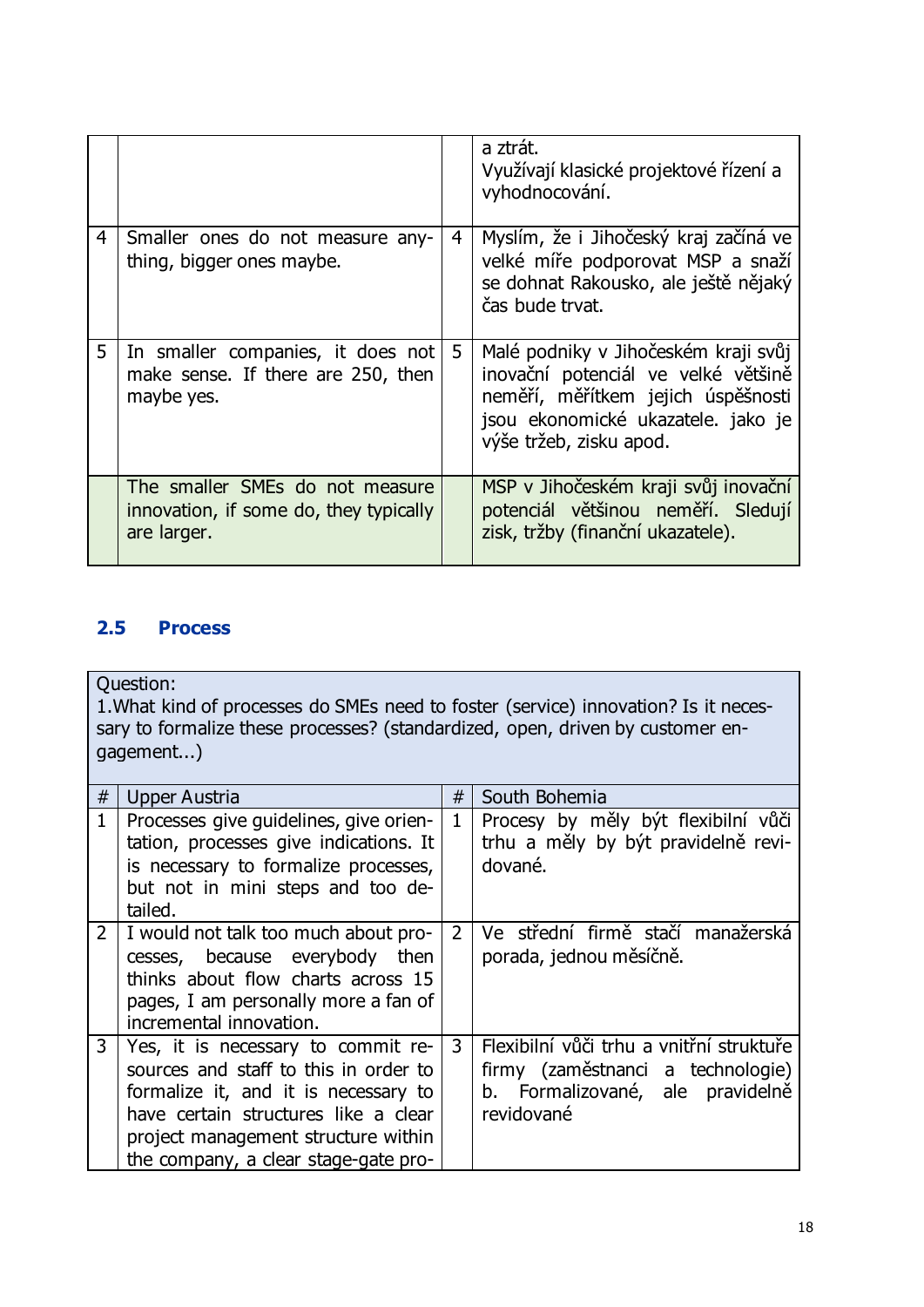|                | cess.                                                                                             |                |                                                                                                                                                                                                       |
|----------------|---------------------------------------------------------------------------------------------------|----------------|-------------------------------------------------------------------------------------------------------------------------------------------------------------------------------------------------------|
| $\overline{4}$ | Depends on the company. Design<br>thinking is good- start at the market<br>and end at the market. | $\overline{4}$ | Každé firmě vyhovuje jiný systém,<br>ale kdyby něco existovalo, myslím, že<br>by to firmy uvitaly.                                                                                                    |
| 5              | In bigger companies it makes sense.<br>You have to measure somehow what<br>would make sense.      | 5              | Otevřené procesy směřující<br>$\mathbf{k}$<br>odhalení a posílení silných stránek a<br>k odhalení a eliminaci slabých<br>stránek.                                                                     |
|                | It generally makes sense to formal-<br>ize the processes (mostly in larger<br>SMEs).              |                | Vlastnosti procesů, které podporují<br>inovace jsou: flexibilnost, formal-<br>izovanost, pravidelná revidovatelnost,<br>pomoc při odhalení a posílení silných<br>stránek a eliminaci slabých stránek. |

|                | Question:<br>2. What are the prerequisites of successful and meaningful innovation processes for<br>SMEs? (built on customer opinion, knowledge integration mechanism)                                       |                |                                                                                                                                                              |  |  |  |
|----------------|--------------------------------------------------------------------------------------------------------------------------------------------------------------------------------------------------------------|----------------|--------------------------------------------------------------------------------------------------------------------------------------------------------------|--|--|--|
| #              | <b>Upper Austria</b>                                                                                                                                                                                         | #              | South Bohemia                                                                                                                                                |  |  |  |
| $\mathbf{1}$   | The analysis of every situation and<br>own working processes, working<br>habits, cultural things, resources,<br>people I have. It should be tailor-<br>made. Working with university books<br>does not work. | $\mathbf{1}$   | Měly by být opakovaně vyhodnoco-<br>vány, a hlavně by měly korespondo-<br>vat s naplňováním strategických a<br>inovativních cílů, které byly stanove-<br>ny. |  |  |  |
| $\overline{2}$ | Customer opinions, internal buy-in                                                                                                                                                                           | $\overline{2}$ | Inovace by měly být zaměřeny na<br>názor zákazníka a diplomaticky im-<br>plementovány do firmy.                                                              |  |  |  |
| 3              | Clear commitment, and then it de-<br>pends on a specific company.                                                                                                                                            | 3              | Navazovat na hlavní cíl společnosti.<br>Procesy opakovaně vyhodnocovat a<br>porovnávat s<br>naplňováním strategických a inova-<br>tivních cílů firmy.        |  |  |  |
| 4              | <b>Customers</b>                                                                                                                                                                                             | 4              | Předpokladem a smyslem zavádění<br>inovací je boj s konkurencí a snaha o<br>udržení se na trhu.                                                              |  |  |  |
| 5              | Clear focus and the right investors                                                                                                                                                                          | 5              | Inovační procesy by měly reagovat<br>na zákaznickou poptávku, na trendy<br>v daném oboru, na požadavky od-                                                   |  |  |  |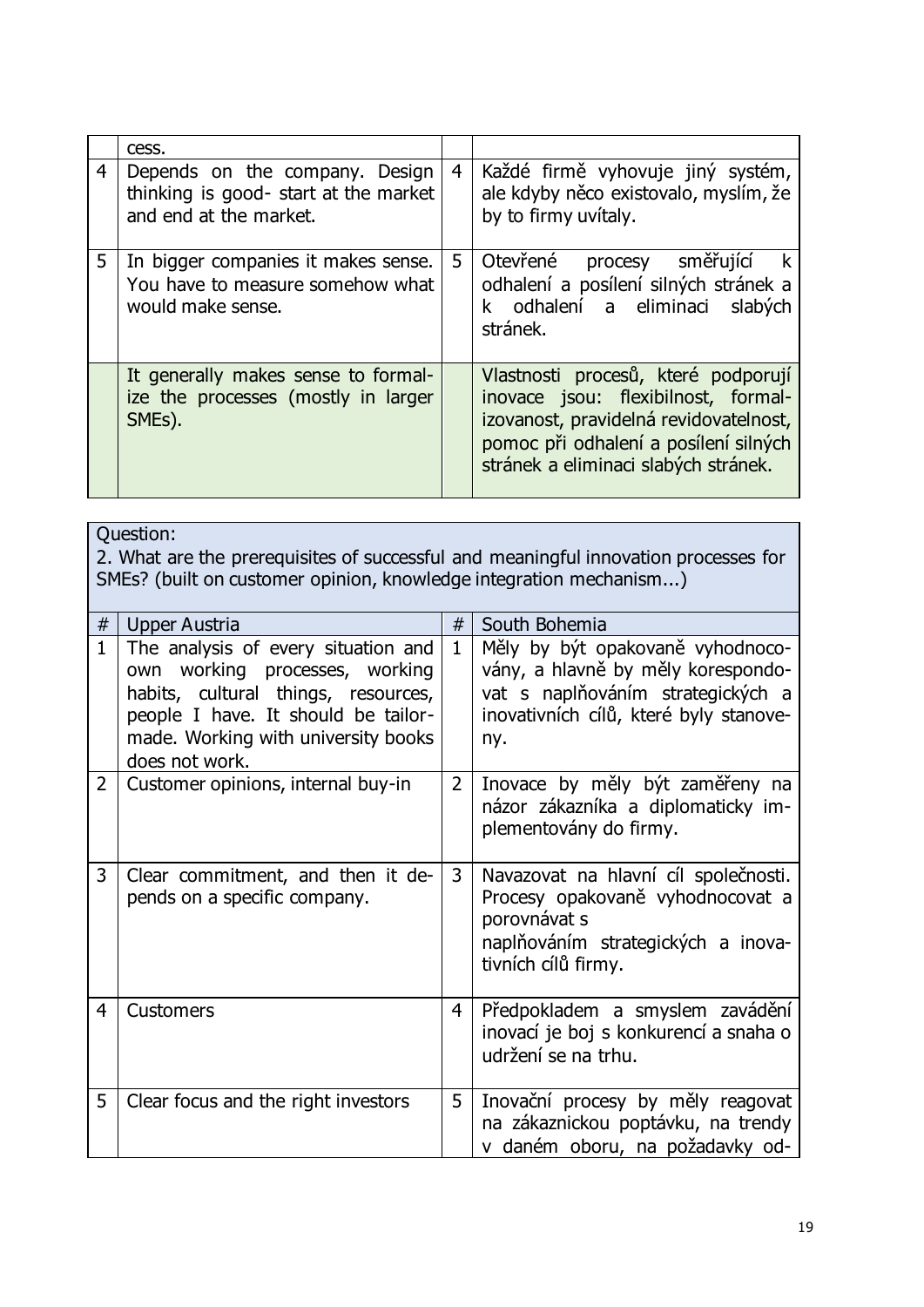|                                                                                                                                                                           | běratelů.                                                                                                                                                                                        |
|---------------------------------------------------------------------------------------------------------------------------------------------------------------------------|--------------------------------------------------------------------------------------------------------------------------------------------------------------------------------------------------|
| It should take into account custom-<br>ers, it should have a clear focus, and<br>an analysis of the company's pro-<br>cesses and activities- it should be<br>tailor-made. | Předpoklady úspěšných a smys-<br>luplných inovačních procesů jsou:<br>opakovatelné vyhodnocování a<br>upřesňování stanovených strate-<br>gických cílů. Pomoc při zjišťování<br>názorů zákazníků. |

|                | Question:<br>3. How would you suggest formalizing (service) innovation processes for SMEs?                                                                                                          |              |                                                                                                                                                                                                              |  |  |
|----------------|-----------------------------------------------------------------------------------------------------------------------------------------------------------------------------------------------------|--------------|--------------------------------------------------------------------------------------------------------------------------------------------------------------------------------------------------------------|--|--|
| $\#$           | <b>Upper Austria</b>                                                                                                                                                                                | #            | South Bohemia                                                                                                                                                                                                |  |  |
| $\mathbf{1}$   | You have to go to this company, talk<br>to the people, see how they work in<br>their daily business, and then you<br>can give advice or formalize the pro-<br>cess.                                 | $\mathbf{1}$ | Měla by být vytvořena platforma pro<br>sdílení a nastaveny nějaké základní<br>postupy.                                                                                                                       |  |  |
| $\overline{2}$ | Depends on the person. Some will<br>comfortable with formalizing<br>be<br>things and others would be more<br>comfortable with just winging it, and<br>other would bring those 2 worlds<br>together. | 2            | Pravidelné měsíční porady vedení,<br>jsou<br>hodnoceny jednotlivé<br>kde<br>postupy pomocí mentálních map.                                                                                                   |  |  |
| 3              | That really depends on the business<br>model. But we need to have a cer-<br>tain structure and visibility within the<br>company.                                                                    | 3            | Vytvořit základní postup, jak najít<br>hlavní proces a jak definovat další<br>podpůrné procesy.<br>Vytvořit platformu pro sdílení formal-<br>izovaných postupů                                               |  |  |
| 4              | Just draw a picture what you do one<br>step after the other, not too many<br>lines. Use stage-gate on top of that.                                                                                  | 4            | Pravidelné sledování konkurenčního<br>prostředí.<br>Získávat<br>pravidelné informace<br>Z<br>průzkumů trhu a konkurence?                                                                                     |  |  |
| 5              | It should be very straightforward.                                                                                                                                                                  | 5            | Formalizované služby by měly vychá-<br>zet z počáteční analýzy provedené v<br>MSP a na základě výstupů z analýz<br>hledat a případně navrhovat možnos-<br>ti řešení ve spolupráci s manage-<br>mentem firmy. |  |  |
|                | formalization of<br><b>The</b><br>processes<br>should be based on the specific<br>company. It should be easily used,<br>straightforward, and it depends on<br>the specific people in the company    |              | Mezi návrhy na formalizaci procesů<br>jsou uváděny: platforma pro sdílení<br>základních postupů, mentální mapy,<br>reporty, pravidelné sledování konku-<br>rence.                                            |  |  |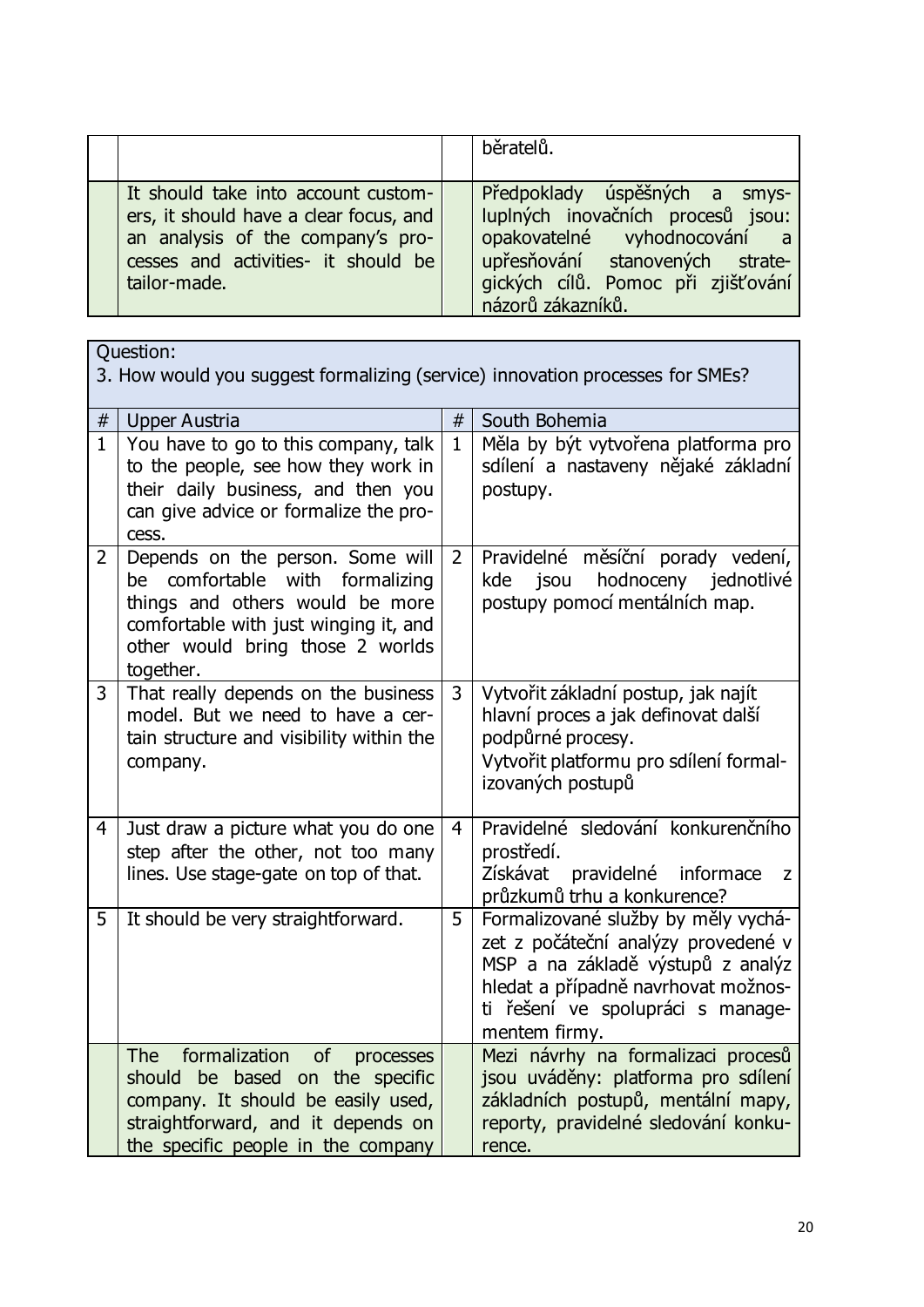| --- |
|-----|
|-----|

4. Are there specific service innovation models SMEs could use when implementing innovation processes? What types of innovation models do you know? (Design thinking, Stage-gate model...)

| #              | Upper Austria                                                                                                                                                | #              | South Bohemia                                                                                                                                                                    |
|----------------|--------------------------------------------------------------------------------------------------------------------------------------------------------------|----------------|----------------------------------------------------------------------------------------------------------------------------------------------------------------------------------|
| $\mathbf{1}$   | Design thinking, idea generation<br>tools, "idea days" like knowledge-<br>sharing with networks                                                              | $\mathbf{1}$   | Myslím si, že např. model PDCA.                                                                                                                                                  |
| $\overline{2}$ | Idea of specific innovation stages in<br>organizations, 4-stage model, service<br>perception and gaps perception (how<br>we see it vs. how customer sees it) | $\overline{2}$ | Možná myšlenková mapa – popíšeme<br>nedostatk a návrhneme opatření.                                                                                                              |
| 3              | Design thinking, stage gate, project<br>management is the most important                                                                                     | 3              | <b>PDCA</b>                                                                                                                                                                      |
| 4              | Stage gate, business model canvas                                                                                                                            | $\overline{4}$ | Máme pravidelné porady, kde se<br>vyhodnocuje stav firmy - možnosti<br>zlepšení služeb – a rozebírají se<br>požadavky zákazníků – jestli jsou<br>reálné nebo ne. (brainstorming) |
| 5              | We do not use any, I do not know.                                                                                                                            | 5              |                                                                                                                                                                                  |
|                | Design thinking is well-known, stage-<br>gate, 4-gate model, business model<br>canvas, project management, gaps<br>perception.                               |                | Mezi specifickými inovačními modely<br>byl označen model PDCA, myšlenko-<br>vá mapa, brainstorming na pravi-<br>delných poradách.                                                |

Question:

5. What problems do SMEs face with formalization of innovation processes? (complexity, lack of knowledge...)

| # | Upper Austria                                                                                                                                                                                                | # | South Bohemia                                                                           |
|---|--------------------------------------------------------------------------------------------------------------------------------------------------------------------------------------------------------------|---|-----------------------------------------------------------------------------------------|
|   | They do not know where to start.                                                                                                                                                                             |   | 1   Může to být nedostatek znalostí a<br>také neschopnost pravidelného revi-<br>dování. |
|   | Services usually develop from cus-<br>tomer complaints, so they have neg-<br>ative connotation, and if the value of<br>this innovation process is not ac-<br>cepted by other parts of the organi-<br>zation. |   | 2   V malých str. podnicích je na to málo<br>času.                                      |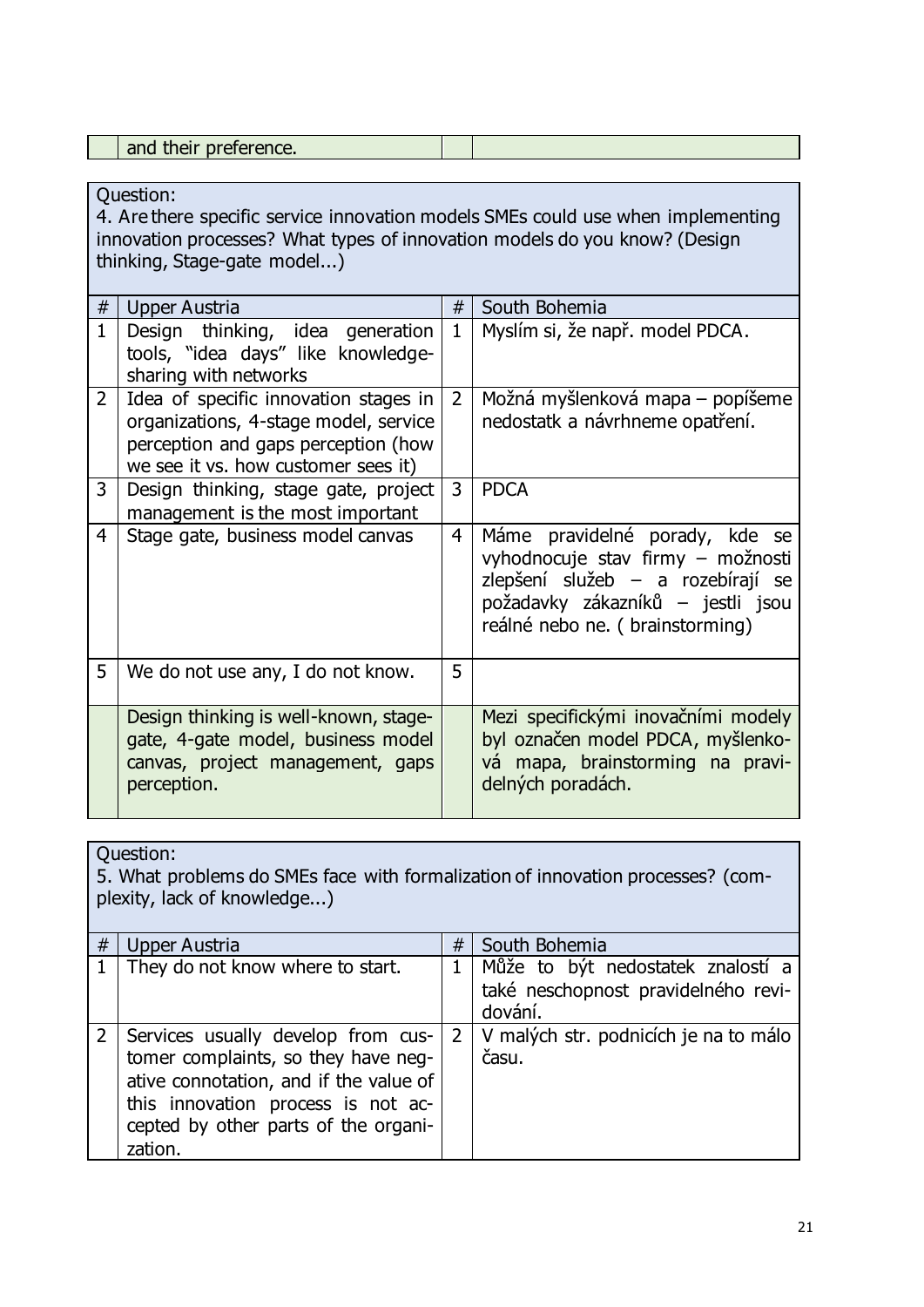| 3 | Persons in SMEs value their freedom<br>and see structures, processes, stage-<br>gate methods, project management<br>tools as bureaucracy.                                                                                                                                                                                          | 3              | Nedostatek znalostí.<br>Formální přístup.<br>Nedodržování předepsaných procesů<br>zaměstnanci.<br>Neschopnost pravidelného revidování<br>procesů. |
|---|------------------------------------------------------------------------------------------------------------------------------------------------------------------------------------------------------------------------------------------------------------------------------------------------------------------------------------|----------------|---------------------------------------------------------------------------------------------------------------------------------------------------|
| 4 | We think it always needs to be com-<br>plex to be good, which is not true.                                                                                                                                                                                                                                                         | $\overline{4}$ | Nevím.                                                                                                                                            |
| 5 | Transfer the theory into practice.                                                                                                                                                                                                                                                                                                 | 5              | Nedostatek znalostí, možná necítí<br>potřebu formalizace.                                                                                         |
|   | Companies have problems starting,<br>they cannot transform the theoretical<br>knowledge to practice. Moreover,<br>services usually have negative con-<br>notation as they develop from cus-<br>tomer complaints and people in<br>SMEs tend to value freedom and see<br>formalization of processes as unnec-<br>essary bureaucracy. |                | Pro formalizaci in. procesů chybí<br>firmám znalosti, čas k pravidelné<br>kontrole, schopnost pravidelného<br>revidování, a formalizace.          |

6. What do you think is the proportion of SMEs in Upper Austria use conscious, wellformulated innovation processes?

| #              | <b>Upper Austria</b>                  | #              | South Bohemia                     |  |  |  |
|----------------|---------------------------------------|----------------|-----------------------------------|--|--|--|
| $\mathbf{1}$   | Very few. Only some with more than    | $\mathbf{1}$   | Asi 10-15 % je hrubý odhad.       |  |  |  |
|                | 100 employees.                        |                |                                   |  |  |  |
| $\overline{2}$ | In Mechatronic Cluster: almost 100%   | $\overline{2}$ | $1 - 2\%$                         |  |  |  |
|                | have it.                              |                |                                   |  |  |  |
| 3              | Out of 3.000 companies in Cluster-    | $\mathbf{3}$   | 10 %-20 % - odhad                 |  |  |  |
|                | land, maybe half of them. 65% of      |                |                                   |  |  |  |
|                | them have between 50-150 employ-      |                |                                   |  |  |  |
|                | ees.                                  |                |                                   |  |  |  |
| $\overline{4}$ | Those with 200-300 people, relative-  | 4              | Do 5 % - odhad                    |  |  |  |
|                | ly high number. Small ones not real-  |                |                                   |  |  |  |
|                | Iy.                                   |                |                                   |  |  |  |
| 5              | Really low.                           | 5              | 20 %                              |  |  |  |
|                |                                       |                |                                   |  |  |  |
|                | It seems that the overall rate of     |                | Vědomé dobře formulované inovační |  |  |  |
|                | SMEs using well-formulated innova-    |                | procesy využívá maximálně 20 %    |  |  |  |
|                | tion processes is rather low, howev-  |                | firem.                            |  |  |  |
|                | er, in Machatronics cluster, the rate |                |                                   |  |  |  |
|                | is almost 100%.                       |                |                                   |  |  |  |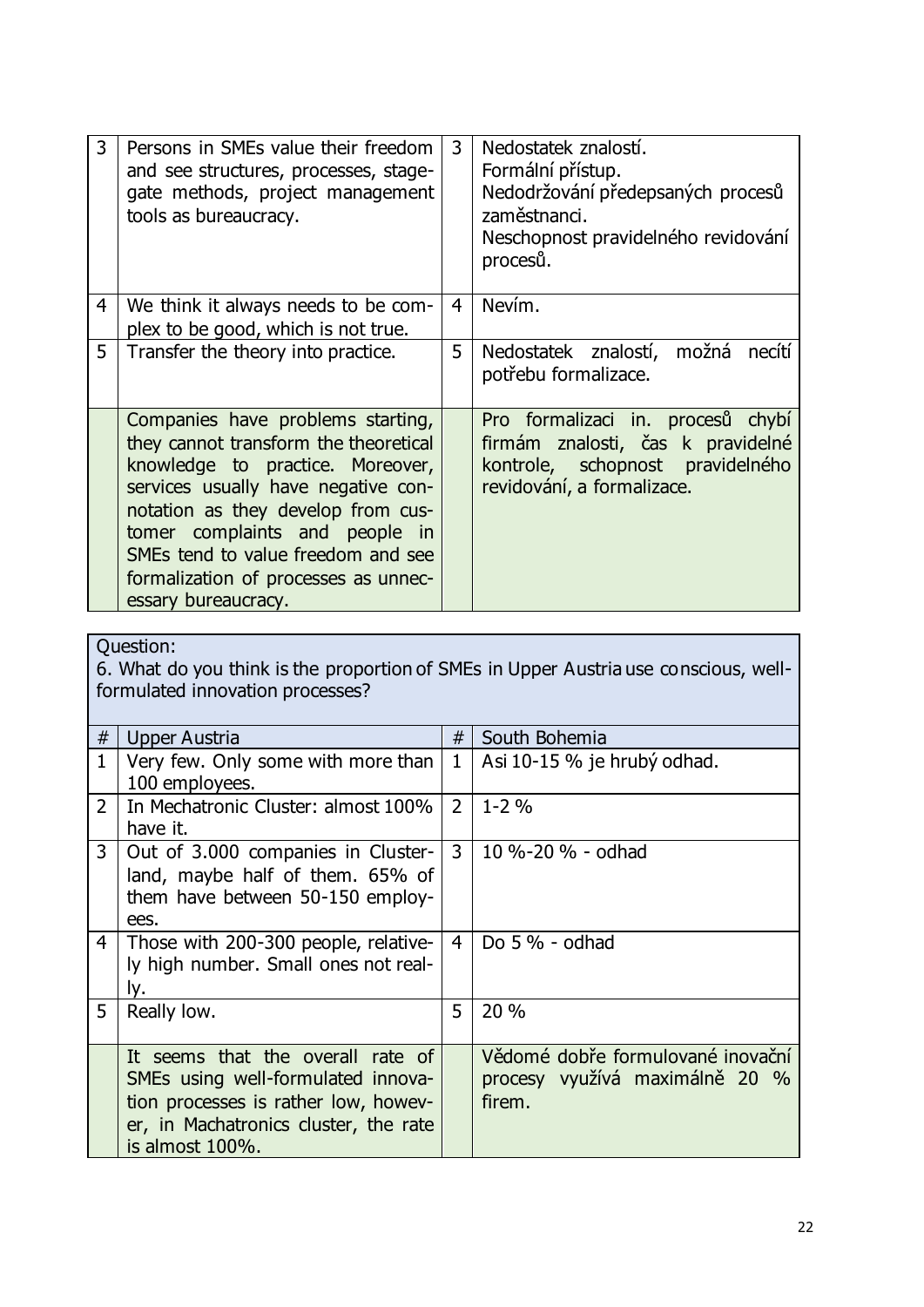### <span id="page-24-0"></span>**2.6 Resources**

Question: 1.What resources (tangible, intangible, financial, human ...) provide prerequisites for introducing innovation? Rank them according to the priority.

| #              | <b>Upper Austria</b>                                                                                                       | #              | South Bohemia                                                                                                                                        |
|----------------|----------------------------------------------------------------------------------------------------------------------------|----------------|------------------------------------------------------------------------------------------------------------------------------------------------------|
| $\mathbf{1}$   | Human, know-how, financial, net-<br>work                                                                                   | $\mathbf{1}$   | Na prvním místě jsou to finanční<br>zdroje, dále také lidské<br>zdroje,<br>znalosti, a samozřejmé také hmotné<br>zdroje, (technologie, vybavení)     |
| $\overline{2}$ | Personnel, top management, finan-<br>cial                                                                                  | $\overline{2}$ | Lidské zdroje jsou na prvním místě<br>(důležitá<br>je vůle<br>inovovat).<br>Finance.<br>Nehmotné zdroje (patenty a soft-<br>ware).<br>Hmotné zdroje. |
| 3              | Human, know-how, network, finan-<br>cial                                                                                   | $\mathbf{3}$   | Finanční zdroje.<br>Lidské zdroje.<br>Hmotné zdroje (stroje, technologie)<br>Know-how.                                                               |
| 4              | Top management, intangible, finan-<br>cial, HR                                                                             | 4              | Finanční zdroje.<br>Lidské zdroje.<br>Nehmotné zdroje (software).<br>Hmotné                                                                          |
| 5              | Personnel, intangible resources.                                                                                           | 5              | Lidské, finanční.                                                                                                                                    |
|                | The most important resource is the<br>HR- personnel. The second resource<br>seems to be know-how, followed by<br>finances. |                | Předpoklady pro zavádění<br>inovací<br>podkytují násl.zdroje:<br>finanční,<br>lidské, nehmotné, hmotné.                                              |

| Question:                                                                             |   |                                     |  |  |  |
|---------------------------------------------------------------------------------------|---|-------------------------------------|--|--|--|
| 2. Is it common for companies to allocate part of the turnover for innovation? If so, |   |                                     |  |  |  |
| how much (in $\%$ )?                                                                  |   |                                     |  |  |  |
| $#$ Upper Austria                                                                     | # | South Bohemia                       |  |  |  |
| 1   Most of the time at least 10%, but it $\vert$                                     |   | Ano, mělo by to tak být, ale obecně |  |  |  |
| also goes to R&D in general.                                                          |   | se to procento nedá stanovit, je to |  |  |  |
|                                                                                       |   | různé dle oborů.                    |  |  |  |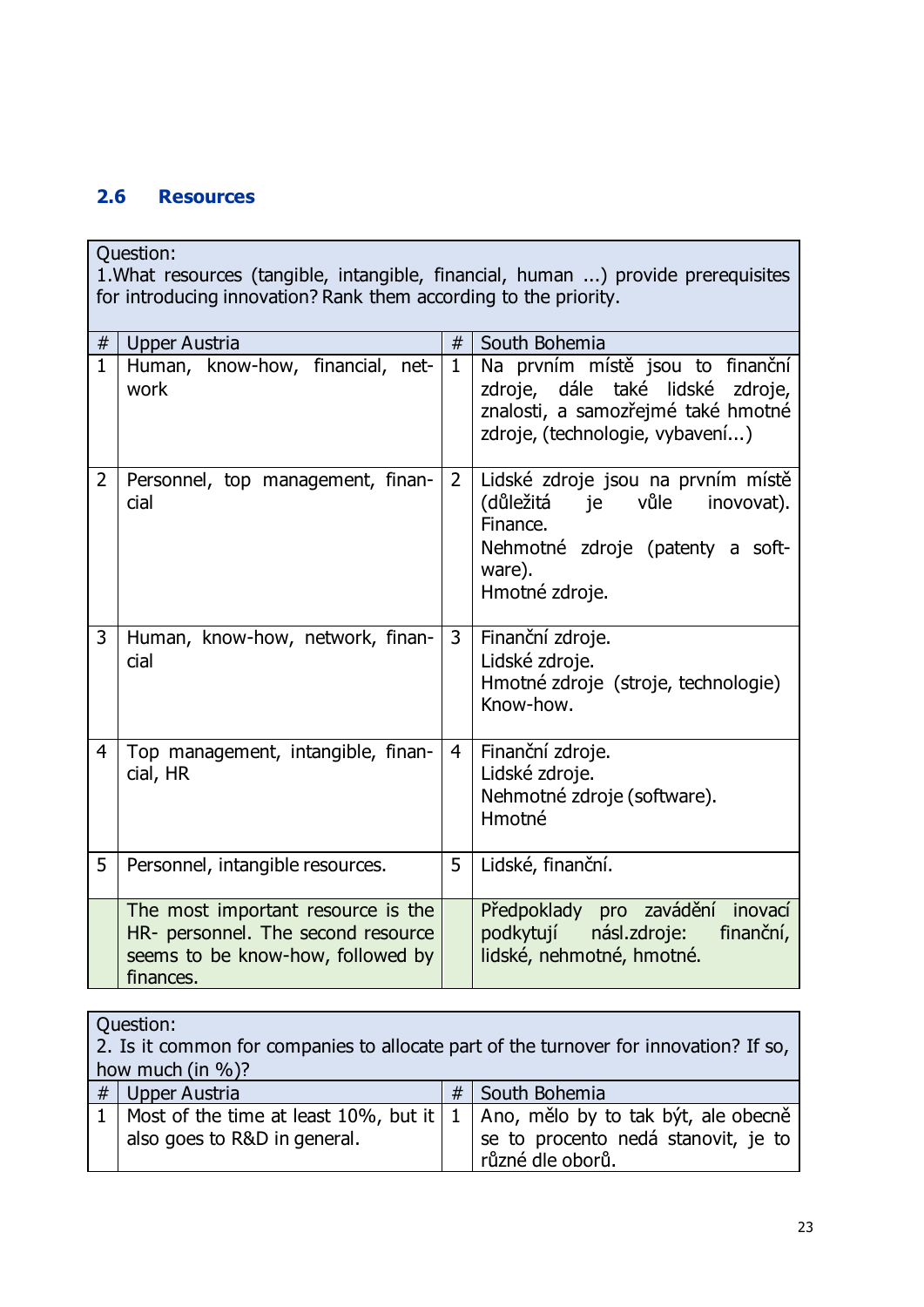|   | Significant amounts.                                                                                                          | $\overline{2}$ | Ano $-5$ % obratu.                                                                                                                                                                                                                                         |
|---|-------------------------------------------------------------------------------------------------------------------------------|----------------|------------------------------------------------------------------------------------------------------------------------------------------------------------------------------------------------------------------------------------------------------------|
| 3 | Depends on industry. Raw-material<br>based companies 1-2%, specialty<br>machinery engineering companies 4-<br>$6%$ .          | 3              | Mělo by to tak být.<br>Nedá se obecně stanovit, možná by<br>se dalo stanovit dle oboru.                                                                                                                                                                    |
| 4 | It is too low, but I do not know the<br>number.                                                                               | $\overline{4}$ | Ano 8 % obratu.                                                                                                                                                                                                                                            |
| 5 | 100% if the company is a start-up.                                                                                            | 5              | Ano, prostředky především<br>na na<br>výzkum a inovace jsou vynakládány v<br>závislosti na dosažené výši obratu,<br>ale je to velmi závislé na charakteru<br>podnikání (vývoj softwaru bude mít<br>jiný podíl než např. sériová výroba<br>dílů automotiv). |
|   | The percentage of turnover allocated<br>to innovation depends on the specific<br>industry and the maturity of the<br>company. |                | Vyčlenění prostředků z obratu je<br>uváděno mezi 5- 8 %, ale bude sse<br>lišit podle oboru.                                                                                                                                                                |

3. From what sources are innovation projects in companies normally funded? Estimate the ratio between own and foreign sources.

| #              | Upper Austria                                                                                                 | #              | South Bohemia                                                                                                                                                                                                                     |
|----------------|---------------------------------------------------------------------------------------------------------------|----------------|-----------------------------------------------------------------------------------------------------------------------------------------------------------------------------------------------------------------------------------|
| $\mathbf{1}$   | 30% own, 70% foreign                                                                                          | 1              | Tak samozřejmě jsou to vlastní zdro-<br>je, zdroje od investorů, ale také zdro-<br>je evropských fondů a ty tvoří také<br>nejvyšší podíl, zhruba nějakých 50-<br>60 % jsou evropské fondy; 30 %<br>vlastní, 20 % další investoři. |
| $\overline{2}$ | 70%+ own, maybe 30% foreign                                                                                   | $\mathbf{2}$   | Většinou vlastní zdroje. Vlastní zdroje<br>je možno využít okamžitě, narozdíl<br>od využití dotací.                                                                                                                               |
| 3              | 80% own, 20% foreign                                                                                          | $\overline{3}$ | 20 % vlastní, 60 % ESF.<br>20 % investoři.                                                                                                                                                                                        |
| 4              | Company without own resources<br>would not invest in innovation.                                              | $\overline{4}$ | Vlastní zdroje + dotace: $70 \% + 30$<br>$\%$                                                                                                                                                                                     |
| 5              | High percentage is funded (no spe-<br>cific numbers).                                                         | 5              | Vlastní zdroje 75%.                                                                                                                                                                                                               |
|                | The proportion of own resources<br>invested to innovation seems to de-<br>pend on the specific company; while |                | Zdroje financování ve firmách<br>členění vlastní a cizí jsou uváděny ve<br>velmi rozdílné velikosti, nelze zobec-                                                                                                                 |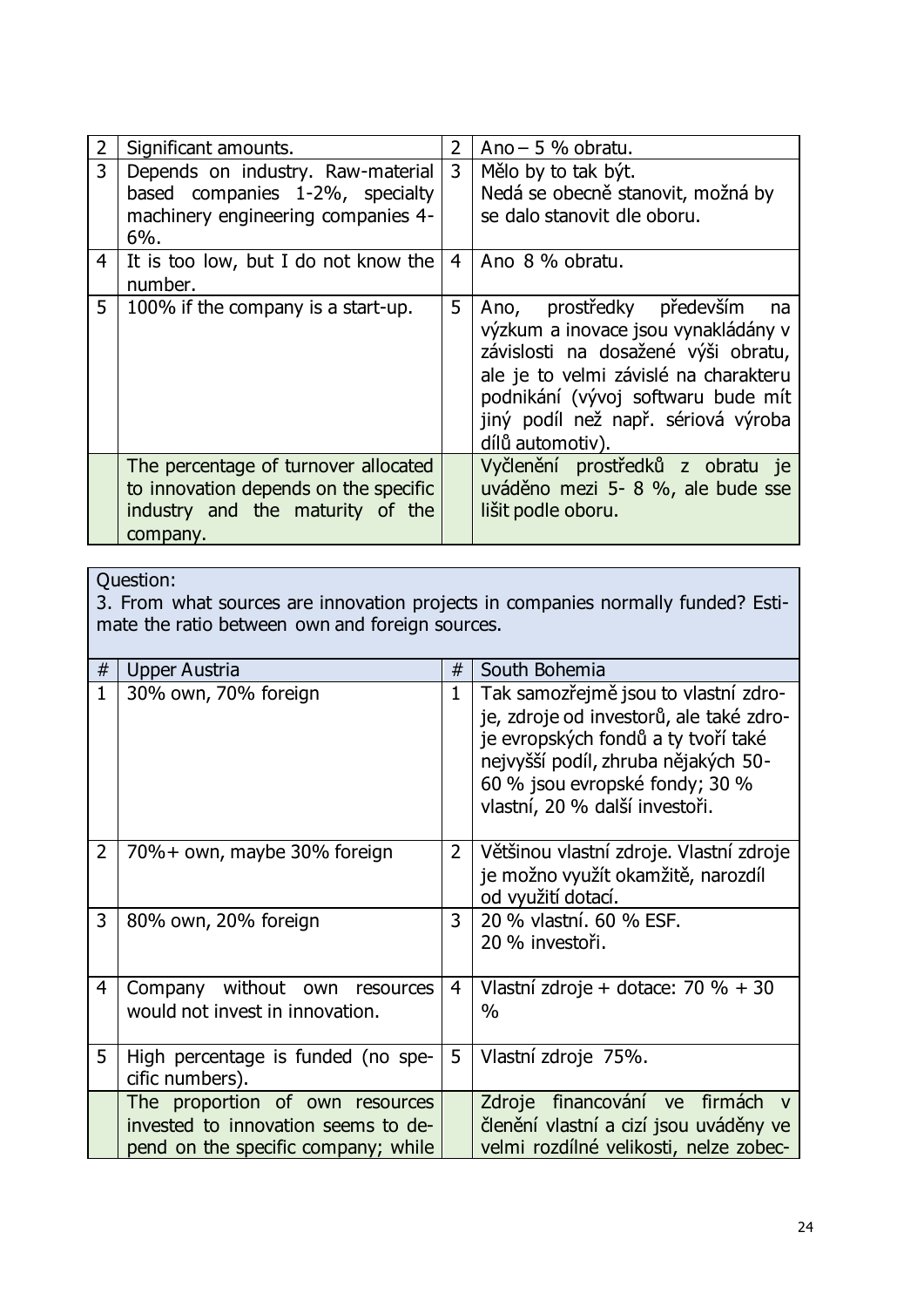| some state a large proportion is<br>own, others believe the majority is |  |
|-------------------------------------------------------------------------|--|
| funded.                                                                 |  |

# <span id="page-26-0"></span>**2.7 Innovation types**

Question:

1. What significant changes with the highest impact have you realized in the region in the last five years?

| $\#$           | <b>Upper Austria</b>                                                                                                                                     | #              | South Bohemia                                                                                                                                                                                                                                                                                                                                                                                                                                                              |
|----------------|----------------------------------------------------------------------------------------------------------------------------------------------------------|----------------|----------------------------------------------------------------------------------------------------------------------------------------------------------------------------------------------------------------------------------------------------------------------------------------------------------------------------------------------------------------------------------------------------------------------------------------------------------------------------|
| $\mathbf{1}$   | innovation<br><b>Increased</b><br>awareness<br>among SMEs, it is easy for SMEs to<br>get funds.                                                          | $\mathbf{1}$   | Myslím, že to je zavedení nových<br>technologií. Nevím.                                                                                                                                                                                                                                                                                                                                                                                                                    |
| $\overline{2}$ | Development of service product port-<br>folio and the recognition of that ser-<br>vice product portfolio, better recog-<br>nition of service in general. | $\overline{2}$ | Přešli jsme na online fakturační sys-<br>tém.<br>Procesně přesnější rozdělení pro-<br>jektového managementu.<br>Realizace webových stránek<br>umožňujících online marketing.                                                                                                                                                                                                                                                                                               |
| 3              | We created a level of trust that really<br>helps for collaboration.                                                                                      | 3              | Vytvoření 2 nových inovativních sys-<br>témů pomoci firmám i jednotlivcům<br>při spojení činností, které nikdo<br>nespojil.<br>Vytvoření systému a procesů<br>umožňující v poradensko-vzdělávací<br>firmě zaměstnat osoby se zdravotním<br>postižením.<br>Zavedení CRM systému.<br>Využívání sdílených platforem od<br>Google.<br>Zavedení nových technologií virtuální<br>reality do práce se syndromem vy-<br>hoření, zvýšení výkonu sportovců,<br>pro práci se starchy. |
| $\overline{4}$ | Everyone talks about innovation and<br>digitalization.                                                                                                   | $\overline{4}$ | Upravili jsme nové prostory pro zá-<br>kazníky; zavedli jsme 24 hodinový<br>servis pro zákazníky; rozšířili jsme<br>segment služeb.                                                                                                                                                                                                                                                                                                                                        |
| 5              | We changed the whole region.                                                                                                                             | 5              | Vývinuli jsme nástroj na podporu<br>podnikání a zároveň umožňující ino-<br>vaci produktu.                                                                                                                                                                                                                                                                                                                                                                                  |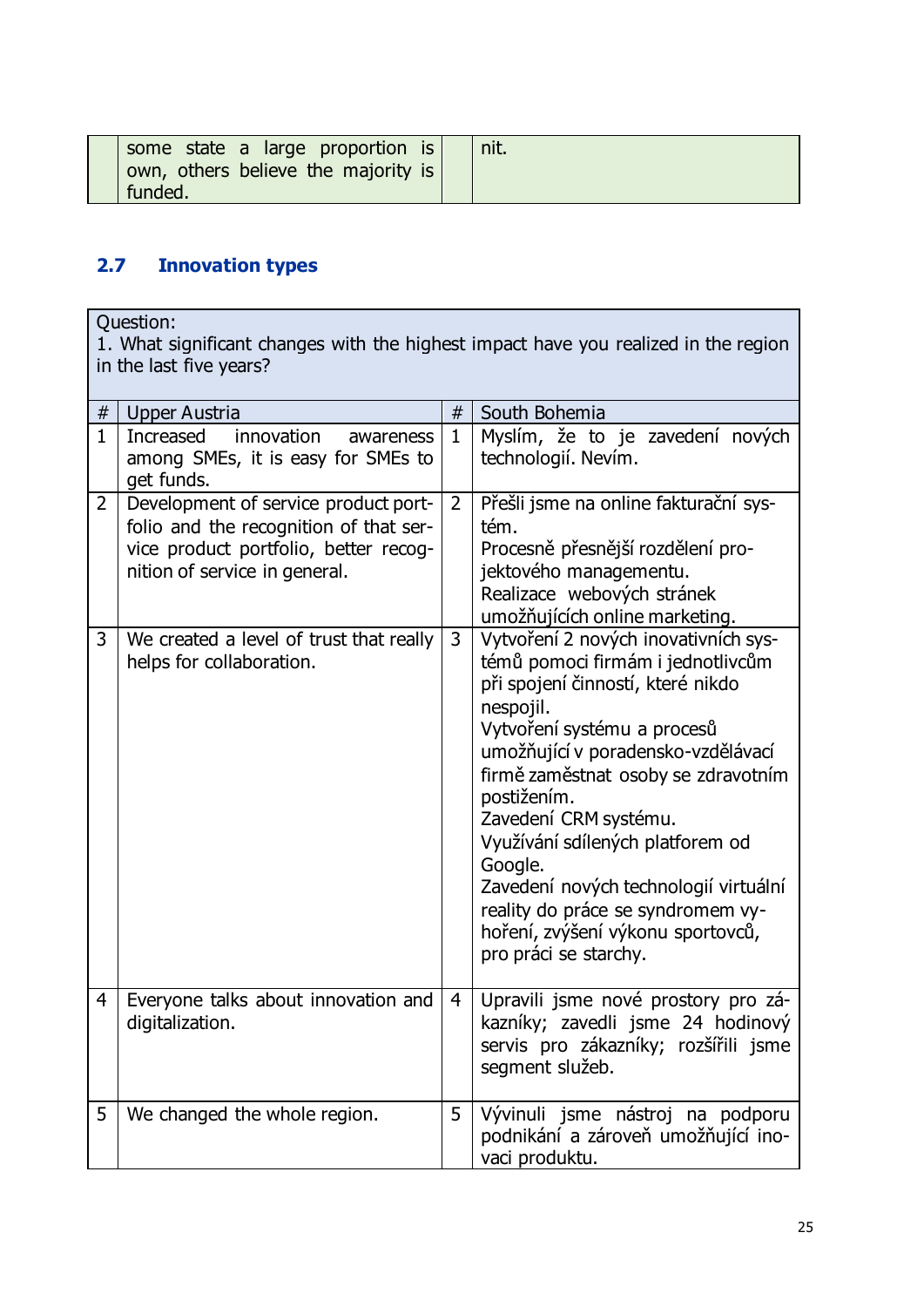| Generally, the experts stated there is<br>higher service and innovation<br>awareness, and digitalization became<br>an important topic. | Nějčastější inovace jsou prováděny v<br>oblasti nových technologií, zavádění<br>on-line systémů, CRM, rozšíření pro-<br>stor i servisu pro zákazníky. |
|----------------------------------------------------------------------------------------------------------------------------------------|-------------------------------------------------------------------------------------------------------------------------------------------------------|

2. What types of innovation are necessary to react on these changes?

| # | Upper Austria                                           | #              | South Bohemia                                                                                                                                      |  |  |
|---|---------------------------------------------------------|----------------|----------------------------------------------------------------------------------------------------------------------------------------------------|--|--|
| 1 | (no answer)                                             | $\mathbf{1}$   | (no answer)                                                                                                                                        |  |  |
| 2 | (no answer)                                             | $\overline{2}$ | Procesní inovace zaměřené na<br>přesnější vymezování povinností,<br>pozic, pravomocí ve firmě.<br>Oblast účetnictví, zavádění kontroly<br>zakázek. |  |  |
| 3 | (no answer)                                             | 3              | (no answer)                                                                                                                                        |  |  |
| 4 | All, but business model is the su-<br>preme discipline. | $\overline{4}$ | Procesní inovace, produktové inova-<br>ce.                                                                                                         |  |  |
| 5 | (no answer)                                             | 5              | Změny procesů, nastavení nových<br>služeb.                                                                                                         |  |  |
|   | No answers were provided for this<br>question.          |                | Pro zavedení změny jsou třeba pro-<br>cesní inovace, inovace služeb<br>následná kontrola.                                                          |  |  |

Question:

3. What significant innovations have you realized over the last five years to increase your business performance?

a. Product

b. Process

c. New business model

d. Service

| # | Upper Austria                                                                               | #  | South Bohemia                                            |
|---|---------------------------------------------------------------------------------------------|----|----------------------------------------------------------|
|   | 1   Definitely service, and new business  <br>model and process. Product is diffi-<br>cult. | -1 | (no answer)                                              |
|   | 2   Product portfolio has developed sig-<br>nificantly.                                     | 2  | Produkt (webové stránky).<br>Proces (organizační změny). |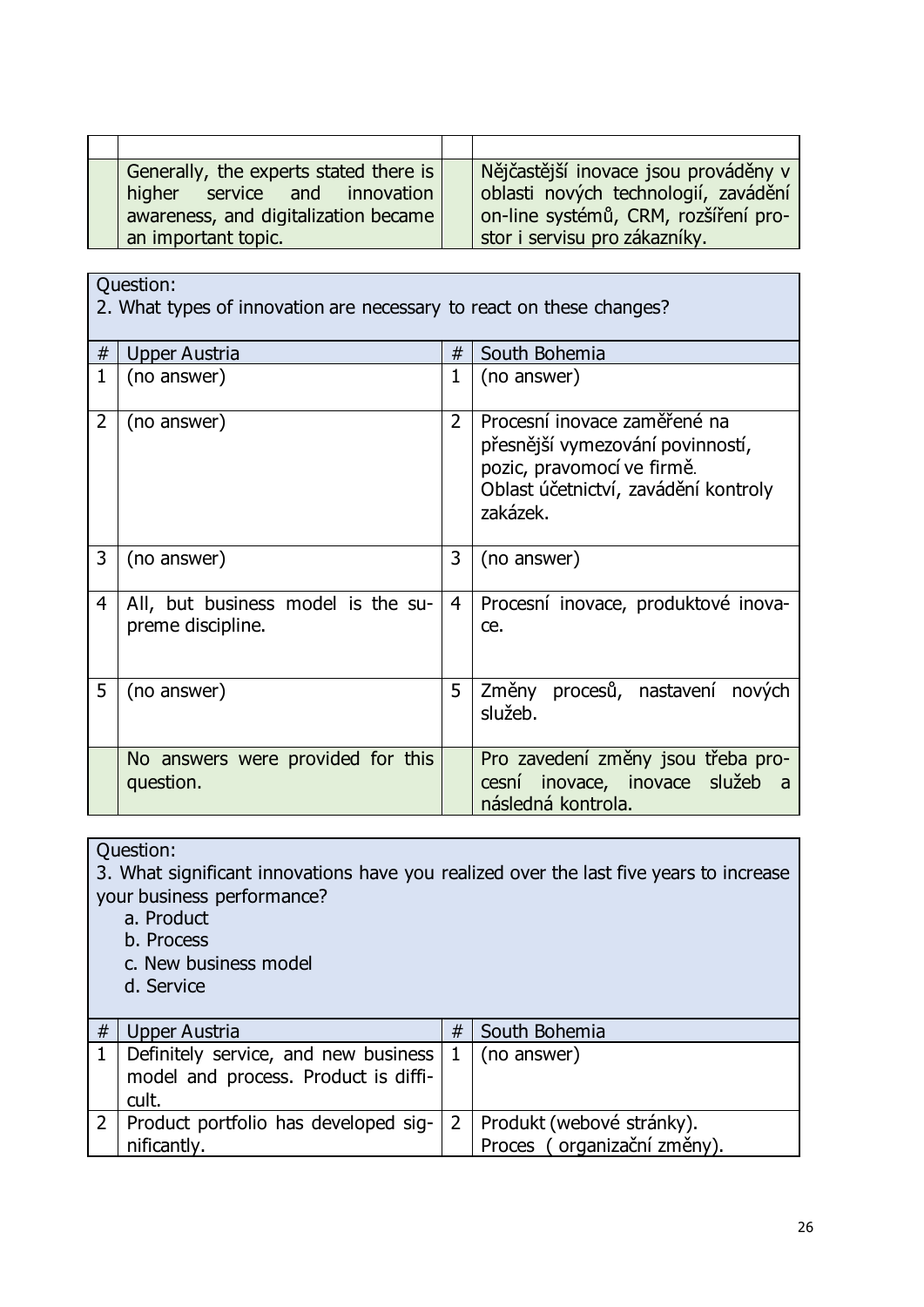|                |                                                                                                                                                                     |   | Nový obchodní model.<br>Služby                                                                                                                |
|----------------|---------------------------------------------------------------------------------------------------------------------------------------------------------------------|---|-----------------------------------------------------------------------------------------------------------------------------------------------|
| 3              | Service is getting more and more<br>important for companies for reve-<br>nues.                                                                                      | 3 | (no answer)                                                                                                                                   |
| $\overline{4}$ | Business model.                                                                                                                                                     | 4 | Služby.<br>Produkt.<br>Proces.                                                                                                                |
| 5              | Product, and maybe business model.                                                                                                                                  | 5 | Proces<br>Služby                                                                                                                              |
|                | 2 experts stated service innovation<br>was the main type of innovation they<br>focused on, 2 mentioned product<br>innovation, and one business model<br>innovation. |   | nejčastější<br>Jako<br>inovace<br>za<br>posledních pět let byla oznčena pro-<br>cesní inovace, služby, dále se v malé<br>míře uváděl produkt. |

4. What is the time to market for each innovation type?

| #              | Upper Austria                                                                                                                   | #            | South Bohemia                                                                                                                                        |
|----------------|---------------------------------------------------------------------------------------------------------------------------------|--------------|------------------------------------------------------------------------------------------------------------------------------------------------------|
| $\mathbf{1}$   | Time to market for service and busi-<br>ness models is longer from my point<br>of view than for product and pro-<br>cess.       | $\mathbf{1}$ | No to časově nelze stanovit, může se<br>jednat o týdny, ale i o měsíce, možná<br>i rok                                                               |
| $\overline{2}$ | We have very quick implementa-<br>tions, that can be a matter of weeks.                                                         | $2^{\circ}$  | Maximálně do roka každou inovaci.                                                                                                                    |
| 3              | Depends on the industry.                                                                                                        | 3            | Nelze říci, některé jsou v týdnech a<br>jiné v letech. Čas se mění v sou-<br>vislosti s druhem podnikání, velikostí<br>podniku a náročností inovace. |
| $\overline{4}$ | Depends on how much you put into<br>it. Smaller companies react and de-<br>velop quicker.                                       | 4            | V naší oblasti půlrok–rok na každou<br>inovaci.                                                                                                      |
| 5              | Product 5-10 years, process de-<br>pends, business model immediately.                                                           | 5            | Rok.                                                                                                                                                 |
|                | The time to market for diffetent in-<br>novation types depends on the in-<br>dustry and the resources the compa-<br>ny puts in. |              | Cas pro zavedení nové inovace ex-<br>perti většinou neuvedli, když už<br>uvedli tak do jednoho roku.                                                 |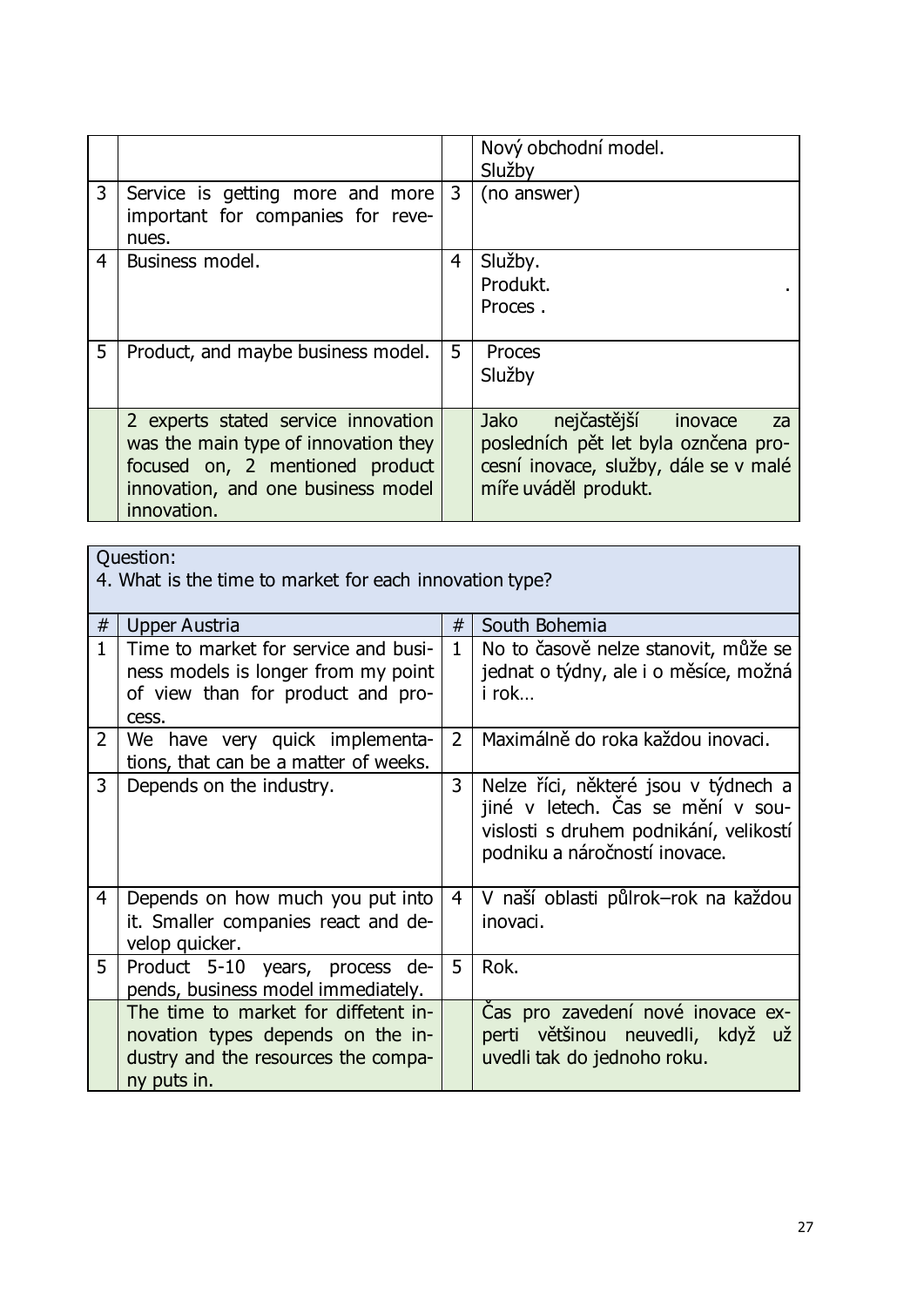### <span id="page-29-0"></span>**2.8 SIP tool**

Question:

1. What managerial tool would be appreciated by SMEs in order to manage the innovation processes?

| #              | Upper Austria                                                                                                                                                  | #              | South Bohemia                                                                                                                                            |
|----------------|----------------------------------------------------------------------------------------------------------------------------------------------------------------|----------------|----------------------------------------------------------------------------------------------------------------------------------------------------------|
| $\mathbf{1}$   | Cheap, affordable, "documentation<br>support process indication system",<br>getting a quick overview.                                                          | $\mathbf{1}$   | Jednoduché softwarové řešení.                                                                                                                            |
| $\overline{2}$ | Neutral set of performance indica-<br>tors.                                                                                                                    | $\overline{2}$ | Na základě myšlenkových map se<br>určí oblast, kde je potřeba inovovat.<br>Vše provází vzájemná inormovanost<br>komunikace s managementem<br>a<br>firmy. |
| $\overline{3}$ | Really good project management<br>tools.                                                                                                                       | $\overline{3}$ | Jednoduché SW řešení.                                                                                                                                    |
| 4              | Suggestion of a simple process, a<br>step-by-step guide.                                                                                                       | $\overline{4}$ | Vámi představený nástoj nemusí být<br>špatný. Já osobně jsem nad nástro-<br>jem jako takovým nepřemýšlel.                                                |
| 5              | It should show where I am at the<br>moment in the innovation roadmap,<br>it should be easy to use, and it<br>should have some networking as-<br>pect.          | 5              | Jednoduchý, srozumitelný.                                                                                                                                |
|                | It should be affordable, show there<br>the company stands at the moment,<br>offer set of performance indicators,<br>and suggest a simple process (a<br>guide). |                | Dotazovaní preferují jednoduchost<br>nástroje, případně formu myšlen-<br>kových map.                                                                     |

Question:

2. When managing the innovation processes, would you appreciate a guideline (instructions) how to proceed? If yes, how should it look like?

| # | Upper Austria                               | # | South Bohemia                           |  |  |  |
|---|---------------------------------------------|---|-----------------------------------------|--|--|--|
|   | 1   Yes, very practically oriented nothing  |   | Ano.                                    |  |  |  |
|   | theoretical, no university language.        |   |                                         |  |  |  |
|   | 2   Definitely, a best practice tool set or |   | 2   Ano, měl by obsahovat impulz k ino- |  |  |  |
|   | a type of generally accepted ways to        |   | vaci, vývoji technologie a manage-      |  |  |  |
|   | do things, a process set, or examples       |   | mentu a reakce na trh, na závěr         |  |  |  |
|   | in the markets that are deemed very         |   | vyhodnocení výsledků. Nástroj by        |  |  |  |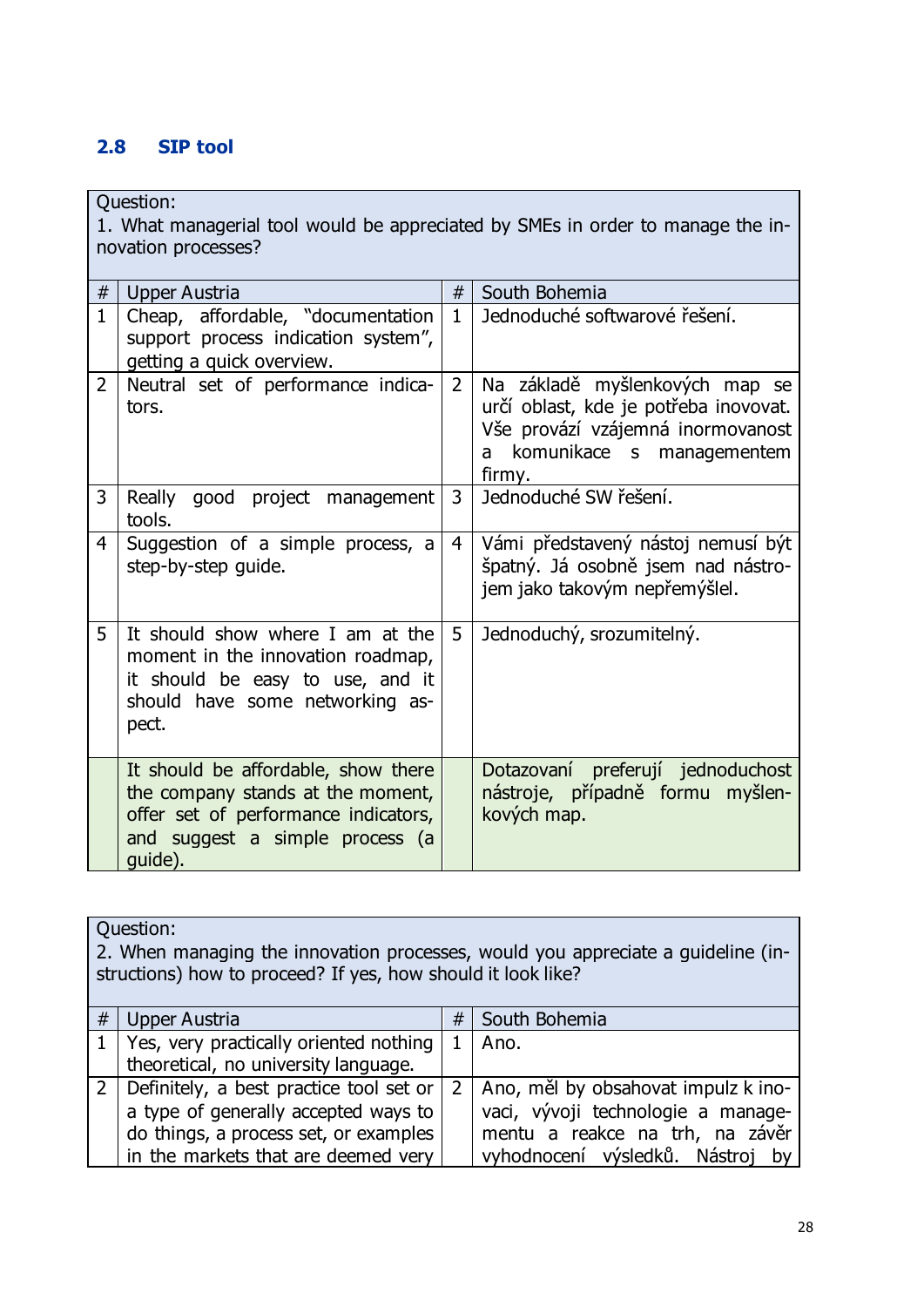|   | interesting.                                                                                                                                                                                                                                       |                | implemetovali při vyhodnocování<br>výsledků a dalším plánování (Ganttův<br>diagram)                                                                          |  |  |
|---|----------------------------------------------------------------------------------------------------------------------------------------------------------------------------------------------------------------------------------------------------|----------------|--------------------------------------------------------------------------------------------------------------------------------------------------------------|--|--|
| 3 | Our experience is that, especially for<br>SMEs, it is difficult to make them to<br>use some new things.                                                                                                                                            | 3              | Ano.                                                                                                                                                         |  |  |
| 4 | Yes, maybe. But very condensed.                                                                                                                                                                                                                    | $\overline{4}$ | Doporučit postup, abych zjistil, kde<br>jsem udělal chybu, abych ji příště<br>neopakoval                                                                     |  |  |
| 5 | I personally would not use it.                                                                                                                                                                                                                     | 5              | Řízená analýza, která umožní vyhod-<br>nocení výstupů a poskytne následná<br>doporučení.                                                                     |  |  |
|   | The majority of experts stated they<br>would appreciate a guideline how to<br>process, however, one expert stated<br>it would be difficult to make SMEs<br>use the tool. Additionally, one expert<br>stated he would not need any guide-<br>lines. |                | Pro řízení inovačních procesů by ex-<br>perti ocenili: nástroj na řízenou<br>analýzu, následná doporučení<br>podobě např. dílčího plánu (Gantův<br>diagram). |  |  |

3. What types of innovation management techniques are commonly used in Upper Austria in SMEs? (Brainstorming, Trend studies, Strategic alignment, Surveys, Experts...)

| #              | Upper Austria                                                                                                                                                               | #              | South Bohemia                                                                                                                       |
|----------------|-----------------------------------------------------------------------------------------------------------------------------------------------------------------------------|----------------|-------------------------------------------------------------------------------------------------------------------------------------|
| $\mathbf{1}$   | Brainstorming, service analysis, stra-<br>tegic alignment, idea workshop, ex-<br>pert interviews, trend analysis, cus-<br>tomer journey, lead user workshop,<br>$6 - 3 - 1$ | $\mathbf{1}$   | Tak běžně jsou užívány techniky jako<br>workshopy, poradenství, brainstorm-<br>ing                                                  |
| $2^{\circ}$    | All the things you mentioned now.                                                                                                                                           | $\overline{2}$ | Brainstorming, sledování konkurence.<br>Motivace zaměstnanců k návrhům na<br>inovace. Inovace ve vývoji systémů<br>(IT technologie) |
| 3              | Road mapping, internal brainstorm-<br>ing, or different creativity methodol-<br>ogies. What is still missing is a real<br>formalized innovation management<br>process.      | 3              | Brainstorming, workshop.<br>Poradenství.<br>Průzkumy trhu, studie.                                                                  |
| $\overline{4}$ | Design thinking                                                                                                                                                             | 4              | Průzkumy i brainstorming.<br>Studie, kde se sleduje konkurence.                                                                     |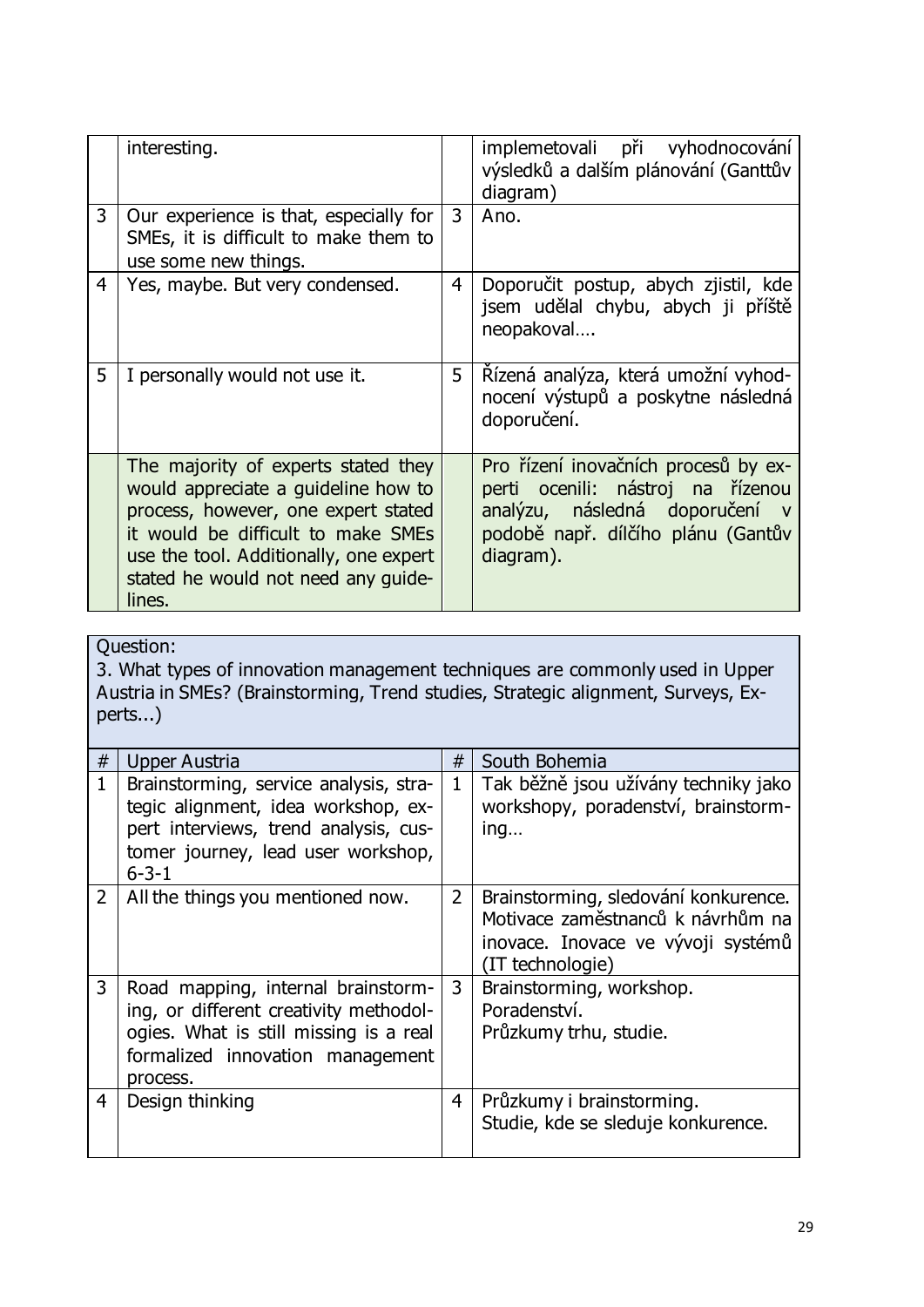| 5 | Brainstorming                                                                              | 5 | Průzkumy, sledování<br>trendů<br>současného konkurenčního prostředí.                                                           |
|---|--------------------------------------------------------------------------------------------|---|--------------------------------------------------------------------------------------------------------------------------------|
|   | Brainstoriming, design thinking, road<br>mapping, customer journey, and<br>other are used. |   | Inovační management nejčastěji<br>používá techniky: brainstorming,<br>workshopy, průzkumy trhu a konku-<br>rence, poradenství. |
|   |                                                                                            |   | Techniky inovačního managementu<br>jsou uvedeny brainstorming,<br>průzkumy trhu a konkurence, pora-<br>denství.                |

Question: 4. Are different innovation management techniques used for different innovation types? If so, name them, please.

| #              | <b>Upper Austria</b>                                                                                                                                                                                                                                                                      | #            | South Bohemia                                                                                                                                                           |
|----------------|-------------------------------------------------------------------------------------------------------------------------------------------------------------------------------------------------------------------------------------------------------------------------------------------|--------------|-------------------------------------------------------------------------------------------------------------------------------------------------------------------------|
| $\mathbf{1}$   | Yes, for service innovation: idea<br>days, or idea generation, with some<br>impulse workshops, idea workshops,<br>creative workshops in different<br>phases, customer journeys, blueprint<br>method. For product: brainstorming,<br>workshops, expert interviews, lead<br>user workshops. | $\mathbf{1}$ |                                                                                                                                                                         |
| $\overline{2}$ | Everybody has their own liking and<br>dislikes, it is a personal preference.                                                                                                                                                                                                              | $2^{\circ}$  | Používáme produktovou inovaci na<br>zlepšení našich služeb a kvality na<br>trhu.<br>Vlastní CRM produkt.<br>- organizační inovace, minimalizace<br>nákladů, max. zisku. |
| 3              | No, I do not think so.                                                                                                                                                                                                                                                                    | 3            |                                                                                                                                                                         |
| 4              | No.                                                                                                                                                                                                                                                                                       | 4            | Používáme produktovou i procesní.                                                                                                                                       |
| 5              | No.                                                                                                                                                                                                                                                                                       | 5            | V MSP především Benchmarking.                                                                                                                                           |
|                | Most experts expressed the opinion<br>that different innovation techniques<br>are not used for different innovation<br>types.                                                                                                                                                             |              | Jako techniky řízení jsou uváděny<br>CRM, produkt, minimalizace nákladů,<br>benchmarking.                                                                               |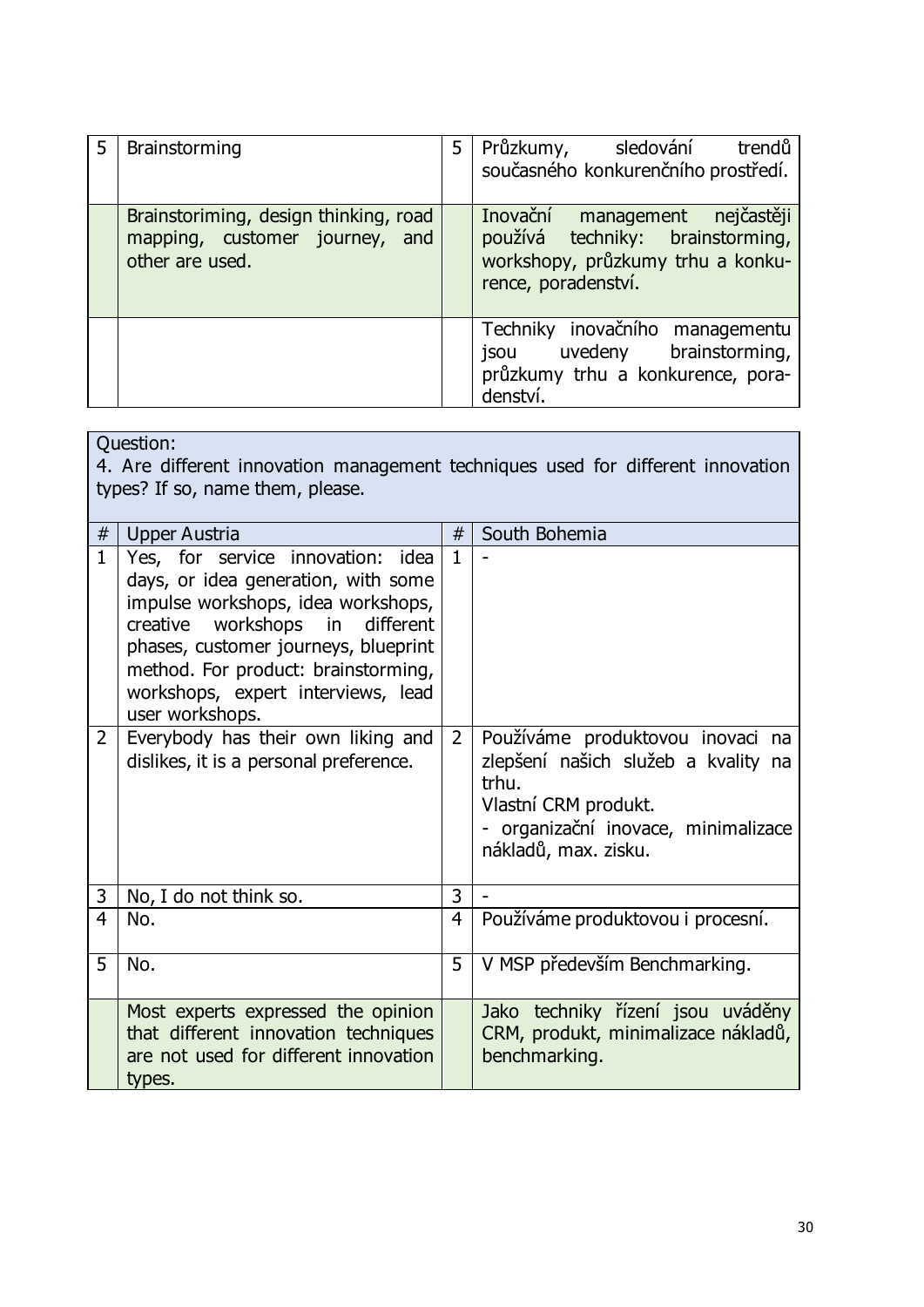| Question:<br>5. What types of innovation management techniques are not used, but should be in<br>the ideal case in SMEs in Upper Austria? |                                                                                                                              |                |                                                                                                                                                                                                                                                                                 |
|-------------------------------------------------------------------------------------------------------------------------------------------|------------------------------------------------------------------------------------------------------------------------------|----------------|---------------------------------------------------------------------------------------------------------------------------------------------------------------------------------------------------------------------------------------------------------------------------------|
| $\#$                                                                                                                                      | <b>Upper Austria</b>                                                                                                         | #              | South Bohemia                                                                                                                                                                                                                                                                   |
| $\mathbf{1}$                                                                                                                              | idea<br>Brainstorming,<br>generation<br>methods, business model, blueprint.                                                  | $\mathbf{1}$   | Myslím, že se ještě nenaučili používat<br>spolupráci s univerzitami a spolu s<br>nimi provádět výzkumy trhu a taky si<br>myslím že, nepoužívají systém PDCA.                                                                                                                    |
| $\overline{2}$                                                                                                                            | The easiest one is just standing in<br>front of a whiteboard and doing a<br>brainstorm session.                              | $\overline{2}$ | Bylo by možné zavést nástroj<br>dotazník a jeho vyhodnocení. Je<br>důležité<br>přesvědčit<br>konzervativní<br>firmy pro zapojení.                                                                                                                                               |
| 3                                                                                                                                         | SMEs could<br>benefit from design<br>thinking and customer journeys.                                                         | 3              | Výzkumy trhu ve spolupráci s univer-<br>zitami.<br>Strategické zaměření se na konkrétní<br>inovace a zlepšení.<br>Zavedení systému PDCA pro neustálé<br>zlepšování.<br>Případně využívání principů Diz-<br>ipativních struktur pro využívání<br>vnitřního inovačního potenciálu |
| $\overline{4}$                                                                                                                            | enough<br>crowdsourcing<br>Not<br>and<br>netnography approach.                                                               | 4              |                                                                                                                                                                                                                                                                                 |
| 5                                                                                                                                         | Lead-user method, in IT crowdfund-<br>ing.                                                                                   | 5              | Jako reakce na Průmysl 4.0 a s ním<br>spojenou digitalizaci se využívá strat-<br>egie AMT a investování do vyspělých<br>výrobních technologiích reagujících<br>na trendy digitalizace.                                                                                          |
|                                                                                                                                           | The techniques, which could be used<br>more often, are brainstoriming, de-<br>sign thinking, customer journey,<br>blueprint. |                | V řízení inovací se nepoužívá a mělo<br>by se používat: spolupráce s univer-<br>zitami na výzkumu trhu, podpora<br>přijímání změn s vnitřního inovačního<br>potenciálu, zavedení PDCA, využívání<br>Dizipativních struktur, technologie,<br>digitalizace.                       |
|                                                                                                                                           |                                                                                                                              |                | Návrhy na zavedení PDCA, více<br>využívat spolupráce s univerzitami<br>např. na průzkumech, využívání Diz-<br>ipativních struktur, technologie, digi-<br>talizace.                                                                                                              |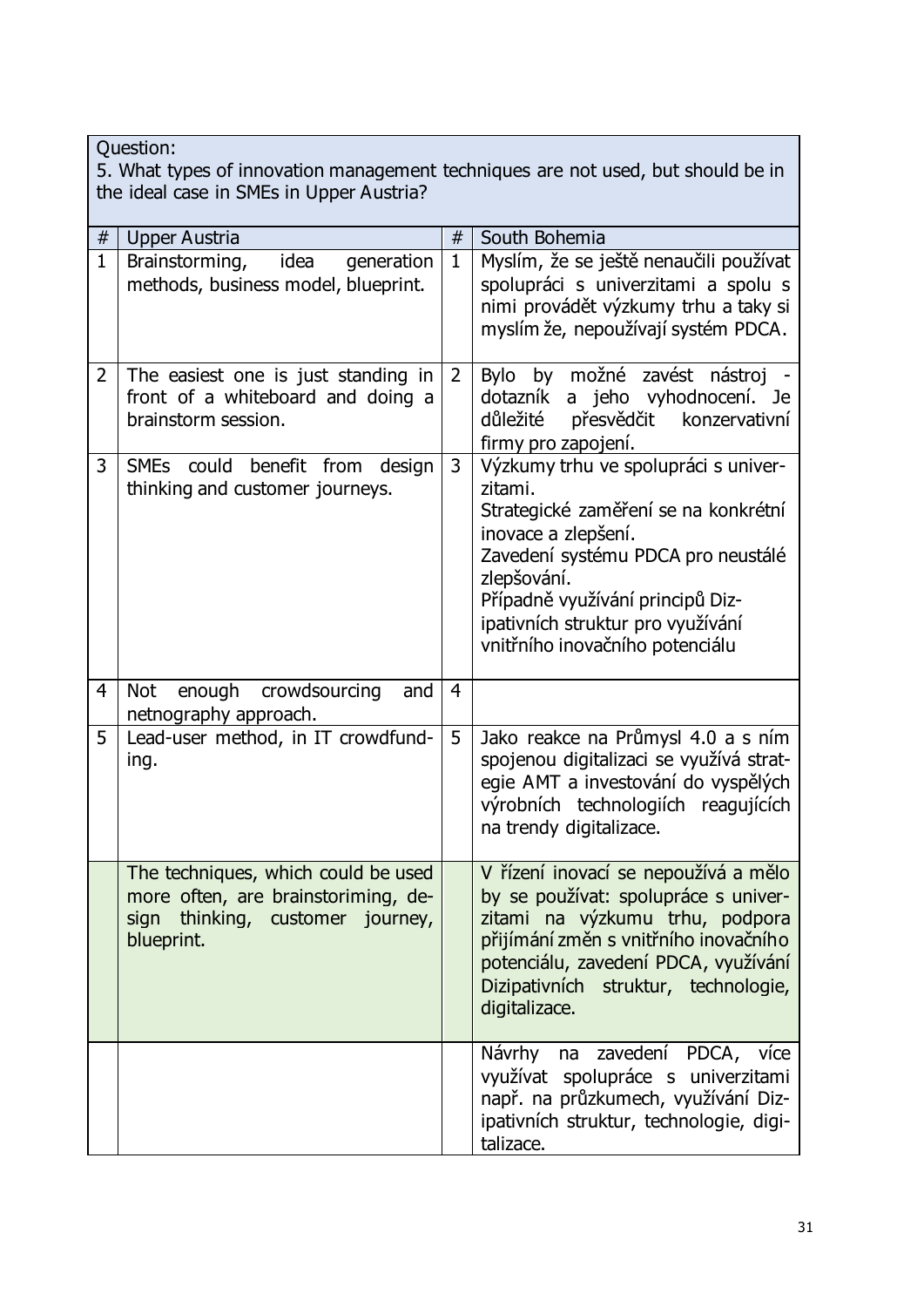| Question:<br>6. What do you think the reaction of SMEs would be if they needed to register in<br>order to perform an online assessment of their innovation processes? |                |                                                                                                                                                                         |                |                                                                                                                                                                                                        |
|-----------------------------------------------------------------------------------------------------------------------------------------------------------------------|----------------|-------------------------------------------------------------------------------------------------------------------------------------------------------------------------|----------------|--------------------------------------------------------------------------------------------------------------------------------------------------------------------------------------------------------|
|                                                                                                                                                                       | #              | Upper Austria                                                                                                                                                           | #              | South Bohemia                                                                                                                                                                                          |
|                                                                                                                                                                       | $\mathbf{1}$   | If they see the value that the as-<br>sessment provides, they have no<br>problem with that.                                                                             | $\mathbf{1}$   |                                                                                                                                                                                                        |
|                                                                                                                                                                       | $\overline{2}$ | What comes out of it, what is in it<br>for me, number one. And number<br>two, the security, trustworthiness<br>aspect.                                                  | $\overline{2}$ | U IT společností není obava z regis-<br>trace. Tyto firmy vědí, že se to<br>přeceňuje.<br>Záleží na oboru podnikání, záleží na<br>trendech podnikání. Konzervativní asi<br>určite nechtějí registraci. |
|                                                                                                                                                                       | 3              | If the company sees the potential<br>benefit, I think they would not mind<br>registering.                                                                               | 3              |                                                                                                                                                                                                        |
|                                                                                                                                                                       | $\overline{4}$ | Those people who are interested in<br>this will give you this without any<br>problem.                                                                                   | $\overline{4}$ | V naší oblasti to bez registrace nejde.<br>Myslím, že by neměl být problém s<br>registrací.                                                                                                            |
|                                                                                                                                                                       | 5              | It would not have a professional<br>character if you do not have to have<br>an account there for doing that, but<br>you need to be sure that data safety<br>is assured. | 5              | Bez motivace k vyplnění budou mít<br>firmy obavu ze zneužití dat a regis-<br>traci odmítnou.                                                                                                           |
|                                                                                                                                                                       |                | The company needs to see the value<br>and the tool needs to be trustwor-<br>thy.                                                                                        |                | Registraci v programu nevidí jako<br>překážku, ale firma musí být správně<br>motivována. Vyskytnou se firmy,<br>které registraci odmítnou.                                                             |

|   | Question:<br>7. Do you think SMEs would accept an online tool that would store the data that<br>they enter during the assessment? |                |                                                              |  |  |
|---|-----------------------------------------------------------------------------------------------------------------------------------|----------------|--------------------------------------------------------------|--|--|
| # | Upper Austria                                                                                                                     | #              | South Bohemia                                                |  |  |
|   | It is about the introduction of the<br>tool. If I see the values and feel se-<br>cure about the tool, it is no problem.           |                |                                                              |  |  |
|   | The pick-up level would derive from<br>how secure the data storage is.                                                            | 2 <sup>1</sup> | Záleží na odvětví podnikání, jak jsem<br>již zmiňoval v č.5. |  |  |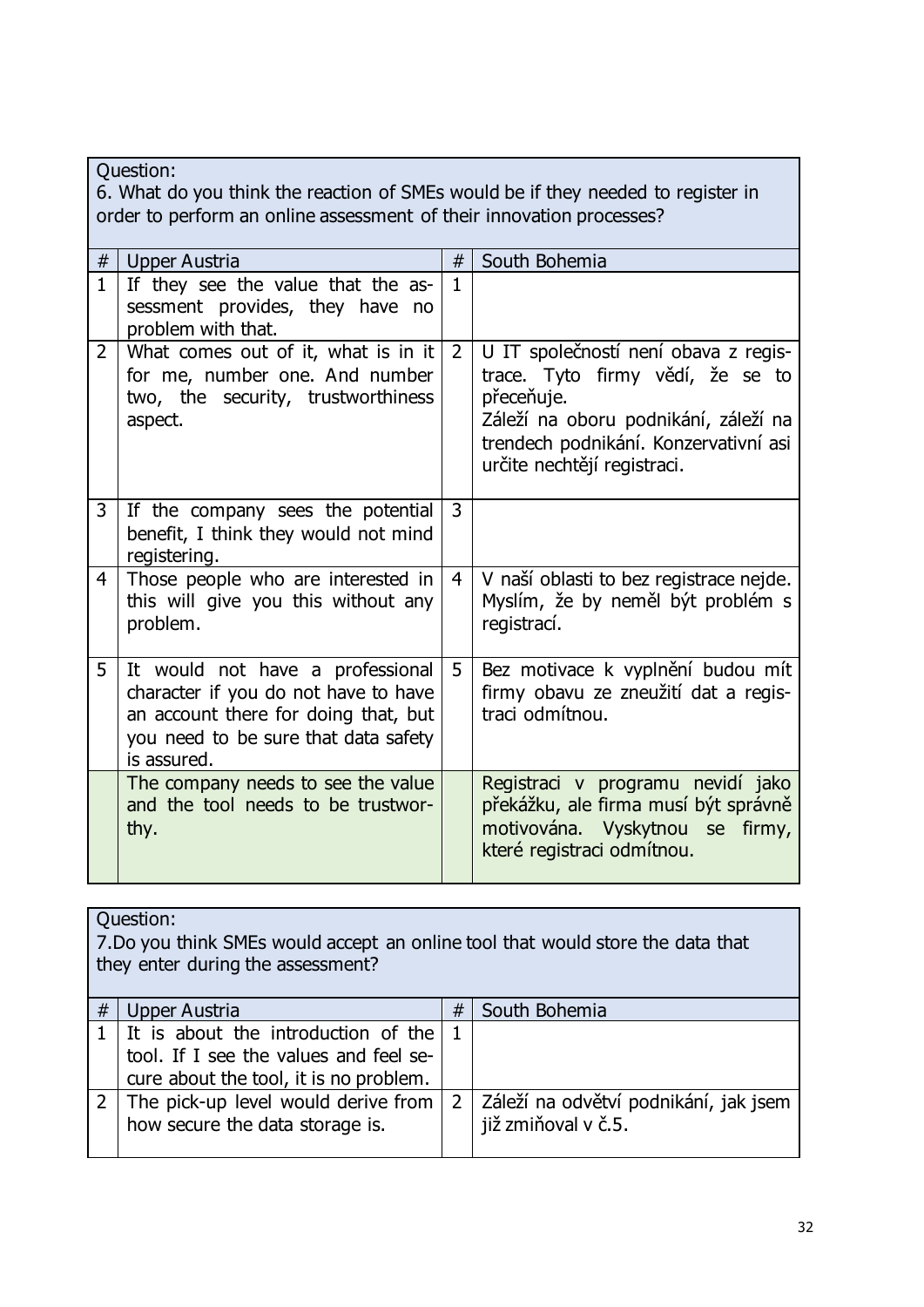| 3 | If you can assure data security, I do<br>not think it is a big problem.       | 3              |                                                                                                                                                                                                                    |
|---|-------------------------------------------------------------------------------|----------------|--------------------------------------------------------------------------------------------------------------------------------------------------------------------------------------------------------------------|
| 4 | This again depends on the value<br>they get for that, but why not.            | $\overline{4}$ | Tento nástroj by musel být důvěry-<br>hodný.                                                                                                                                                                       |
| 5 | Yes, but they need to see the value.                                          | 5 <sub>1</sub> | Pokud budou vědět proč, tak ano.<br>Může je přesvědčit např.to, že se<br>mohou k němu vrátit a po řešení<br>jednoho problému přistoupit k řešení<br>dalšího.                                                       |
|   | If they see the value, it is no prob-<br>lem. It needs to ensure data safety. |                | On-line nástroj by SME přijaly, pokud<br>bude správně vysvětleno, v čem je<br>přínos a jaká je ochrana zneužití dat.<br>Důležité je sdělit výhodu, že se firma<br>bude moci vracet k již uloženým in-<br>formacim. |

| Question:<br>8. Tool description and feedback |              |                                                                                                                                                                                                                                                                                                                                                                                                                                                                                                                                                                                                                                                                                                                  |                |                                                                                                                                                                                                                         |
|-----------------------------------------------|--------------|------------------------------------------------------------------------------------------------------------------------------------------------------------------------------------------------------------------------------------------------------------------------------------------------------------------------------------------------------------------------------------------------------------------------------------------------------------------------------------------------------------------------------------------------------------------------------------------------------------------------------------------------------------------------------------------------------------------|----------------|-------------------------------------------------------------------------------------------------------------------------------------------------------------------------------------------------------------------------|
|                                               | $\#$         | Upper Austria                                                                                                                                                                                                                                                                                                                                                                                                                                                                                                                                                                                                                                                                                                    | #              | South Bohemia                                                                                                                                                                                                           |
|                                               | $\mathbf{1}$ | It needs to be easy, no more than<br>10min. The most important part is<br>this solution. Giving recommendation<br>in specific fields, providing solutions,<br>because that is what I want to get, a<br>solution for a problem I have. I do<br>not want to have an analysis of a<br>problem. It needs to be good with<br>the following steps. Because the first<br>step is always quite easy. But the<br>following phases need to be in a<br>very good and clear way. More peo-<br>ple in the company should come to-<br>gether to fill it in. If I see a contact<br>there, I am not interested. It would<br>be much better if I do not need to<br>take the active part and someone<br>would contact me actively. | 1              | Ano, tak jak jsem byla seznámena,<br>použitelné, ale je nutné dobře defi-<br>novat ty návodné otázky, aby nebyly<br>moc návodné, aby vlastně netlačily<br>toho člověka, který je vyplňuje nějak<br>mimo ten jeho záměr. |
|                                               | $\mathbf{2}$ | I would see this largely as a very<br>interesting chick and egg topic, how<br>good is your start with such a tool,                                                                                                                                                                                                                                                                                                                                                                                                                                                                                                                                                                                               | $\overline{2}$ | Určitá skupina nástroj využije, musí<br>dobře pochopit význam                                                                                                                                                           |

how much buy-in do you initially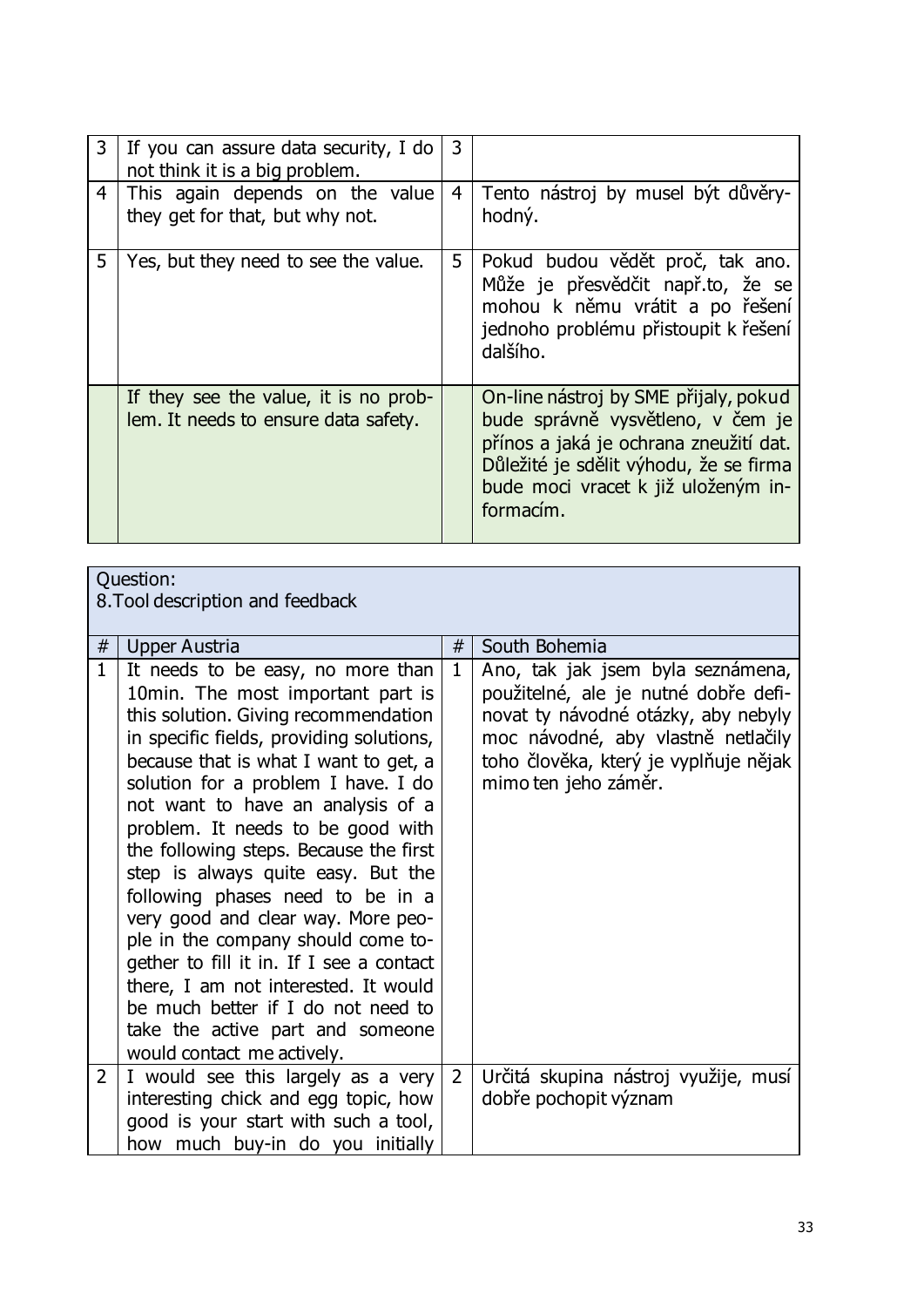|   | achieve and then who are the fol-<br>lowers after the early adopters. I<br>would not be opposed to this kind of<br>activity, I see it a little bit critical in<br>the lines of data security and possi-<br>ble leakage of individualized infor-<br>mation, so you would have to have<br>some security clearance in terms of<br>even legal aspects. What you pro-<br>pose is very wide, some of this can<br>be very complex to achieve, to give<br>correct advice or to give something<br>that is really interesting for that per-<br>son who is looking at the advice in<br>the end and the connection who to<br>contact etc. I would expect some-<br>thing like benchmarking "here are<br>you and this is what organizations<br>your size generally have as a<br>benchmark and this is the next step<br>in organization size". It would be<br>difficult to get 3-4 people to fill it in<br>from one company. A scaling system<br>would be better for the question-<br>naire. I think some level of personal<br>assistance must be there to make it<br>interesting. |   |                                                                                                                                                                                                                                                                                                                                                                                                                   |
|---|---------------------------------------------------------------------------------------------------------------------------------------------------------------------------------------------------------------------------------------------------------------------------------------------------------------------------------------------------------------------------------------------------------------------------------------------------------------------------------------------------------------------------------------------------------------------------------------------------------------------------------------------------------------------------------------------------------------------------------------------------------------------------------------------------------------------------------------------------------------------------------------------------------------------------------------------------------------------------------------------------------------------------------------------------------------------|---|-------------------------------------------------------------------------------------------------------------------------------------------------------------------------------------------------------------------------------------------------------------------------------------------------------------------------------------------------------------------------------------------------------------------|
| 3 | The key of the system will be how<br>much information you need at the<br>beginning, how much you are asking<br>the user, and how easy it is for him<br>to answer this kind of question, that<br>you actually can have enough infor-<br>mation to provide this guideline. I<br>think it makes sense, but it will not<br>be easy to have a short, down to the<br>point questionnaire that the compa-<br>nies actually can do on the spot. The<br>best thing to do and to conduct the<br>survey is to do it together with the<br>SME. That is our learning and expe-<br>rience that if you talk to them and<br>say, "we have this really cool tool<br>that provides you this and this and<br>that benefit, and I will help you to fill<br>out that inquiry so you have it now",                                                                                                                                                                                                                                                                                        | 3 | Níže<br>popsané principy vypadají<br>použitelně. Je otázkou jak definovat<br>návodné otázky tak, aby nezmanip-<br>ulovaly vyplňujícího mimo jeho<br>potřeby a užitečnost. Je třeba si<br>uvědomit, že hlavně u systémových<br>inovací a inovací procesu jsme na<br>úrovni živého systému a každý živý<br>systém má své specifické vlastnosti,<br>které je třeba poznat a do určité míry<br>akceptovat a využívat. |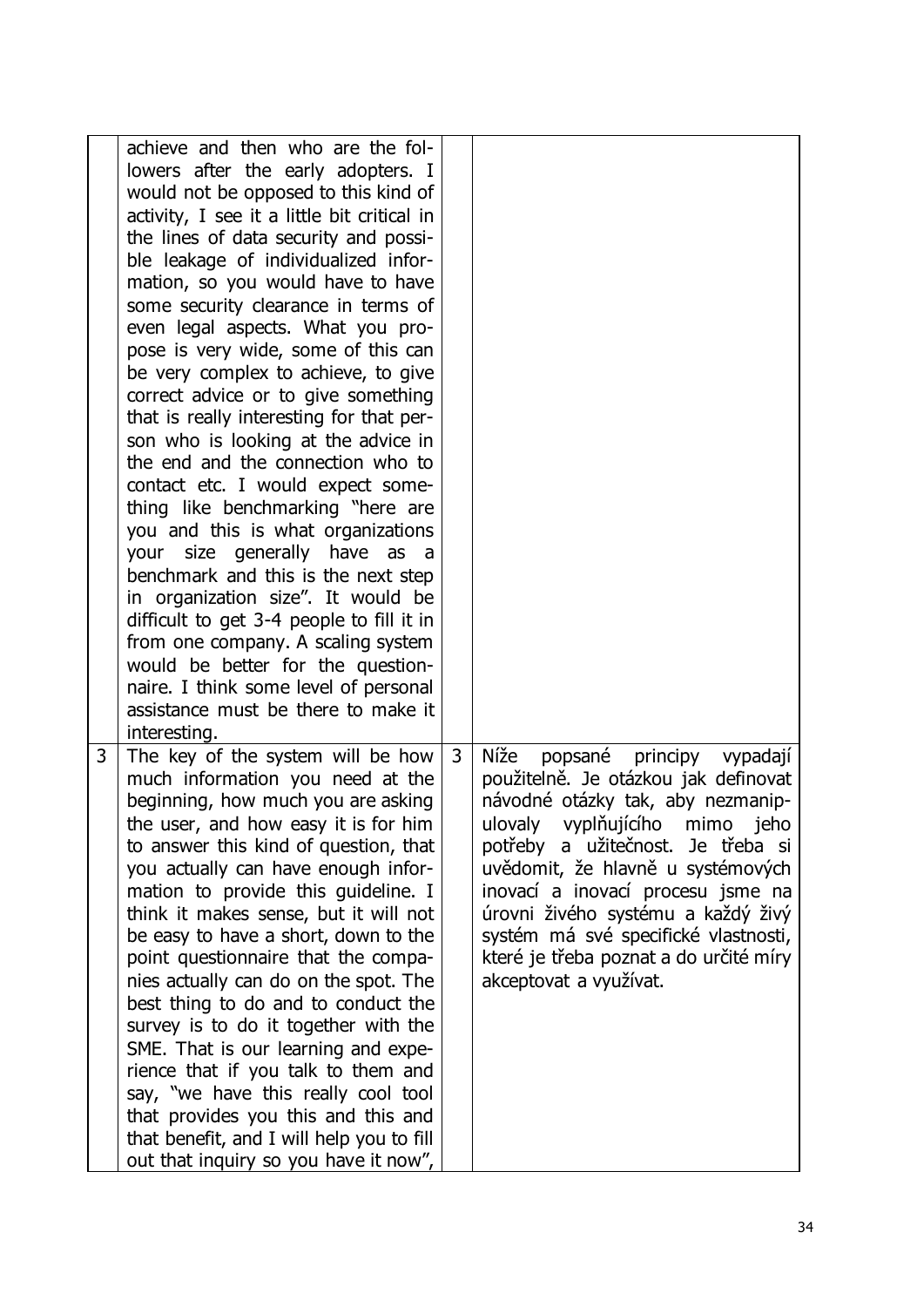|                | it is easier.                                                                                                                                                                                                                                                                                                                                                                                                                                                                                                                                                                                                                                                                                                                                                                                                     |                |                                                                                                                                                                                                                                                                                                                                          |
|----------------|-------------------------------------------------------------------------------------------------------------------------------------------------------------------------------------------------------------------------------------------------------------------------------------------------------------------------------------------------------------------------------------------------------------------------------------------------------------------------------------------------------------------------------------------------------------------------------------------------------------------------------------------------------------------------------------------------------------------------------------------------------------------------------------------------------------------|----------------|------------------------------------------------------------------------------------------------------------------------------------------------------------------------------------------------------------------------------------------------------------------------------------------------------------------------------------------|
| $\overline{4}$ | It is a very interesting way to have<br>an instant assessment. Because if I<br>store the data, I have got the possi-<br>bility to see it also maybe one year<br>afterwards if I am in a similar situa-<br>tion. Include some forum where<br>people can share their ideas and ex-<br>perience how to proceed with inno-<br>vation etc.                                                                                                                                                                                                                                                                                                                                                                                                                                                                             | $\overline{4}$ | Firmy, které mají problémy, by to<br>určitě vyzkoušely. Ale dokud firma<br>nemá problém, dává na vlastní intui-<br>$\mathsf{ci}$                                                                                                                                                                                                         |
| 5              | I will only do it if there could be real-<br>ly useful things. Useful for a compa-<br>ny "how do I get resources?" and<br>the no-goes for the project. if it lists<br>you "ok, these are the regulations<br>you have to follow, and this would<br>be a no-go" then for me it would be<br>useful. Also networking, funding op-<br>tions and listing competitors, and<br>benchmarking. And you have to be<br>able to disable the reminder emails.<br>10 minutes to fil it in is fine. But it is<br>for the company's immense use,<br>then I would also invest more than<br>that of course. But that strongly de-<br>pends on what could be the output. I<br>think what is very important that at<br>the beginning at this, you have to<br>really have some marketing that tells<br>people "this is useful because". | 5              | Pokud se podaří to, co je popsáno a<br>zveřejnění tohoto nástroje<br>bude<br>věnována dostatečná propagace a<br>osvěta, tak hodnotím vznik nástroje<br>pozitivně.<br>možnost vidím jako řízené<br>Další<br>využití<br>nástroje při<br>zpracování<br>anylýzy "inovační<br>zralosti"<br><b>MSP</b><br>(následně např. digitální zralosti). |
|                | The tool needs to provide useful<br>content to the companies and it<br>should be overall easy to under-<br>stand.                                                                                                                                                                                                                                                                                                                                                                                                                                                                                                                                                                                                                                                                                                 |                | SIP nástroj je hodnocen jako velmi<br>vhodný, ale je třeba vhodně volit<br>otázky.                                                                                                                                                                                                                                                       |

# <span id="page-36-0"></span>**2.9 Closing questions**

Question:

1.Is there something of significance in connection to the topic of service innovation that we have not discussed during the interview?

| # | Upper Austria                                                                           | # | South Bohemia |
|---|-----------------------------------------------------------------------------------------|---|---------------|
|   | 1   Open this discussion of the challeng- $\vert$ 1<br>es in much more broader way, be- |   |               |
|   | cause a problem is, the customers                                                       |   |               |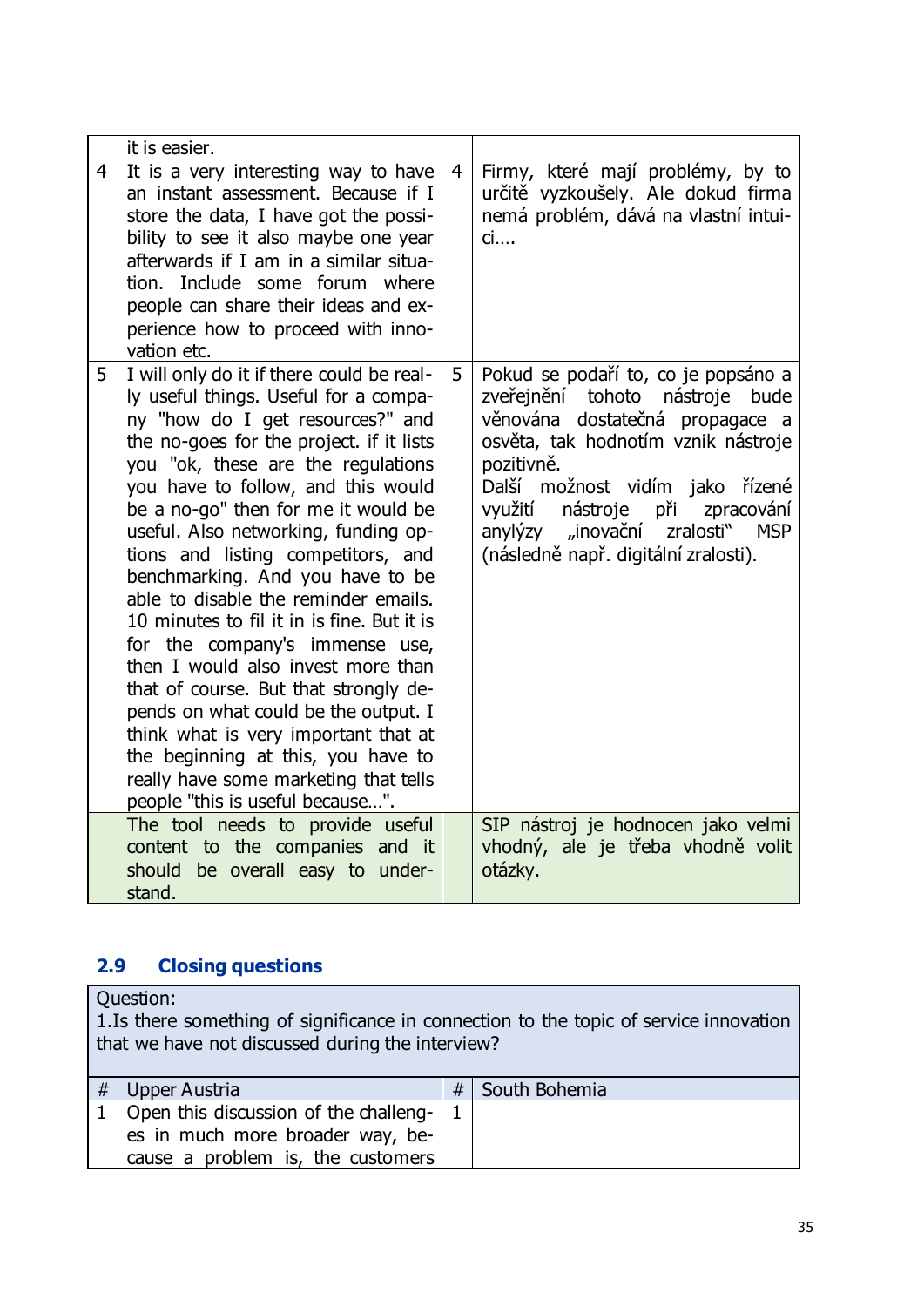|                | do not want to pay for services. How<br>can we grow together and think<br>"hey, marketing, sales, services,<br>dear customers, these are your add-<br>ed values." Still with having this very<br>expensive product with also having<br>good services. And that is whole po-<br>sitioning of Austrian industries and<br>businesses in Austria, because we<br>are afraid, "oh no, the customer<br>would say your product is so expen-<br>sive, you also charge me for ser-<br>vices". |                |  |
|----------------|-------------------------------------------------------------------------------------------------------------------------------------------------------------------------------------------------------------------------------------------------------------------------------------------------------------------------------------------------------------------------------------------------------------------------------------------------------------------------------------|----------------|--|
| $\overline{2}$ | No.                                                                                                                                                                                                                                                                                                                                                                                                                                                                                 | $\overline{2}$ |  |
| 3              | No.                                                                                                                                                                                                                                                                                                                                                                                                                                                                                 | 3              |  |
| 4              | No.                                                                                                                                                                                                                                                                                                                                                                                                                                                                                 | $\overline{4}$ |  |
|                | No.                                                                                                                                                                                                                                                                                                                                                                                                                                                                                 | 5              |  |
|                |                                                                                                                                                                                                                                                                                                                                                                                                                                                                                     |                |  |

| Question:<br>2. Is there something you would like to add? |                      |   |               |
|-----------------------------------------------------------|----------------------|---|---------------|
| #                                                         | <b>Upper Austria</b> | # | South Bohemia |
|                                                           | No.                  |   |               |
|                                                           | No.                  | ว |               |
| 3                                                         | No.                  | 3 |               |
| 4                                                         | No.                  | 4 |               |
|                                                           | No.                  | 5 |               |
|                                                           |                      |   |               |